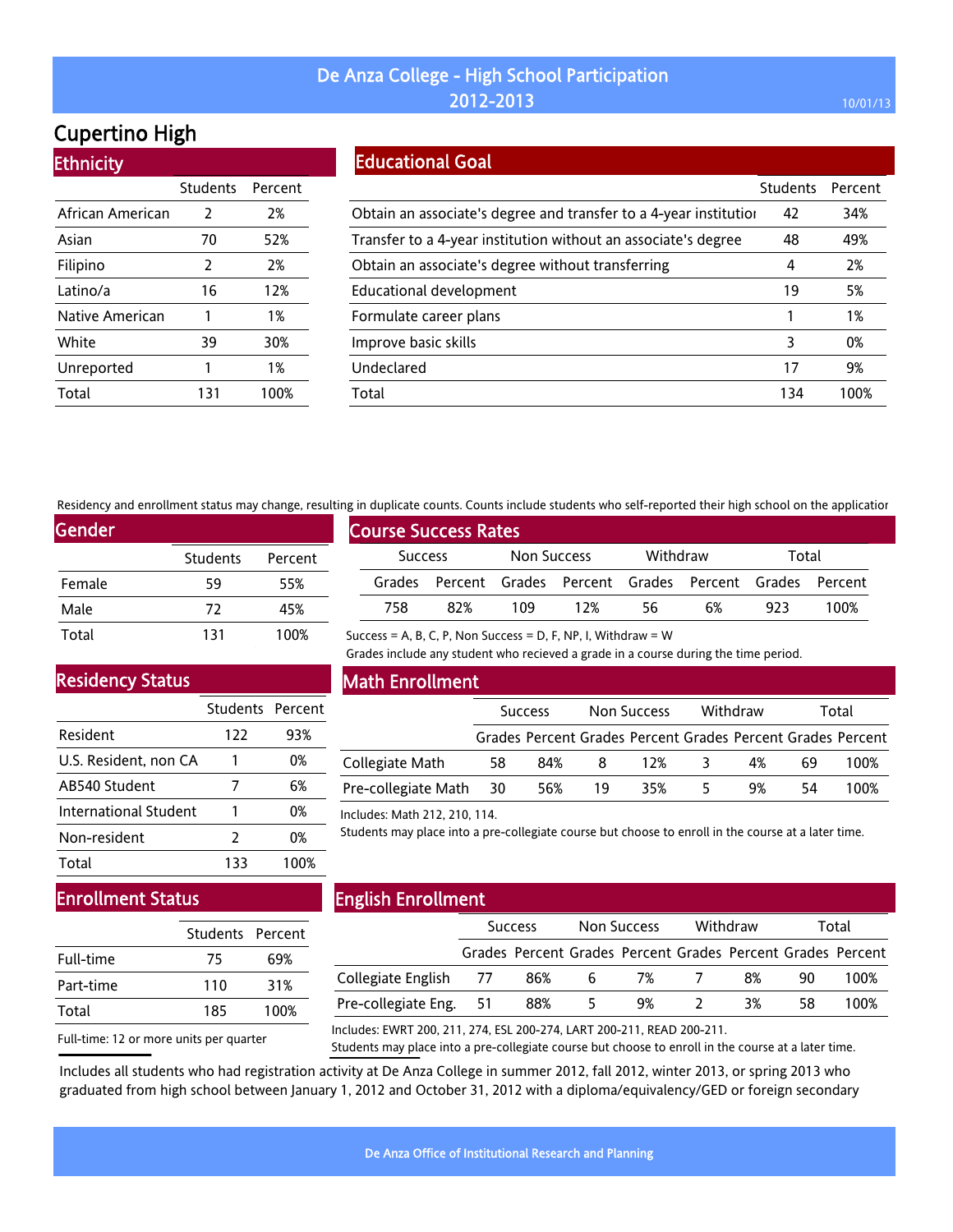# Fremont High

**Ethnicity** 

|                  | Students | Percent |
|------------------|----------|---------|
| African American | 4        | 4%      |
| Asian            | 32       | 32%     |
| Filipino         | 15       | 14%     |
| Latino/a         | 31       | 33%     |
| White            | 14       | 14%     |
| Unreported       | 1        | 1%      |
| Total            | 97       | 100%    |

### Educational Goal

|                                                                   | Students | Percent |
|-------------------------------------------------------------------|----------|---------|
| Obtain an associate's degree and transfer to a 4-year institution | 49       | 58%     |
| Transfer to a 4-year institution without an associate's degree    | 25       | 26%     |
| Obtain an associate's degree without transferring                 | 4        | 2%      |
| Earn a vocational certificate                                     |          | 2%      |
| Educational development                                           | 9        | 5%      |
| Formulate career plans                                            |          | 1%      |
| Maintain certificate or license                                   |          | 0%      |
| Undeclared                                                        | 7        | 7%      |
| Total                                                             | 97       | 100%    |

Residency and enrollment status may change, resulting in duplicate counts. Counts include students who self-reported their high school on the application

Success = A, B, C, P, Non Success = D, F, NP, I, Withdraw =  $W$ 

| Gender |                 |         |  |  |  |  |  |
|--------|-----------------|---------|--|--|--|--|--|
|        | <b>Students</b> | Percent |  |  |  |  |  |
| Female | 45              | 51%     |  |  |  |  |  |
| Male   | 52              | 49%     |  |  |  |  |  |
| Total  | 97              | 100%    |  |  |  |  |  |

| <b>Course Success Rates</b> |     |             |                                                             |          |    |       |      |  |
|-----------------------------|-----|-------------|-------------------------------------------------------------|----------|----|-------|------|--|
| <b>Success</b>              |     | Non Success |                                                             | Withdraw |    | Total |      |  |
|                             |     |             | Grades Percent Grades Percent Grades Percent Grades Percent |          |    |       |      |  |
| 654                         | 76% | 130         | 15%                                                         | 74       | 9% | 858   | 100% |  |

Grades include any student who recieved a grade in a course during the time period.

Residency Status

|                       | Students Percent |      |
|-----------------------|------------------|------|
| Resident              | 90               | 92%  |
| U.S. Resident, non CA |                  | 0%   |
| AB540 Student         |                  | 7%   |
| Non-resident          |                  | 0%   |
| Total                 | 99               | 100% |

### Math Enrollment

|                        | <b>Success</b> |        | Non Success |     | Withdraw |     | Total |                                                             |
|------------------------|----------------|--------|-------------|-----|----------|-----|-------|-------------------------------------------------------------|
|                        |                |        |             |     |          |     |       | Grades Percent Grades Percent Grades Percent Grades Percent |
| Collegiate Math        | 42             |        | 63% 17      | 25% | -8       | 12% | 67    | 100%                                                        |
| Pre-collegiate Math 30 |                | 54% 21 |             | 38% | -5.      | 9%  | 56.   | 100%                                                        |

#### Includes: Math 212, 210, 114.

Students may place into a pre-collegiate course but choose to enroll in the course at a later time.

## Enrollment Status

|           | Students Percent |      |
|-----------|------------------|------|
| Full-time | 76               | 75%  |
| Part-time | 79               | 25%  |
| Total     | 155              | 100% |
|           |                  |      |

# English Enrollment

|                        | <b>Success</b> |            | Non Success |                                                             | Withdraw |    | Total |      |
|------------------------|----------------|------------|-------------|-------------------------------------------------------------|----------|----|-------|------|
|                        |                |            |             | Grades Percent Grades Percent Grades Percent Grades Percent |          |    |       |      |
| Collegiate English 59  |                | 84%        |             | 9 13% 2                                                     |          | 3% | -70   | 100% |
| Pre-collegiate Eng. 68 |                | 81% 11 13% |             |                                                             | 5.       | 6% | 84    | 100% |
|                        |                |            |             |                                                             |          |    |       |      |

Full-time: 12 or more units per quarter

Includes: EWRT 200, 211, 274, ESL 200-274, LART 200-211, READ 200-211.

Students may place into a pre-collegiate course but choose to enroll in the course at a later time.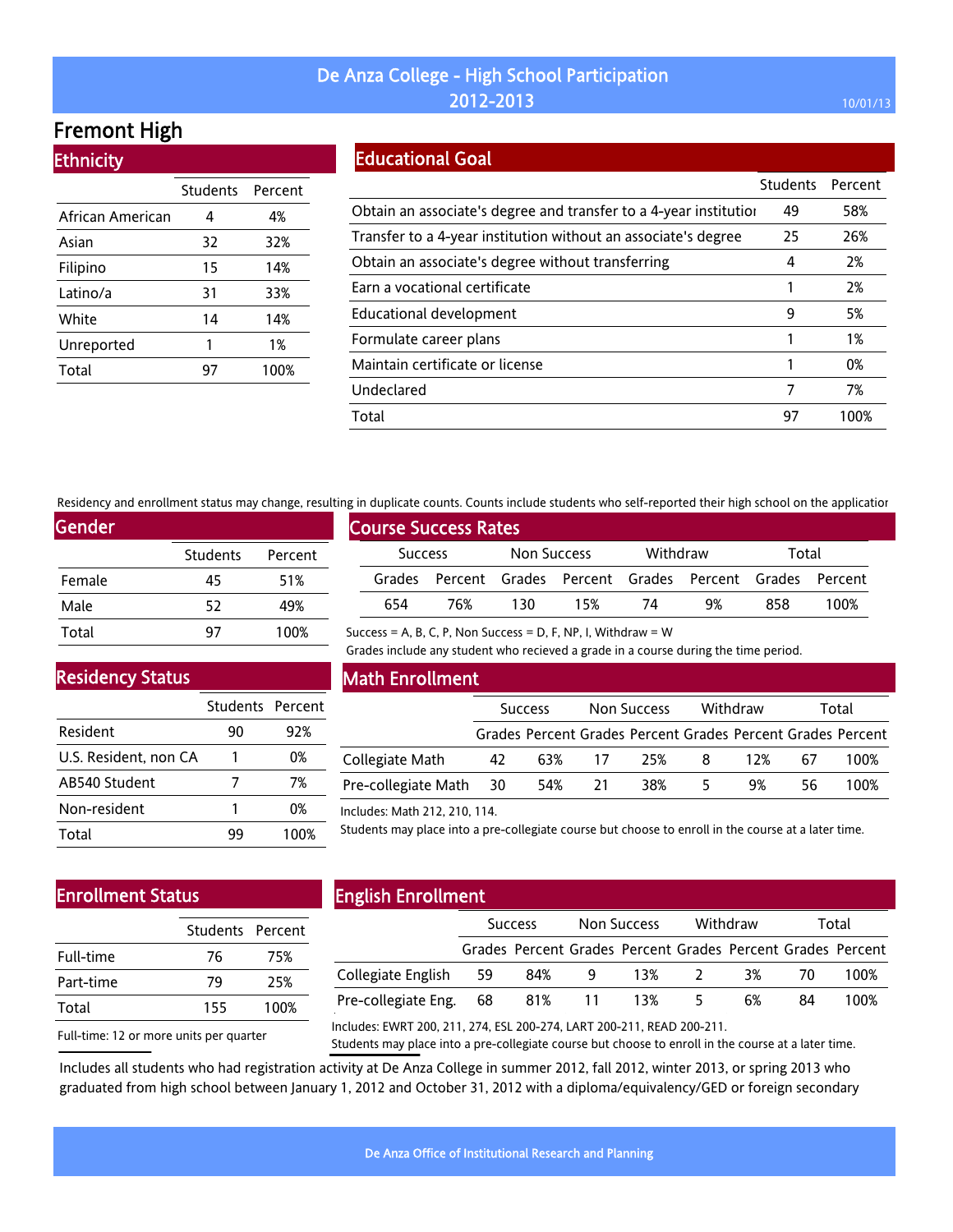# Homestead High

### **Ethnicity**

|                  | <b>Students</b> | Percent |
|------------------|-----------------|---------|
| African American | 8               | 3%      |
| Asian            | 56              | 39%     |
| Filipino         | 6               | 5%      |
| Latino/a         | 37              | 28%     |
| Native American  | 1               | 0%      |
| White            | 33              | 23%     |
| Unreported       | 2               | 1%      |
| Total            | 143             | 100%    |

# Educational Goal

|                                                                   | <b>Students</b> | Percent |
|-------------------------------------------------------------------|-----------------|---------|
| Obtain an associate's degree and transfer to a 4-year institution | 48              | 37%     |
| Transfer to a 4-year institution without an associate's degree    | 42              | 33%     |
| Obtain an associate's degree without transferring                 | 4               | 4%      |
| Earn a vocational degree                                          | 2               | 0%      |
| Earn a vocational certificate                                     |                 | 0%      |
| Educational development                                           | 19              | 6%      |
| Formulate career plans                                            |                 | 1%      |
| Improve basic skills                                              |                 | 0%      |
| Maintain certificate or license                                   | 2               | 1%      |
| Prepare for a new career                                          | 1               | 1%      |
| Undeclared                                                        | 25              | 16%     |
| —                                                                 | .               | 1.001   |

n on 146 1<br>Residency and enrollment status may change, resulting in duplicate counts. Counts include students who self-reported their high school on the applicatior

| Gender |                 |         |
|--------|-----------------|---------|
|        | <b>Students</b> | Percent |
| Female | 61              | 43%     |
| Male   | 82              | 57%     |
| Total  | 143             | 100%    |

### Residency Status

|                       | Students Percent |      |
|-----------------------|------------------|------|
|                       |                  |      |
| Resident              | 138              | 95%  |
| U.S. Resident, non CA | 3                | 1%   |
| AB540 Student         |                  | 3%   |
| Non-resident          |                  | 0%   |
| Total                 | 146              | 100% |

# Course Success Rates Success Non Success Withdraw Total Grades Percent Grades Percent Grades Percent Grades Percent 914 80% 147 13% 77 7% 1,138 100%

Success = A, B, C, P, Non Success = D, F, NP, I, Withdraw = W

Grades include any student who recieved a grade in a course during the time period.

### Math Enrollment

|                        | <b>Success</b> |       | Non Success |        | Withdraw |        | Total |                                                             |
|------------------------|----------------|-------|-------------|--------|----------|--------|-------|-------------------------------------------------------------|
|                        |                |       |             |        |          |        |       | Grades Percent Grades Percent Grades Percent Grades Percent |
| Collegiate Math        | 50             |       | 68% 13      | 18% 10 |          | 14% 73 |       | 100%                                                        |
| Pre-collegiate Math 61 |                | 66%23 |             | 25%    | -8       | 9%     | 92.   | 100%                                                        |

#### Includes: Math 212, 210, 114.

Students may place into a pre-collegiate course but choose to enroll in the course at a later time.

### Enrollment Status

|           | Students Percent |      |
|-----------|------------------|------|
| Full-time | 90               | 69%  |
| Part-time | 118              | 31%  |
| Total     | 208              | 100% |
|           |                  |      |

# English Enrollment

|                        | <b>Success</b> |     | Non Success    |                                                             | Withdraw |    | Total |      |
|------------------------|----------------|-----|----------------|-------------------------------------------------------------|----------|----|-------|------|
|                        |                |     |                | Grades Percent Grades Percent Grades Percent Grades Percent |          |    |       |      |
| Collegiate English     | -- 104         | 86% | $\overline{7}$ | 6%                                                          | 10       | 8% | 121   | 100% |
| Pre-collegiate Eng. 86 |                | 81% | -15            | 14%                                                         | -5.      | 5% | 106.  | 100% |
|                        |                |     |                |                                                             |          |    |       |      |

Full-time: 12 or more units per quarter

Includes: EWRT 200, 211, 274, ESL 200-274, LART 200-211, READ 200-211.

Students may place into a pre-collegiate course but choose to enroll in the course at a later time.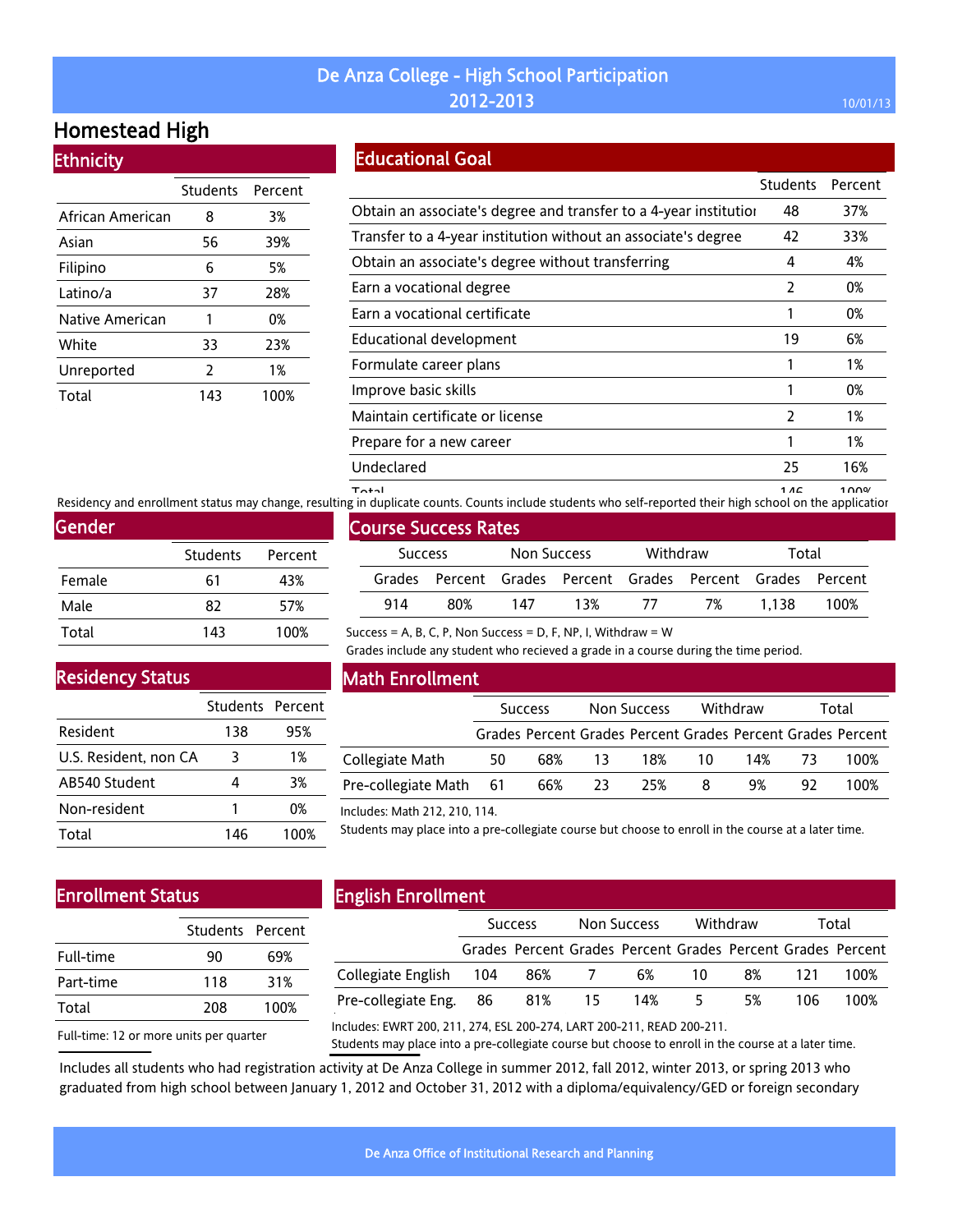# Lynbrook High

**Ethnicity** 

|                  | <b>Students</b> | Percent |
|------------------|-----------------|---------|
| African American | 1               | 1%      |
| Asian            | 85              | 69%     |
| Filipino         | 1               | 1%      |
| Latino/a         | 7               | 9%      |
| White            | 15              | 19%     |
| Unreported       | 2               | 2%      |
| Total            | 111             | 100%    |

# Educational Goal

|                                                                   | <b>Students</b> | Percent |
|-------------------------------------------------------------------|-----------------|---------|
| Obtain an associate's degree and transfer to a 4-year institution | 16              | 23%     |
| Transfer to a 4-year institution without an associate's degree    | 23              | 31%     |
| Obtain an associate's degree without transferring                 | 2               | 1%      |
| Educational development                                           | 37              | 14%     |
| Advance in current job or career field                            |                 | 1%      |
| Formulate career plans                                            | 5               | 5%      |
| Improve basic skills                                              | 4               | 2%      |
| Move from non credit to credit courses                            |                 | 0%      |
| Prepare for a new career                                          | $\overline{2}$  | 2%      |
| Undeclared                                                        | 20              | 21%     |
| Total                                                             | 111             | 100%    |

Residency and enrollment status may change, resulting in duplicate counts. Counts include students who self-reported their high school on the application

| Gender |          |         |
|--------|----------|---------|
|        | Students | Percent |
| Female | 48       | 36%     |
| Male   | 63       | 64%     |
| Total  | 111      | 100%    |

# Course Success Rates Success Non Success Withdraw Total Grades Percent Grades Percent Grades Percent Grades Percent 551 83% 73 11% 42 6% 666 100%

Success = A, B, C, P, Non Success = D, F, NP, I, Withdraw =  $W$ 

Grades include any student who recieved a grade in a course during the time period.

### Residency Status

|                       | Students Percent |      |
|-----------------------|------------------|------|
| Resident              | 110              | 99%  |
| U.S. Resident, non CA |                  | በ%   |
| Non-resident          |                  | በ%   |
| Total                 | 112              | 100% |

### Math Enrollment

|                            | <b>Success</b> |      | Non Success |     | Withdraw |    | Total |                                                             |
|----------------------------|----------------|------|-------------|-----|----------|----|-------|-------------------------------------------------------------|
|                            |                |      |             |     |          |    |       | Grades Percent Grades Percent Grades Percent Grades Percent |
| Collegiate Math            | 42             | 76%8 |             | 15% | 5.       | 9% | 55.   | 100%                                                        |
| Pre-collegiate Math 16 73% |                |      | 5           | 23% |          | 5% | -22.  | 100%                                                        |

#### Includes: Math 212, 210, 114.

Students may place into a pre-collegiate course but choose to enroll in the course at a later time.

### Enrollment Status

|           | Students Percent |      |  |  |
|-----------|------------------|------|--|--|
| Full-time | 52               | 64%  |  |  |
| Part-time | 91               | 36%  |  |  |
| Total     | 143              | 100% |  |  |
|           |                  |      |  |  |

# English Enrollment

|                        | <b>Success</b> |        | Non Success |                                                             | Withdraw       |    | Total |      |
|------------------------|----------------|--------|-------------|-------------------------------------------------------------|----------------|----|-------|------|
|                        |                |        |             | Grades Percent Grades Percent Grades Percent Grades Percent |                |    |       |      |
| Collegiate English 40  |                | 77% 12 |             | 23%                                                         |                |    | 52    | 100% |
| Pre-collegiate Eng. 28 |                | 88% 2  |             | 6%                                                          | $\overline{2}$ | 6% | 32.   | 100% |
|                        |                |        |             |                                                             |                |    |       |      |

Full-time: 12 or more units per quarter

Includes: EWRT 200, 211, 274, ESL 200-274, LART 200-211, READ 200-211.

Students may place into a pre-collegiate course but choose to enroll in the course at a later time.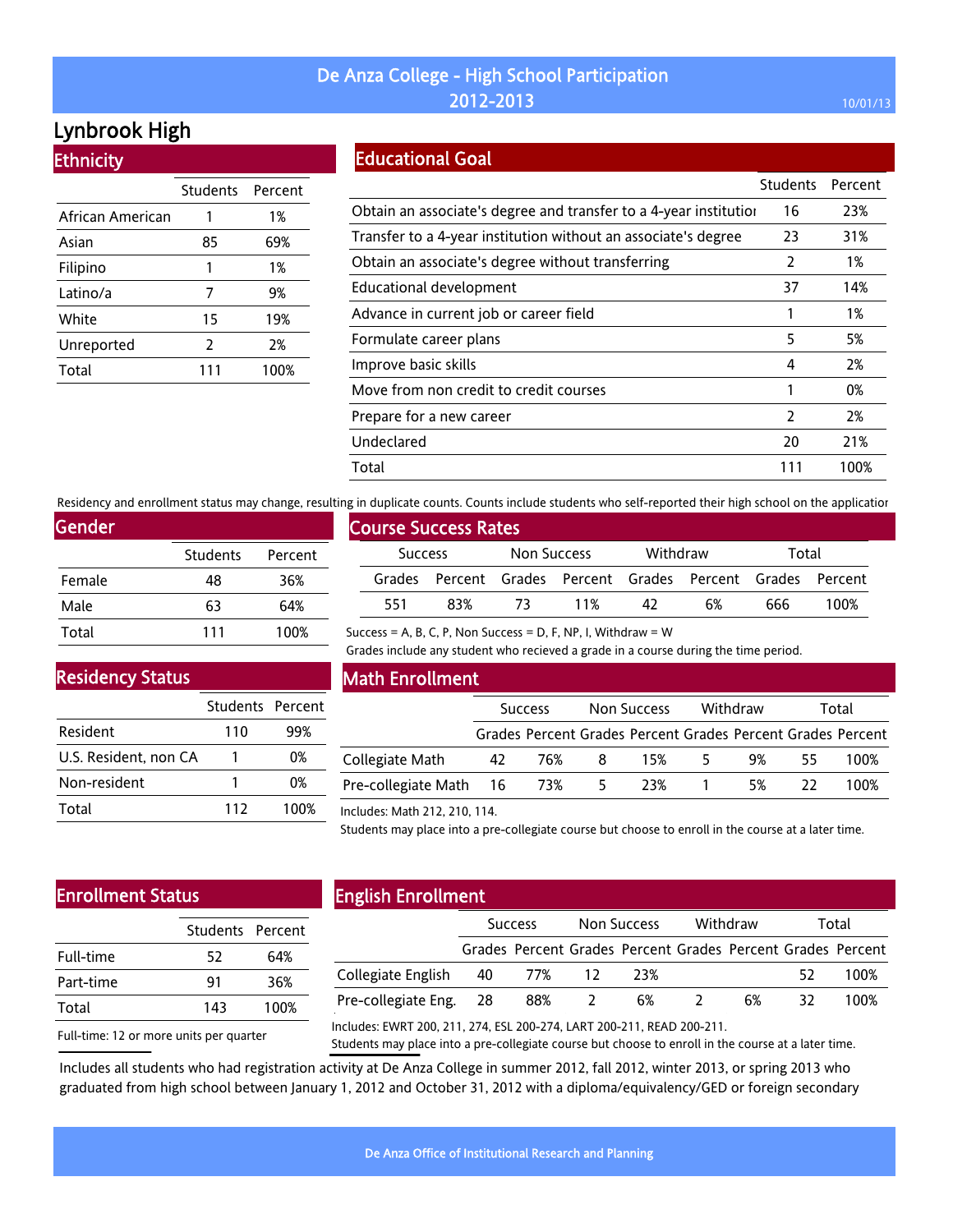# Monta Vista High

**Ethnicity** 

|                  | <b>Students</b> | Percent |
|------------------|-----------------|---------|
| African American | 4               | 2%      |
| Asian            | 136             | 71%     |
| Filipino         | 2               | 2%      |
| Latino/a         | 9               | 5%      |
| Pacific Islander | 1               | 1%      |
| White            | 25              | 19%     |
| Unreported       | 1               | 0%      |
| Total            | 178             | 100%    |

### Educational Goal

|                                                                   | <b>Students</b> | Percent |
|-------------------------------------------------------------------|-----------------|---------|
| Obtain an associate's degree and transfer to a 4-year institution | 35              | 29%     |
| Transfer to a 4-year institution without an associate's degree    | 59              | 42%     |
| Obtain an associate's degree without transferring                 |                 | 1%      |
| Educational development                                           | 43              | 9%      |
| Formulate career plans                                            |                 | 0%      |
| Improve basic skills                                              | 5               | 1%      |
| Undeclared                                                        | 38              | 18%     |
| Total                                                             | 182             | 100%    |

Residency and enrollment status may change, resulting in duplicate counts. Counts include students who self-reported their high school on the application

Success = A, B, C, P, Non Success = D, F, NP, I, Withdraw =  $W$ 

| Gender |                 |         |
|--------|-----------------|---------|
|        | <b>Students</b> | Percent |
| Female | 78              | 45%     |
| Male   | 100             | 55%     |
| Total  | 178             | 100%    |

| <b>Course Success Rates</b> |     |             |                                                             |          |    |       |      |
|-----------------------------|-----|-------------|-------------------------------------------------------------|----------|----|-------|------|
| <b>Success</b>              |     | Non Success |                                                             | Withdraw |    | Total |      |
|                             |     |             | Grades Percent Grades Percent Grades Percent Grades Percent |          |    |       |      |
| 1.096                       | 84% | 107         | 8%                                                          | 104      | 8% | 1.307 | 100% |

Grades include any student who recieved a grade in a course during the time period.

Residency Status

|                       | Students Percent |      |
|-----------------------|------------------|------|
| Resident              | 174              | 97%  |
| U.S. Resident, non CA |                  | 0%   |
| AB540 Student         | 2                | 1%   |
| Non-resident          | $\mathcal{P}$    | 1%   |
| Total                 | 179              | 100% |

### Math Enrollment

|                        | <b>Success</b> |            | Non Success |                                                             | Withdraw |     | Total |      |
|------------------------|----------------|------------|-------------|-------------------------------------------------------------|----------|-----|-------|------|
|                        |                |            |             | Grades Percent Grades Percent Grades Percent Grades Percent |          |     |       |      |
| Collegiate Math        |                | 115 79% 15 |             | 10%                                                         | 16       | 11% | 146.  | 100% |
| Pre-collegiate Math 23 |                | 68%        | -9          | 26%                                                         |          | 6%  | 34    | 100% |

#### Includes: Math 212, 210, 114.

Students may place into a pre-collegiate course but choose to enroll in the course at a later time.

# Enrollment Status

|           | Students Percent |      |
|-----------|------------------|------|
| Full-time | 103              | 75%  |
| Part-time | 150              | 25%  |
| Total     | 253              | 100% |
|           |                  |      |

# English Enrollment

|                        | <b>Success</b> |                                                             | Non Success |    | Withdraw |    | Total |      |
|------------------------|----------------|-------------------------------------------------------------|-------------|----|----------|----|-------|------|
|                        |                | Grades Percent Grades Percent Grades Percent Grades Percent |             |    |          |    |       |      |
| Collegiate English 100 |                | 89%                                                         | - 3         | 3% | q        | 8% | 112   | 100% |
| Pre-collegiate Eng. 60 |                | 91%                                                         |             | 9% |          |    | 66    | 100% |
|                        |                |                                                             |             |    |          |    |       |      |

Full-time: 12 or more units per quarter Includes: EWRT 200, 211, 274, ESL 200-274, LART 200-211, READ 200-211.

Students may place into a pre-collegiate course but choose to enroll in the course at a later time.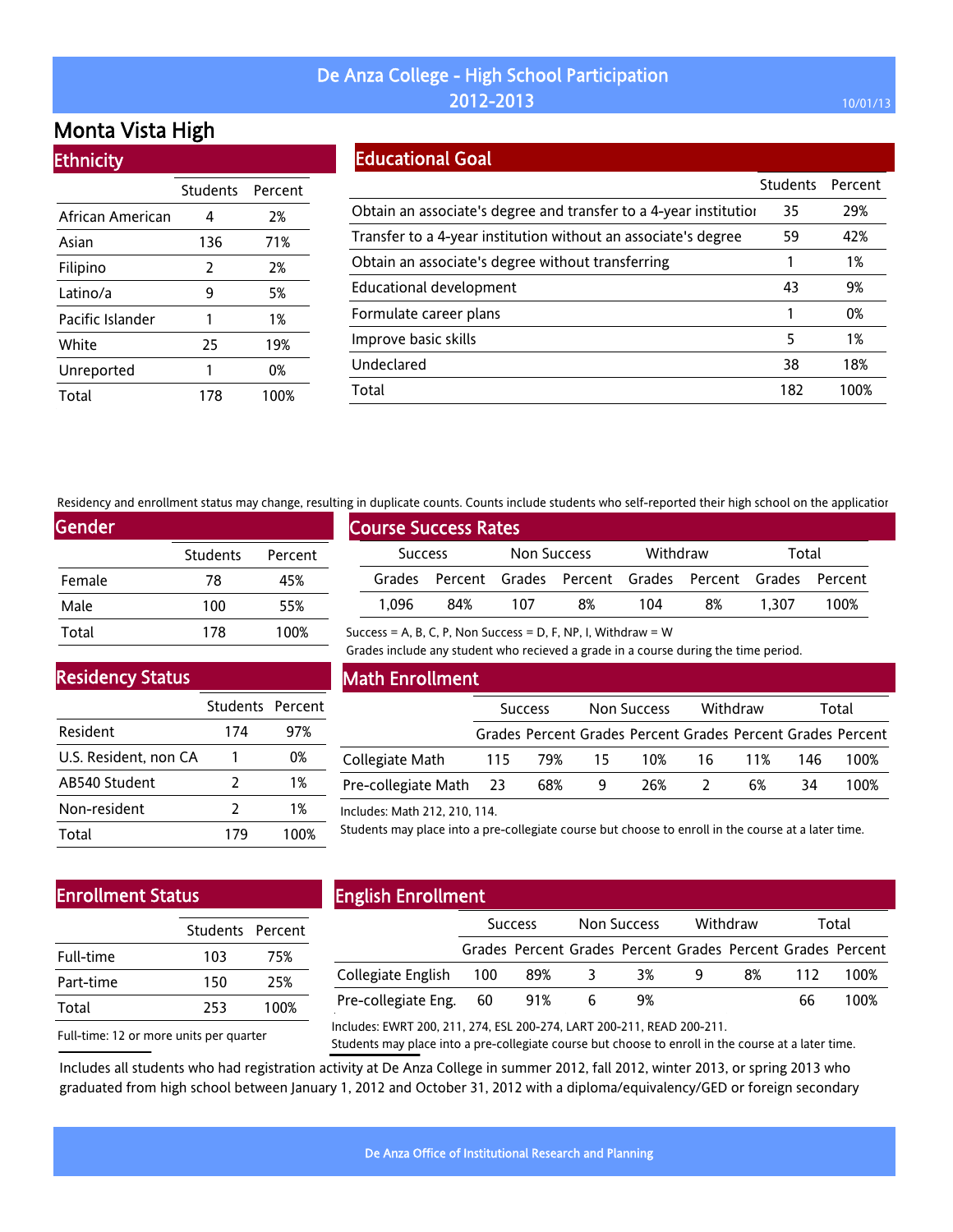# Abraham Lincoln High **Ethnicity**

|                  | Students Percent |      |
|------------------|------------------|------|
| African American | 5                | 7%   |
| Asian            | 3                | 5%   |
| Filipino         | 3                | 4%   |
| Latino/a         | 59               | 73%  |
| Native American  | 1                | 2%   |
| White            | 7                | 6%   |
| Unreported       | 2                | 3%   |
| Total            |                  | 100% |

### Educational Goal

|                                                                   | <b>Students</b> | Percent |
|-------------------------------------------------------------------|-----------------|---------|
| Obtain an associate's degree and transfer to a 4-year institution | 51              | 64%     |
| Transfer to a 4-year institution without an associate's degree    | 16              | 21%     |
| Obtain an associate's degree without transferring                 | 2               | 2%      |
| Earn a vocational degree                                          | 3               | 4%      |
| Educational development                                           | $\mathcal{P}$   | 1%      |
| Formulate career plans                                            |                 | 2%      |
| Undeclared                                                        | 5               | 6%      |
| Total                                                             | 80              | 100%    |

Residency and enrollment status may change, resulting in duplicate counts. Counts include students who self-reported their high school on the application

Success = A, B, C, P, Non Success = D, F, NP, I, Withdraw =  $W$ 

| Gender |          |         |
|--------|----------|---------|
|        | Students | Percent |
| Female | 47       | 64%     |
| Male   | 33       | 36%     |
| Total  | 80       | 100%    |

| <b>Course Success Rates</b> |                |     |             |     |          |                                                             |       |      |
|-----------------------------|----------------|-----|-------------|-----|----------|-------------------------------------------------------------|-------|------|
|                             | <b>Success</b> |     | Non Success |     | Withdraw |                                                             | Total |      |
|                             |                |     |             |     |          | Grades Percent Grades Percent Grades Percent Grades Percent |       |      |
|                             | 526            | 70% | 145         | 19% | 85       | 11%                                                         | 756.  | 100% |

Grades include any student who recieved a grade in a course during the time period.

Residency Status

|               | Students Percent |      |
|---------------|------------------|------|
| Resident      | 68               | 84%  |
| AB540 Student | 11               | 15%  |
| Non-resident  | 5                | 1%   |
| Total         | 84               | 100% |

### Math Enrollment

|                        | <b>Success</b> |     | Non Success    |                                                             | Withdraw  |     | Total |      |
|------------------------|----------------|-----|----------------|-------------------------------------------------------------|-----------|-----|-------|------|
|                        |                |     |                | Grades Percent Grades Percent Grades Percent Grades Percent |           |     |       |      |
| Collegiate Math        | 19             | 58% | $\overline{7}$ |                                                             | 21% 7 21% |     | - 33  | 100% |
| Pre-collegiate Math 49 |                | 52% | 29             | 31%                                                         | 16        | 17% | 94    | 100% |

Includes: Math 212, 210, 114.

Students may place into a pre-collegiate course but choose to enroll in the course at a later time.

# Enrollment Status

|           | Students Percent |      |
|-----------|------------------|------|
| Full-time | 62               | 66%  |
| Part-time | 73               | 34%  |
| Total     | 135              | 100% |
|           |                  |      |

# English Enrollment

|                        | <b>Success</b> |                                                             | Non Success |                 | Withdraw |    | Total |      |
|------------------------|----------------|-------------------------------------------------------------|-------------|-----------------|----------|----|-------|------|
|                        |                | Grades Percent Grades Percent Grades Percent Grades Percent |             |                 |          |    |       |      |
| Collegiate English 49  |                |                                                             |             | 78% 7 11% 7 11% |          |    | 63.   | 100% |
| Pre-collegiate Eng. 57 |                |                                                             | 76% 11      | 15% 7           |          | 9% | 75.   | 100% |
|                        |                |                                                             |             |                 |          |    |       |      |

Full-time: 12 or more units per quarter

Includes: EWRT 200, 211, 274, ESL 200-274, LART 200-211, READ 200-211.

Students may place into a pre-collegiate course but choose to enroll in the course at a later time.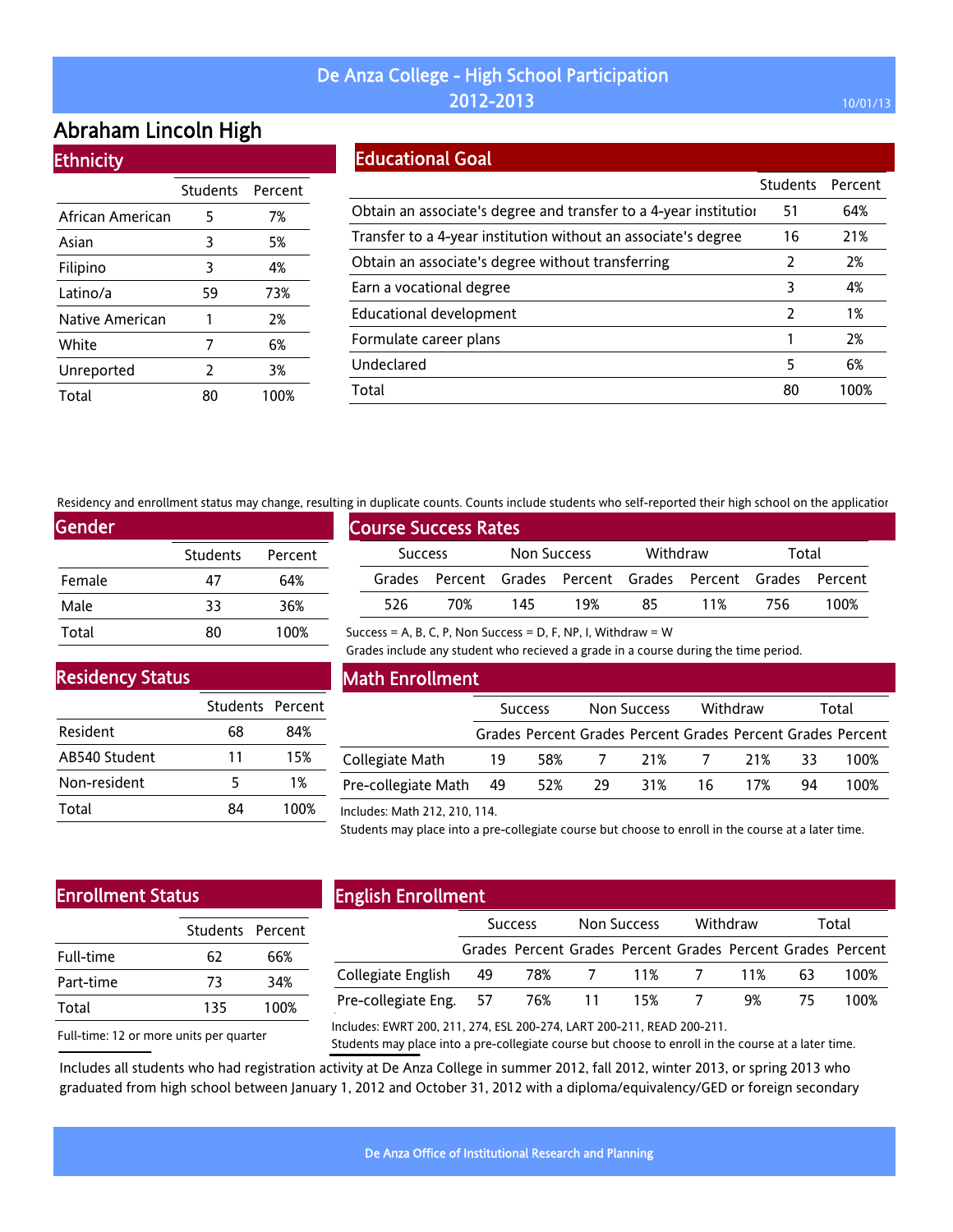# Adrian Wilcox High

**Ethnicity** 

|                  | <b>Students</b> | Percent |
|------------------|-----------------|---------|
| African American | 9               | 12%     |
| Asian            | 19              | 21%     |
| Filipino         | 4               | 2%      |
| Latino/a         | 33              | 39%     |
| Native American  | 1               | 2%      |
| White            | 21              | 24%     |
| Unreported       | 4               | 2%      |
| Total            | 91              | 100%    |

## Educational Goal

|                                                                   | <b>Students</b> | Percent |
|-------------------------------------------------------------------|-----------------|---------|
| Obtain an associate's degree and transfer to a 4-year institution | 52              | 62%     |
| Transfer to a 4-year institution without an associate's degree    | 20              | 24%     |
| Obtain an associate's degree without transferring                 |                 | 0%      |
| Earn a vocational degree                                          | 2               | 3%      |
| Educational development                                           |                 | 2%      |
| Formulate career plans                                            |                 | 1%      |
| Prepare for a new career                                          | 2               | 2%      |
| Undeclared                                                        | 5               | 5%      |
| Unreported                                                        |                 | 1%      |
| Total                                                             | 91              | 100%    |

Residency and enrollment status may change, resulting in duplicate counts. Counts include students who self-reported their high school on the application

Success = A, B, C, P, Non Success = D, F, NP, I, Withdraw =  $W$ 

| Gender |                 |         |
|--------|-----------------|---------|
|        | <b>Students</b> | Percent |
| Female | 36              | 44%     |
| Male   | 55              | 56%     |
| Total  | 91              | 100%    |

|                | <b>Course Success Rates</b> |             |                                                             |          |     |       |      |
|----------------|-----------------------------|-------------|-------------------------------------------------------------|----------|-----|-------|------|
| <b>Success</b> |                             | Non Success |                                                             | Withdraw |     | Total |      |
|                |                             |             | Grades Percent Grades Percent Grades Percent Grades Percent |          |     |       |      |
| 548            | 74%                         | 114         | 15%                                                         | 87       | 11% | 744   | 100% |

Grades include any student who recieved a grade in a course during the time period.

Residency Status

|                       | Students Percent |      |
|-----------------------|------------------|------|
| Resident              | 85               | 92%  |
| AB540 Student         | 5                | 5%   |
| International Student |                  | 3%   |
| Non-resident          |                  | 0%   |
| Total                 | 97               | 100% |

### Math Enrollment

|                     | <b>Success</b> |     | Non Success |                                                             | Withdraw |     | Total |      |
|---------------------|----------------|-----|-------------|-------------------------------------------------------------|----------|-----|-------|------|
|                     |                |     |             | Grades Percent Grades Percent Grades Percent Grades Percent |          |     |       |      |
| Collegiate Math     | 29             | 67% | 6.          | 14%                                                         | 8        | 19% | 43    | 100% |
| Pre-collegiate Math | - 44           | 52% | 28          | 33%                                                         | 12       | 14% | 84    | 100% |

#### Includes: Math 212, 210, 114.

Students may place into a pre-collegiate course but choose to enroll in the course at a later time.

# Enrollment Status

|           | Students Percent |      |
|-----------|------------------|------|
| Full-time | 66               | 72%  |
| Part-time | 75               | 28%  |
| Total     | 141              | 100% |
|           |                  |      |

# English Enrollment

|                                                     | <b>Success</b> |  | Non Success |                                                             | Withdraw       |    | Total |      |
|-----------------------------------------------------|----------------|--|-------------|-------------------------------------------------------------|----------------|----|-------|------|
|                                                     |                |  |             | Grades Percent Grades Percent Grades Percent Grades Percent |                |    |       |      |
| Collegiate English       43          77%          9 |                |  |             | 16%                                                         | $\overline{4}$ | 7% | 56.   | 100% |
| Pre-collegiate Eng. 74                              |                |  |             | 80% 12 13% 6                                                |                | 7% | 92.   | 100% |
|                                                     |                |  |             |                                                             |                |    |       |      |

Full-time: 12 or more units per quarter

Includes: EWRT 200, 211, 274, ESL 200-274, LART 200-211, READ 200-211.

Students may place into a pre-collegiate course but choose to enroll in the course at a later time.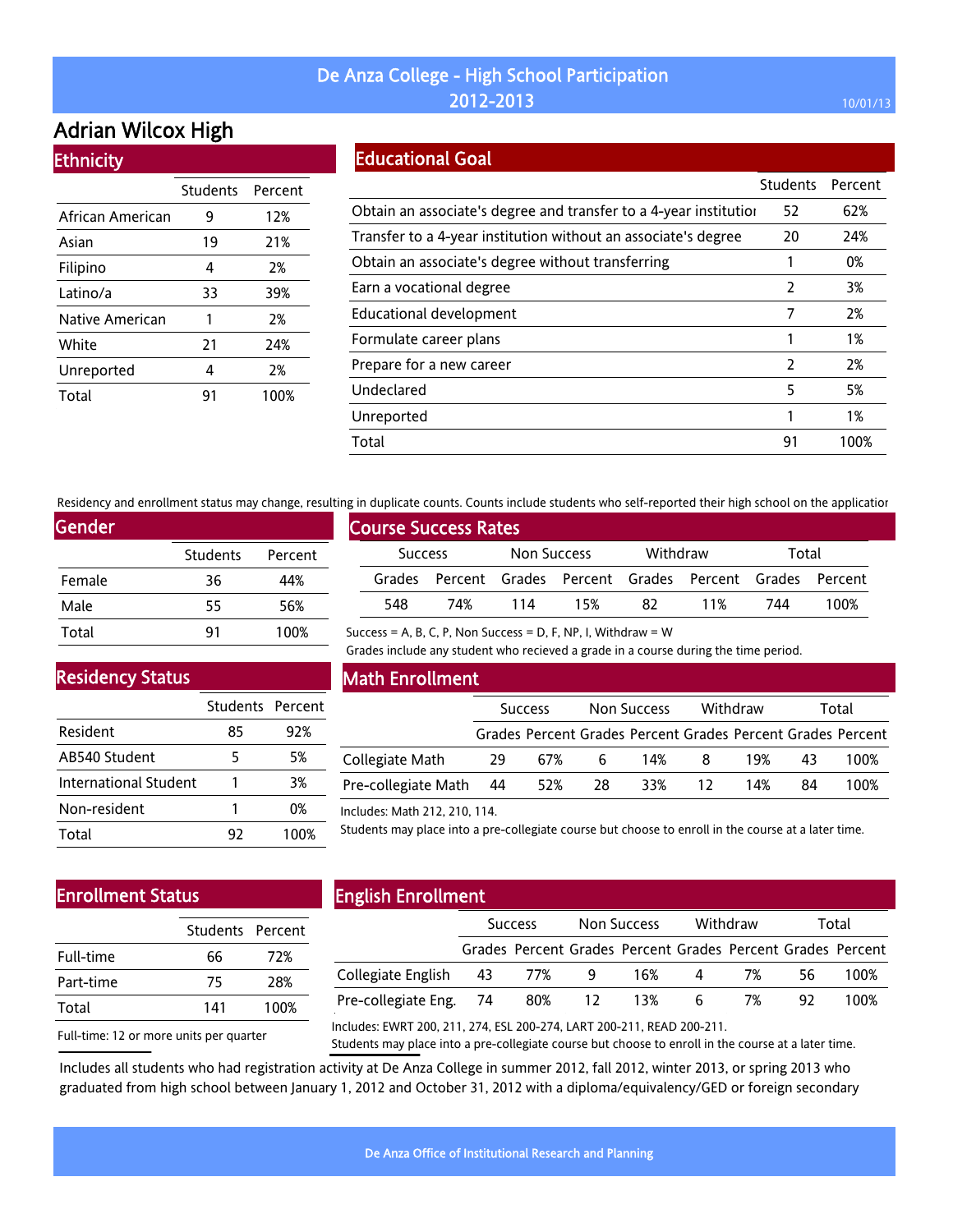# Andrew P Hill High

|  | <b>Ethnicity</b> |
|--|------------------|
|  |                  |

|                  | Students | Percent |
|------------------|----------|---------|
| African American | 1        | 1%      |
| Asian            | 59       | 53%     |
| Filipino         | 6        | 5%      |
| Latino/a         | 44       | 36%     |
| Pacific Islander | 2        | 1%      |
| White            | 4        | 2%      |
| Unreported       | 2        | 1%      |
| Total            | 118      | 100%    |

# Educational Goal

|                                                                   | <b>Students</b> | Percent |
|-------------------------------------------------------------------|-----------------|---------|
| Obtain an associate's degree and transfer to a 4-year institution | 61              | 58%     |
| Transfer to a 4-year institution without an associate's degree    | 27              | 24%     |
| Obtain an associate's degree without transferring                 | 5               | 3%      |
| Earn a vocational certificate                                     |                 | 0%      |
| Educational development                                           | 6               | 4%      |
| Improve basic skills                                              | $\mathcal{P}$   | 2%      |
| Prepare for a new career                                          | 3               | 2%      |
| Undeclared                                                        | 13              | 8%      |
| Total                                                             | 118             | 100%    |

Residency and enrollment status may change, resulting in duplicate counts. Counts include students who self-reported their high school on the application

| Gender |                 |         |
|--------|-----------------|---------|
|        | <b>Students</b> | Percent |
| Female | 50              | 45%     |
| Male   | 68              | 55%     |
| Total  | 118             | 100%    |

# Course Success Rates Success Non Success Withdraw Total Grades Percent Grades Percent Grades Percent Grades Percent 811 76% 170 16% 81 8% 1,062 100%

Success = A, B, C, P, Non Success = D, F, NP, I, Withdraw =  $W$ 

Grades include any student who recieved a grade in a course during the time period.

### Residency Status

|               | Students Percent |      |
|---------------|------------------|------|
| Resident      | 104              | 90%  |
| AB540 Student | 13               | 9%   |
| Non-resident  | 5                | 1%   |
| Total         | 122              | 100% |

## Math Enrollment

|                        |    | <b>Success</b> |        | Non Success |        | Withdraw |    | Total                                                       |
|------------------------|----|----------------|--------|-------------|--------|----------|----|-------------------------------------------------------------|
|                        |    |                |        |             |        |          |    | Grades Percent Grades Percent Grades Percent Grades Percent |
| Collegiate Math        | 40 |                |        | 69% 12 21%  | 6      | 10%      | 58 | 100%                                                        |
| Pre-collegiate Math 56 |    |                | 62% 24 |             | 27% 10 | 11%      | 90 | 100%                                                        |

#### Includes: Math 212, 210, 114.

Students may place into a pre-collegiate course but choose to enroll in the course at a later time.

## Enrollment Status

| 93  | 75%              |  |  |
|-----|------------------|--|--|
| 94  | 25%              |  |  |
| 187 | 100%             |  |  |
|     | Students Percent |  |  |

# English Enrollment

|                        | <b>Success</b> |     | Non Success |                                                             | Withdraw       |    | Total |      |
|------------------------|----------------|-----|-------------|-------------------------------------------------------------|----------------|----|-------|------|
|                        |                |     |             | Grades Percent Grades Percent Grades Percent Grades Percent |                |    |       |      |
| Collegiate English 99  |                | 89% | -8          | 7%                                                          | $\overline{4}$ | 4% | 111   | 100% |
| Pre-collegiate Eng. 85 |                | 82% |             | 16 15%                                                      | - 3            | 3% | 104   | 100% |
|                        |                |     |             |                                                             |                |    |       |      |

Full-time: 12 or more units per quarter

Includes: EWRT 200, 211, 274, ESL 200-274, LART 200-211, READ 200-211.

Students may place into a pre-collegiate course but choose to enroll in the course at a later time.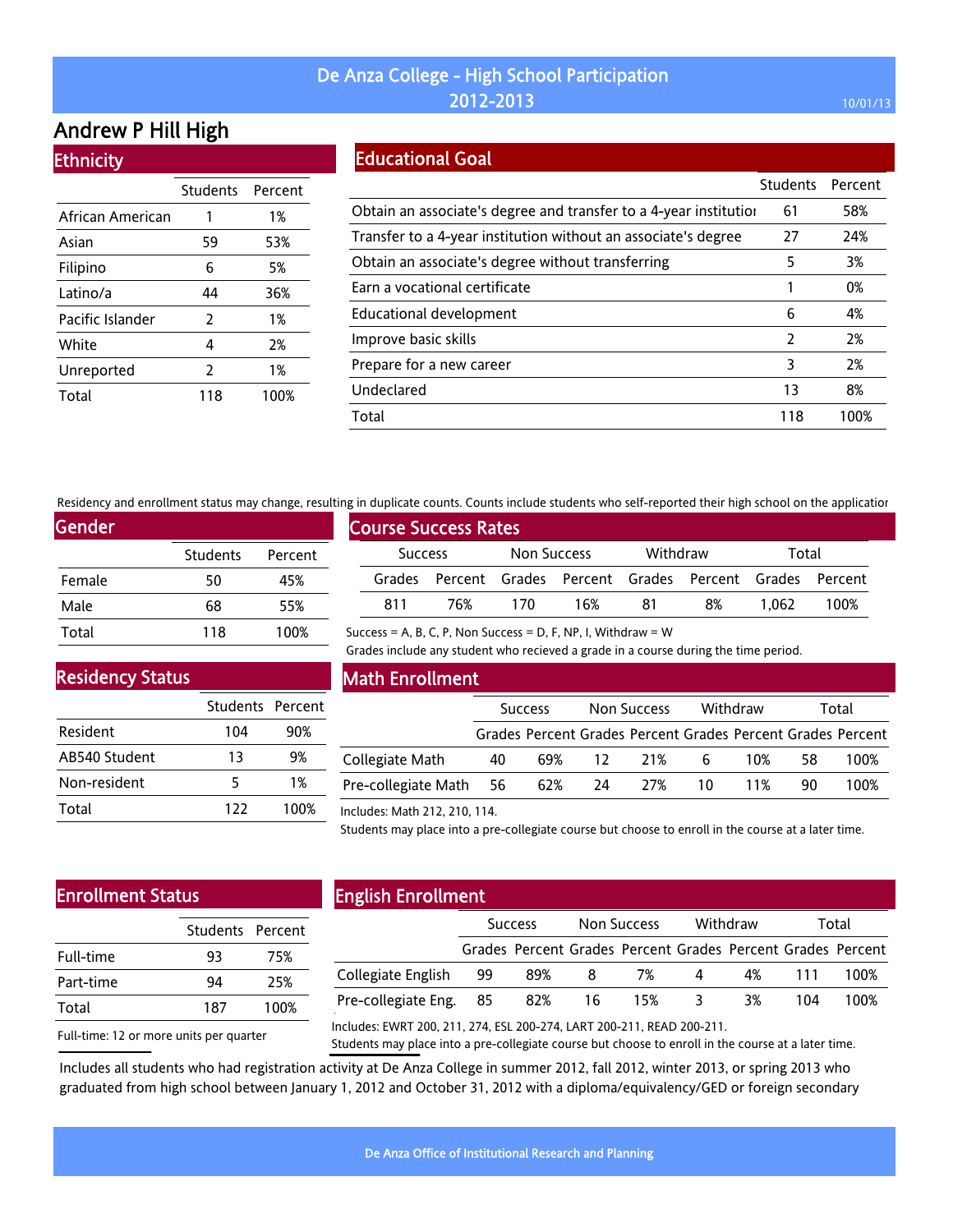# Ann Sobrato High

**Ethnicity** 

|                  | Students Percent |      |
|------------------|------------------|------|
| African American |                  | 5%   |
| Asian            | 5                | 20%  |
| Filipino         | 1                | 4%   |
| Latino/a         | 14               | 47%  |
| Pacific Islander | 1                | 4%   |
| White            | 7                | 18%  |
| Unreported       | 1                | 3%   |
| Total            | 30               | 100% |

## Educational Goal

|                                                                   | <b>Students</b> | Percent |
|-------------------------------------------------------------------|-----------------|---------|
| Obtain an associate's degree and transfer to a 4-year institution | 16              | 51%     |
| Transfer to a 4-year institution without an associate's degree    | 12              | 42%     |
| Obtain an associate's degree without transferring                 |                 | 2%      |
| Formulate career plans                                            |                 | 2%      |
| Undeclared                                                        |                 | 3%      |
| Total                                                             | 31              | 1በበ%    |

Residency and enrollment status may change, resulting in duplicate counts. Counts include students who self-reported their high school on the application

Success = A, B, C, P, Non Success = D, F, NP, I, Withdraw =  $W$ 

| <b>Gender</b> |                 |         |
|---------------|-----------------|---------|
|               | <b>Students</b> | Percent |
| Female        | 10              | 32%     |
| Male          | 20              | 68%     |
| Total         | 30              | 100%    |

|                             | , ווי סטאונטנג כסטוונז. כסטוונז וווכוטטכ זנטטכוונז אווס זכנו דכאסונכט נווכוו ווואָוו זכווסטנ סודנוג טאאונטנוסו |     |             |     |          |                                                             |       |      |  |
|-----------------------------|----------------------------------------------------------------------------------------------------------------|-----|-------------|-----|----------|-------------------------------------------------------------|-------|------|--|
| <b>Course Success Rates</b> |                                                                                                                |     |             |     |          |                                                             |       |      |  |
|                             | <b>Success</b>                                                                                                 |     | Non Success |     | Withdraw |                                                             | Total |      |  |
|                             |                                                                                                                |     |             |     |          | Grades Percent Grades Percent Grades Percent Grades Percent |       |      |  |
|                             | 210.                                                                                                           | 73% | 52          | 18% | -27      | 9%                                                          | 289   | 100% |  |

Residency Status

|          | Students Percent |      |
|----------|------------------|------|
| Resident | 30               | 100% |
| Total    | 30               | 100% |

### Math Enrollment

|                        | <b>Success</b> |     | Non Success  |     | Withdraw |     | Total |                                                             |
|------------------------|----------------|-----|--------------|-----|----------|-----|-------|-------------------------------------------------------------|
|                        |                |     |              |     |          |     |       | Grades Percent Grades Percent Grades Percent Grades Percent |
| Collegiate Math        | 11             | 69% | <sup>2</sup> | 13% | - 3      | 19% |       | 100%                                                        |
| Pre-collegiate Math 13 |                | 62% | 6            | 29% |          | 10% |       | 100%                                                        |

Grades include any student who recieved a grade in a course during the time period.

Includes: Math 212, 210, 114.

Students may place into a pre-collegiate course but choose to enroll in the course at a later time.

# Enrollment Status

|           | Students Percent |      |
|-----------|------------------|------|
| Full-time | 27               | 66%  |
| Part-time | 24               | 34%  |
| Total     | 51               | 100% |
|           |                  |      |

# English Enrollment

|                        | <b>Success</b> |                                                             | Non Success    |             | Withdraw |    | Total |      |
|------------------------|----------------|-------------------------------------------------------------|----------------|-------------|----------|----|-------|------|
|                        |                | Grades Percent Grades Percent Grades Percent Grades Percent |                |             |          |    |       |      |
| Collegiate English 21  |                |                                                             |                | 84% 3 12% 1 |          | 4% | -25.  | 100% |
| Pre-collegiate Eng. 15 |                | 68%                                                         | 5 <sup>5</sup> | 23% 2       |          | 9% | 22.   | 100% |
|                        |                |                                                             |                |             |          |    |       |      |

Full-time: 12 or more units per quarter

Includes: EWRT 200, 211, 274, ESL 200-274, LART 200-211, READ 200-211.

Students may place into a pre-collegiate course but choose to enroll in the course at a later time.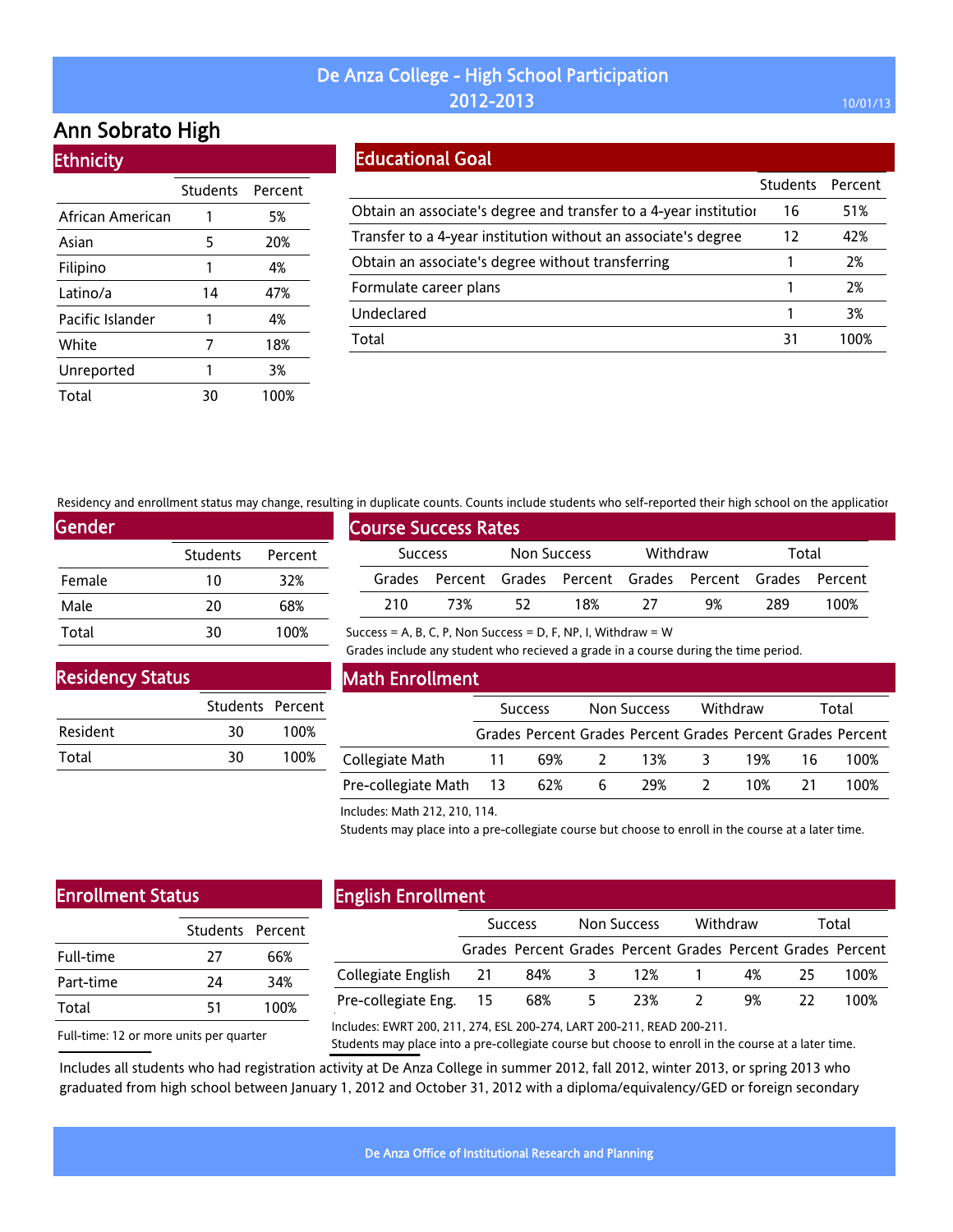# Archbishop Mitty High **Ethnicity**

|            | <b>Students</b> | Percent |
|------------|-----------------|---------|
| Asian      | 6               | 45%     |
| Filipino   | 2               | 5%      |
| Latino/a   | 4               | 27%     |
| White      | 4               | 23%     |
| Unreported | 1               | 1%      |
| Total      | 17              | 100%    |

## Educational Goal

|                                                                   | Students Percent |      |
|-------------------------------------------------------------------|------------------|------|
| Obtain an associate's degree and transfer to a 4-year institution | 6                | 48%  |
| Transfer to a 4-year institution without an associate's degree    | 4                | 34%  |
| Educational development                                           | 5                | 10%  |
| Improve basic skills                                              |                  | 1%   |
| Undeclared                                                        |                  | 8%   |
| Total                                                             |                  | 1በበ% |

Residency and enrollment status may change, resulting in duplicate counts. Counts include students who self-reported their high school on the application

Success = A, B, C, P, Non Success = D, F, NP, I, Withdraw =  $W$ 

| Gender |                 |         |
|--------|-----------------|---------|
|        | <b>Students</b> | Percent |
| Female |                 | 13%     |
| Male   | 13              | 87%     |
| Total  | 17              | 100%    |

|                |                             |             |                                                             |          |    |       | <u>u in aabirease eodinus oodinu instaas staasinto inio sen Tebortea tiren indir senoot on tire abbireati</u> |
|----------------|-----------------------------|-------------|-------------------------------------------------------------|----------|----|-------|---------------------------------------------------------------------------------------------------------------|
|                | <b>Course Success Rates</b> |             |                                                             |          |    |       |                                                                                                               |
| <b>Success</b> |                             | Non Success |                                                             | Withdraw |    | Total |                                                                                                               |
|                |                             |             | Grades Percent Grades Percent Grades Percent Grades Percent |          |    |       |                                                                                                               |
| 91             | 88%                         |             | 9%                                                          |          | 3% | 103   | 100%                                                                                                          |

Grades include any student who recieved a grade in a course during the time period.

### Residency Status

|                       | Students Percent |      |
|-----------------------|------------------|------|
| Resident              | 16               | 97%  |
| U.S. Resident, non CA |                  | 3%   |
| Total                 | 17               | 100% |

### Math Enrollment

|                            | <b>Success</b> |     | Withdraw<br>Non Success |                                                             | Total |  |
|----------------------------|----------------|-----|-------------------------|-------------------------------------------------------------|-------|--|
|                            |                |     |                         | Grades Percent Grades Percent Grades Percent Grades Percent |       |  |
| Collegiate Math            | 4              | 80% | 20%                     |                                                             | 100%  |  |
| Pre-collegiate Math 10 91% |                |     | 9%                      |                                                             | 100%  |  |

#### Includes: Math 212, 210, 114.

Students may place into a pre-collegiate course but choose to enroll in the course at a later time.

# Enrollment Status

| Students Percent |      |
|------------------|------|
|                  |      |
| 11               | 81%  |
| 11               | 19%  |
| 77               | 100% |
|                  |      |

# English Enrollment

|                       | <b>Success</b> |                                                             | Non Success |     | Withdraw |  | Total |      |
|-----------------------|----------------|-------------------------------------------------------------|-------------|-----|----------|--|-------|------|
|                       |                | Grades Percent Grades Percent Grades Percent Grades Percent |             |     |          |  |       |      |
| Collegiate English 10 |                | 100%                                                        |             |     |          |  | 10    | 100% |
| Pre-collegiate Eng. 2 |                | 50%                                                         |             | 50% |          |  |       | 100% |
|                       |                |                                                             |             |     |          |  |       |      |

Full-time: 12 or more units per quarter Includes: EWRT 200, 211, 274, ESL 200-274, LART 200-211, READ 200-211.

Students may place into a pre-collegiate course but choose to enroll in the course at a later time.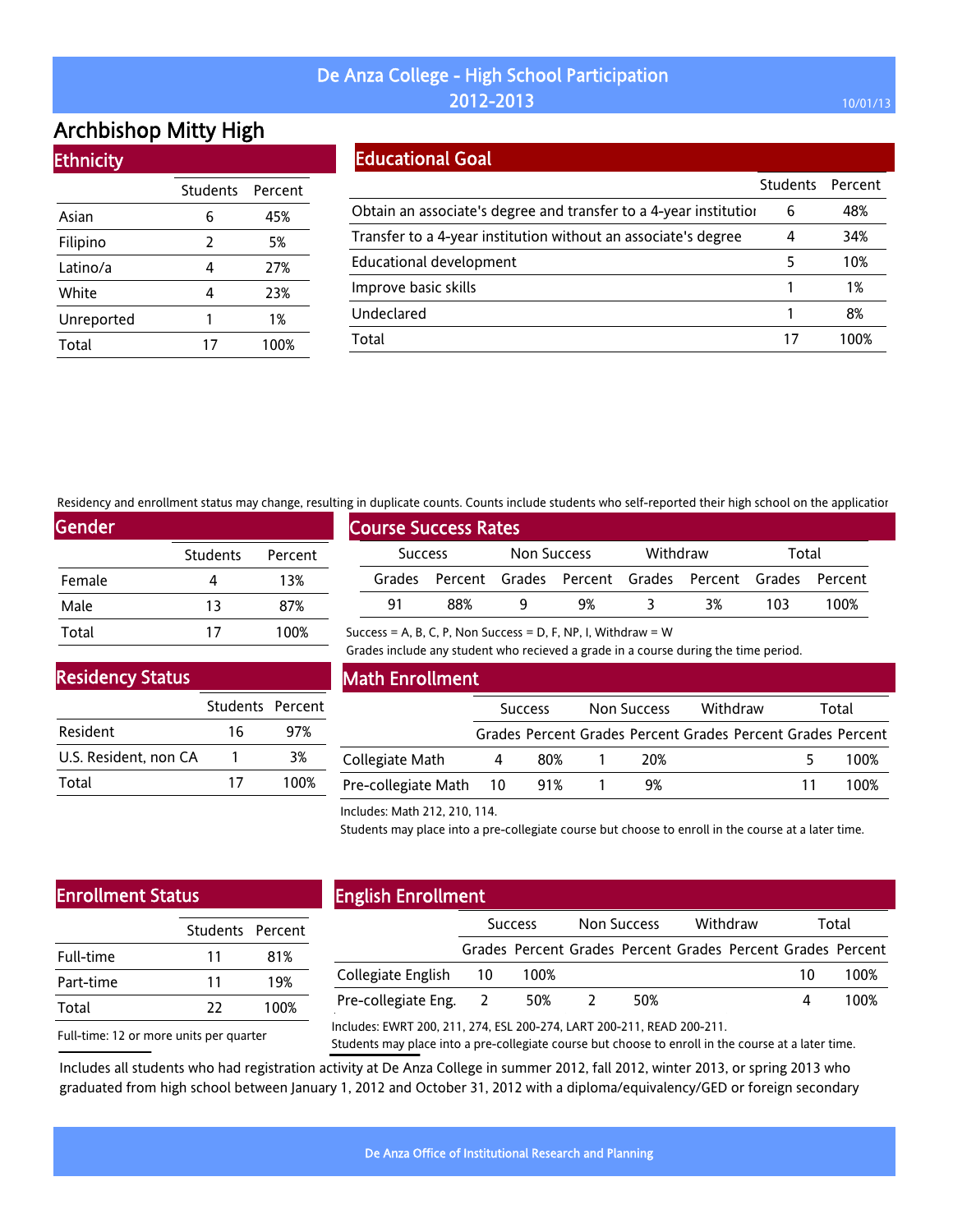# Bellarmine College Preparatory

### **Ethnicity**

|                  | Students Percent |      |
|------------------|------------------|------|
| African American | 1                | 15%  |
| Asian            | 2                | 16%  |
| Filipino         | 5                | 33%  |
| Latino/a         | 5                | 32%  |
| White            | 2                | 2%   |
| Unreported       | 1                | 2%   |
| Total            | 16               | 100% |

### Educational Goal

|                                                                   | <b>Students</b> | Percent |
|-------------------------------------------------------------------|-----------------|---------|
| Obtain an associate's degree and transfer to a 4-year institution |                 | 21%     |
| Transfer to a 4-year institution without an associate's degree    | 6               | 40%     |
| <b>Educational development</b>                                    | 6               | 21%     |
| Prepare for a new career                                          |                 | 16%     |
| Undeclared                                                        |                 | 1%      |
| Total                                                             | 16              | 100%    |

Residency and enrollment status may change, resulting in duplicate counts. Counts include students who self-reported their high school on the application

Success = A, B, C, P, Non Success = D, F, NP, I, Withdraw =  $W$ 

| <b>Gender</b> |                 |         |  |  |  |  |  |
|---------------|-----------------|---------|--|--|--|--|--|
|               | <b>Students</b> | Percent |  |  |  |  |  |
| Male          | 16              | 100%    |  |  |  |  |  |
| Total         | 16              | 100%    |  |  |  |  |  |

| <b>Course Success Rates</b> |     |             |                                                             |                   |    |     |      |
|-----------------------------|-----|-------------|-------------------------------------------------------------|-------------------|----|-----|------|
| <b>Success</b>              |     | Non Success |                                                             | Withdraw<br>Total |    |     |      |
|                             |     |             | Grades Percent Grades Percent Grades Percent Grades Percent |                   |    |     |      |
| 105                         | 90% |             | 6%                                                          |                   | 4% | 117 | 100% |

Grades include any student who recieved a grade in a course during the time period.

### Residency Status

|               | Students Percent |      |
|---------------|------------------|------|
| Resident      | 15               | 98%  |
| AB540 Student |                  | 2%   |
| Total         | 16               | 100% |

### Math Enrollment

|                       | <b>Success</b> |      | Non Success   |     | Withdraw |      | Total |                                                             |
|-----------------------|----------------|------|---------------|-----|----------|------|-------|-------------------------------------------------------------|
|                       |                |      |               |     |          |      |       | Grades Percent Grades Percent Grades Percent Grades Percent |
| Collegiate Math       | b.             | 56%  | $\mathcal{L}$ | 22% |          | -22% |       | 100%                                                        |
| Pre-collegiate Math 5 |                | 100% |               |     |          |      |       | 100%                                                        |

#### Includes: Math 212, 210, 114.

Students may place into a pre-collegiate course but choose to enroll in the course at a later time.

# Enrollment Status

| Students Percent |      |  |
|------------------|------|--|
| q                | 75%  |  |
| 12               | 25%  |  |
| 21               | 100% |  |
|                  |      |  |

# English Enrollment

|                       | <b>Success</b> |                                                             | Non Success |  | Withdraw |     | Total |      |
|-----------------------|----------------|-------------------------------------------------------------|-------------|--|----------|-----|-------|------|
|                       |                | Grades Percent Grades Percent Grades Percent Grades Percent |             |  |          |     |       |      |
| Collegiate English 7  |                | 88%                                                         |             |  |          | 13% |       | 100% |
| Pre-collegiate Eng. 6 |                | 100%                                                        |             |  |          |     |       | 100% |
|                       |                |                                                             |             |  |          |     |       |      |

Full-time: 12 or more units per quarter Includes: EWRT 200, 211, 274, ESL 200-274, LART 200-211, READ 200-211.

Students may place into a pre-collegiate course but choose to enroll in the course at a later time.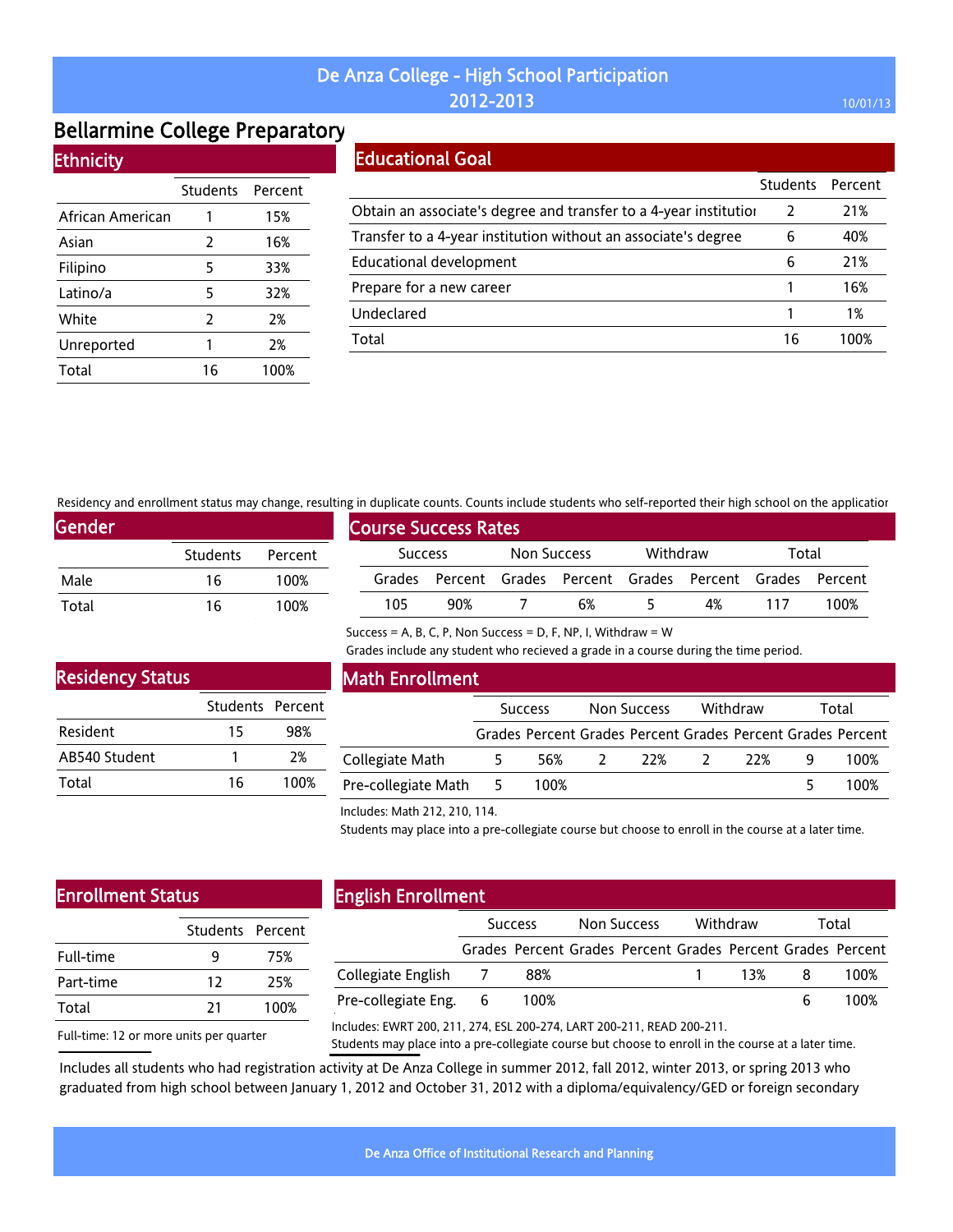# Boynton High

**Ethnicity** 

|                  | Students Percent |      |
|------------------|------------------|------|
| African American |                  | 8%   |
| Asian            |                  | 11%  |
| Latino/a         | 8                | 49%  |
| White            | 4                | 33%  |
| Total            | 14               | 100% |

### Educational Goal

|                                                                   | <b>Students</b> | Percent |
|-------------------------------------------------------------------|-----------------|---------|
| Obtain an associate's degree and transfer to a 4-year institution | 5               | 50%     |
| Transfer to a 4-year institution without an associate's degree    | 4               | 32%     |
| Educational development                                           |                 | 9%      |
| Formulate career plans                                            |                 | 1%      |
| Maintain certificate or license                                   |                 | 1%      |
| Undeclared                                                        |                 | 7%      |
| Total                                                             | 14              | 1በበ%    |

Residency and enrollment status may change, resulting in duplicate counts. Counts include students who self-reported their high school on the application

Success = A, B, C, P, Non Success = D, F, NP, I, Withdraw =  $W$ 

| <b>Gender</b> |          |         |
|---------------|----------|---------|
|               | Students | Percent |
| Female        |          | 42%     |
| Male          |          | 58%     |
| Total         | 14       | 100%    |

| <b>Course Success Rates</b> |                |     |             |     |          |                                                             |       |      |  |
|-----------------------------|----------------|-----|-------------|-----|----------|-------------------------------------------------------------|-------|------|--|
|                             | <b>Success</b> |     | Non Success |     | Withdraw |                                                             | Total |      |  |
|                             |                |     |             |     |          | Grades Percent Grades Percent Grades Percent Grades Percent |       |      |  |
|                             | 46             | 56% | 19          | 23% | -17      | 21%                                                         | 82    | 100% |  |

Residency Status

|                 | Students Percent |      |
|-----------------|------------------|------|
| <b>Resident</b> | 12               | 83%  |
| AB540 Student   | 7                | 16%  |
| Non-resident    |                  | 1%   |
| Total           | 15               | 100% |

#### Math Enrollment

|                       | <b>Success</b> |   | Non Success | Withdraw |     | Total                                                       |
|-----------------------|----------------|---|-------------|----------|-----|-------------------------------------------------------------|
|                       |                |   |             |          |     | Grades Percent Grades Percent Grades Percent Grades Percent |
| Pre-collegiate Math 2 | - 22%          | 4 | 44%         | ≺        | 33% | 100%                                                        |

Grades include any student who recieved a grade in a course during the time period.

#### Includes: Math 212, 210, 114.

Students may place into a pre-collegiate course but choose to enroll in the course at a later time.

# Enrollment Status

| Students Percent |      |
|------------------|------|
| q                | 63%  |
| Զ                | 37%  |
| 17               | 100% |
|                  |      |

### English Enrollment

| .                     |                |                                                             |                |     |          |       |       |      |
|-----------------------|----------------|-------------------------------------------------------------|----------------|-----|----------|-------|-------|------|
|                       | <b>Success</b> |                                                             | Non Success    |     | Withdraw |       | Total |      |
|                       |                | Grades Percent Grades Percent Grades Percent Grades Percent |                |     |          |       |       |      |
| Collegiate English 6  |                | 86%                                                         |                |     |          | 14% 7 |       | 100% |
| Pre-collegiate Eng. 4 |                | 36%                                                         | $\overline{2}$ | 18% | -5.      | 45%   |       | 100% |
|                       |                |                                                             |                |     |          |       |       |      |

Full-time: 12 or more units per quarter

Includes: EWRT 200, 211, 274, ESL 200-274, LART 200-211, READ 200-211.

Students may place into a pre-collegiate course but choose to enroll in the course at a later time.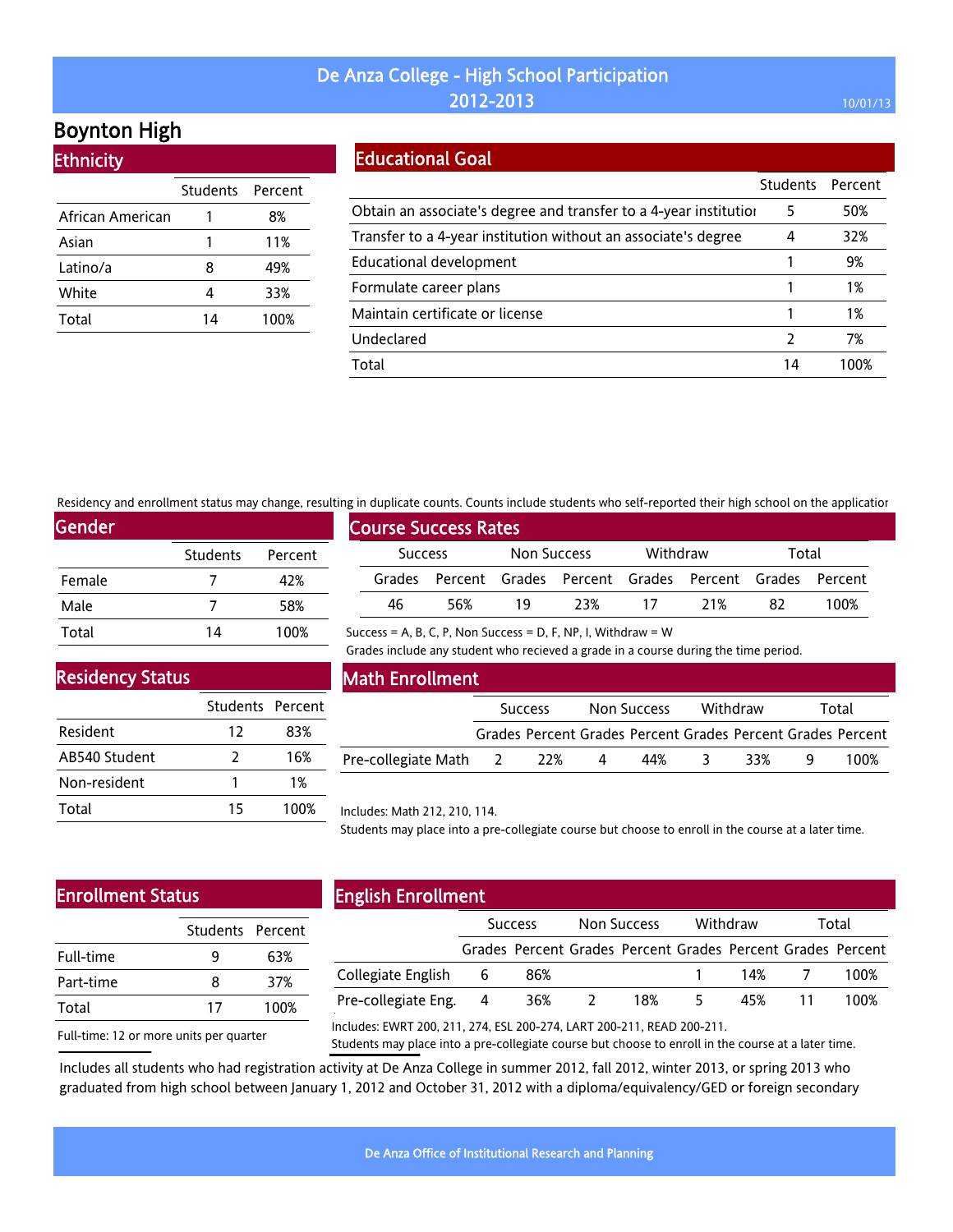# Branham High

**Ethnicity** 

|                  | Students | Percent |
|------------------|----------|---------|
| African American | 2        | 6%      |
| Asian            | 6        | 18%     |
| Filipino         | 1        | 1%      |
| Latino/a         | 18       | 41%     |
| White            | 17       | 34%     |
| Total            |          | 100%    |

### Educational Goal

|                                                                   | Students Percent |      |
|-------------------------------------------------------------------|------------------|------|
| Obtain an associate's degree and transfer to a 4-year institution | 30               | 64%  |
| Transfer to a 4-year institution without an associate's degree    | 6                | 20%  |
| Obtain an associate's degree without transferring                 | 4                | 5%   |
| Earn a vocational certificate                                     |                  | 3%   |
| Undeclared                                                        | 3                | 7%   |
| Total                                                             | 44               | 100% |

Residency and enrollment status may change, resulting in duplicate counts. Counts include students who self-reported their high school on the application

Success = A, B, C, P, Non Success = D, F, NP, I, Withdraw =  $W$ 

| <b>Gender</b> |          |         |
|---------------|----------|---------|
|               | Students | Percent |
| Female        | 17       | 37%     |
| Male          | 77       | 63%     |
| Total         | 14       | 100%    |

|                |     | <b>Course Success Rates</b> |                                                             |     |    |     |      |  |
|----------------|-----|-----------------------------|-------------------------------------------------------------|-----|----|-----|------|--|
|                |     |                             | Withdraw<br>Total                                           |     |    |     |      |  |
| <b>Success</b> |     | Non Success                 |                                                             |     |    |     |      |  |
|                |     |                             | Grades Percent Grades Percent Grades Percent Grades Percent |     |    |     |      |  |
| 279            | 77% | 59                          | 16%                                                         | -25 | 7% | 363 | 100% |  |

Grades include any student who recieved a grade in a course during the time period.

Residency Status

|              | Students Percent |       |
|--------------|------------------|-------|
| Resident     | 44               | 99%   |
| Non-resident |                  | $1\%$ |
| Total        | 45               | 100%  |

### Math Enrollment

|                        | <b>Success</b> |     | Non Success     |     | Withdraw |     | Total |                                                             |
|------------------------|----------------|-----|-----------------|-----|----------|-----|-------|-------------------------------------------------------------|
|                        |                |     |                 |     |          |     |       | Grades Percent Grades Percent Grades Percent Grades Percent |
| Collegiate Math        | 8              | 80% |                 | 20% |          |     | 10    | 100%                                                        |
| Pre-collegiate Math 21 |                | 58% | $\overline{11}$ | 31% | $\sim$ 4 | 11% | 36    | 100%                                                        |

#### Includes: Math 212, 210, 114.

Students may place into a pre-collegiate course but choose to enroll in the course at a later time.

# Enrollment Status

|           | Students Percent |      |  |
|-----------|------------------|------|--|
| Full-time | 31               | 70%  |  |
| Part-time | 37               | 30%  |  |
| Total     | 68               | 100% |  |
|           |                  |      |  |

# English Enrollment

|                           | <b>Success</b> |                                                             |     | Non Success |                | Withdraw |    | Total |  |
|---------------------------|----------------|-------------------------------------------------------------|-----|-------------|----------------|----------|----|-------|--|
|                           |                | Grades Percent Grades Percent Grades Percent Grades Percent |     |             |                |          |    |       |  |
| Collegiate English 21 75% |                |                                                             | - 6 |             | 21% 1          | 4%       | 28 | 100%  |  |
| Pre-collegiate Eng. 34    |                | 85%                                                         | 4   | 10%         | $\overline{2}$ | 5%       | 40 | 100%  |  |
|                           |                |                                                             |     |             |                |          |    |       |  |

Full-time: 12 or more units per quarter

Includes: EWRT 200, 211, 274, ESL 200-274, LART 200-211, READ 200-211.

Students may place into a pre-collegiate course but choose to enroll in the course at a later time.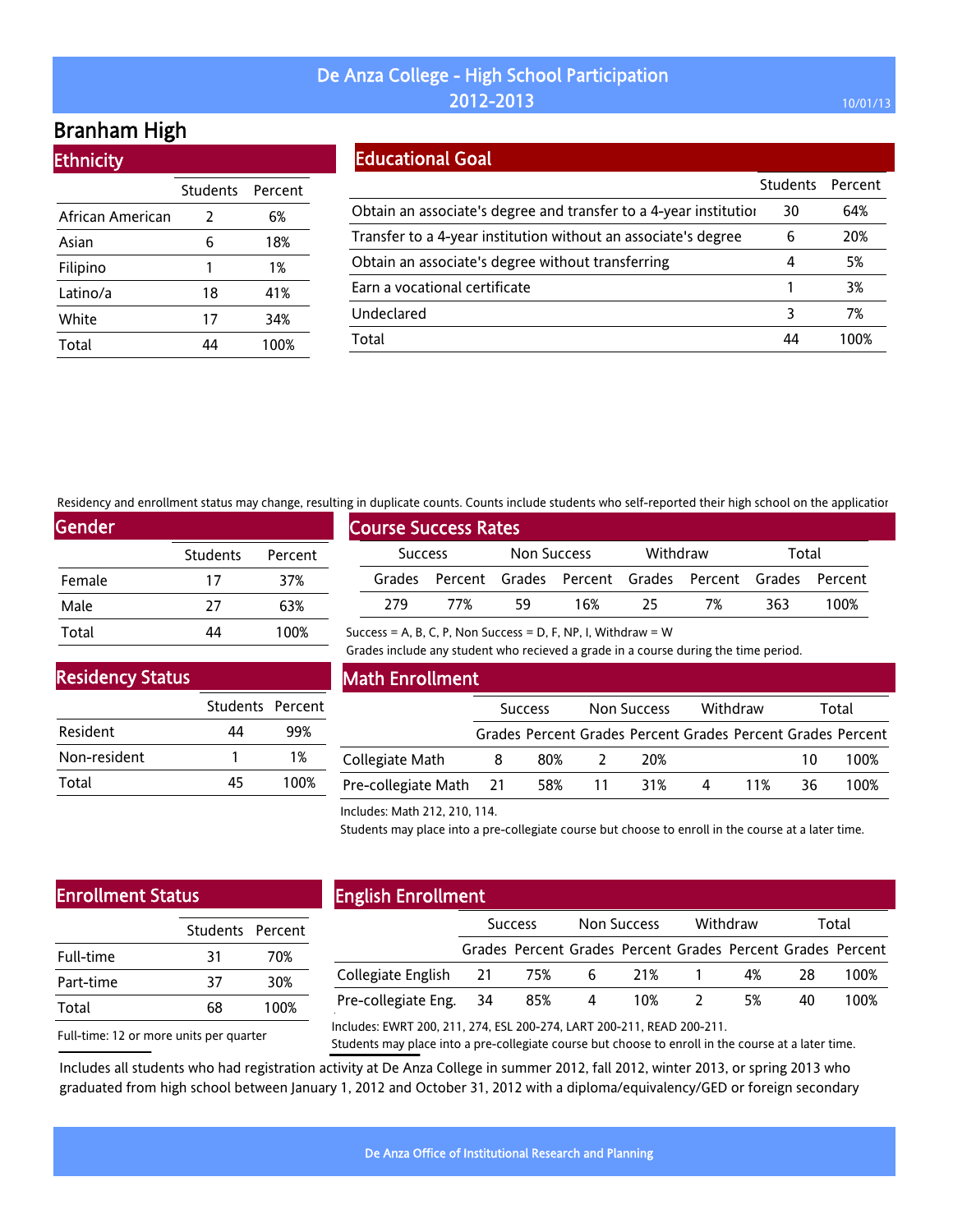# Calaveras Hills

| <b>Ethnicity</b> |                  |      |  |  |  |  |  |  |
|------------------|------------------|------|--|--|--|--|--|--|
|                  | Students Percent |      |  |  |  |  |  |  |
| African American |                  | 6%   |  |  |  |  |  |  |
| Asian            | 2                | 17%  |  |  |  |  |  |  |
| Filipino         | 3                | 35%  |  |  |  |  |  |  |
| Latino/a         | 5                | 29%  |  |  |  |  |  |  |
| White            | 1                | 14%  |  |  |  |  |  |  |
| Total            | 12               | 100% |  |  |  |  |  |  |

### Educational Goal

|                                                                   | Students Percent |      |
|-------------------------------------------------------------------|------------------|------|
| Obtain an associate's degree and transfer to a 4-year institution | 4                | 46%  |
| Transfer to a 4-year institution without an associate's degree    |                  | 10%  |
| Obtain an associate's degree without transferring                 | 3                | 18%  |
| Prepare for a new career                                          |                  | 6%   |
| Undeclared                                                        | 3                | 20%  |
| Total                                                             |                  | 100% |

Residency and enrollment status may change, resulting in duplicate counts. Counts include students who self-reported their high school on the application

| Gender |                 |         |  |  |  |  |  |
|--------|-----------------|---------|--|--|--|--|--|
|        | <b>Students</b> | Percent |  |  |  |  |  |
| Female | 5               | 27%     |  |  |  |  |  |
| Male   |                 | 73%     |  |  |  |  |  |
| Total  | 12              | 100%    |  |  |  |  |  |

| <b>Course Success Rates</b> |                |     |             |     |          |                                                             |       |      |
|-----------------------------|----------------|-----|-------------|-----|----------|-------------------------------------------------------------|-------|------|
|                             | <b>Success</b> |     | Non Success |     | Withdraw |                                                             | Total |      |
|                             |                |     |             |     |          | Grades Percent Grades Percent Grades Percent Grades Percent |       |      |
|                             | -21            | 38% | 26          | 46% |          | 16%                                                         | 56    | 100% |

Success = A, B, C, P, Non Success = D, F, NP, I, Withdraw =  $W$ 

Grades include any student who recieved a grade in a course during the time period.

## Residency Status

|                       | Students Percent |      |
|-----------------------|------------------|------|
| Resident              | 11               | 94%  |
| U.S. Resident, non CA |                  | 6%   |
| Total                 | 17               | 100% |

### Math Enrollment

|                     | <b>Success</b> |                                                             | Non Success |     | Withdraw |     | Total |      |
|---------------------|----------------|-------------------------------------------------------------|-------------|-----|----------|-----|-------|------|
|                     |                | Grades Percent Grades Percent Grades Percent Grades Percent |             |     |          |     |       |      |
| Pre-collegiate Math | <sup>2</sup>   | 18%                                                         |             | 64% |          | 18% | 11.   | 100% |

#### Includes: Math 212, 210, 114.

Students may place into a pre-collegiate course but choose to enroll in the course at a later time.

### Enrollment Status

| 5  | 46%              |
|----|------------------|
| 11 | 54%              |
| 16 | 100%             |
|    | Students Percent |

Full-time: 12 or more units per quarter

# English Enrollment

|                       | <b>Success</b> |                                                             | Non Success |     | Withdraw |  | Total |      |
|-----------------------|----------------|-------------------------------------------------------------|-------------|-----|----------|--|-------|------|
|                       |                | Grades Percent Grades Percent Grades Percent Grades Percent |             |     |          |  |       |      |
| Collegiate English 1  |                | 100%                                                        |             |     |          |  |       | 100% |
| Pre-collegiate Eng. 3 |                | 50%                                                         | $\prec$     | 50% |          |  |       | 100% |
|                       |                |                                                             |             |     |          |  |       |      |

Includes: EWRT 200, 211, 274, ESL 200-274, LART 200-211, READ 200-211.

Students may place into a pre-collegiate course but choose to enroll in the course at a later time.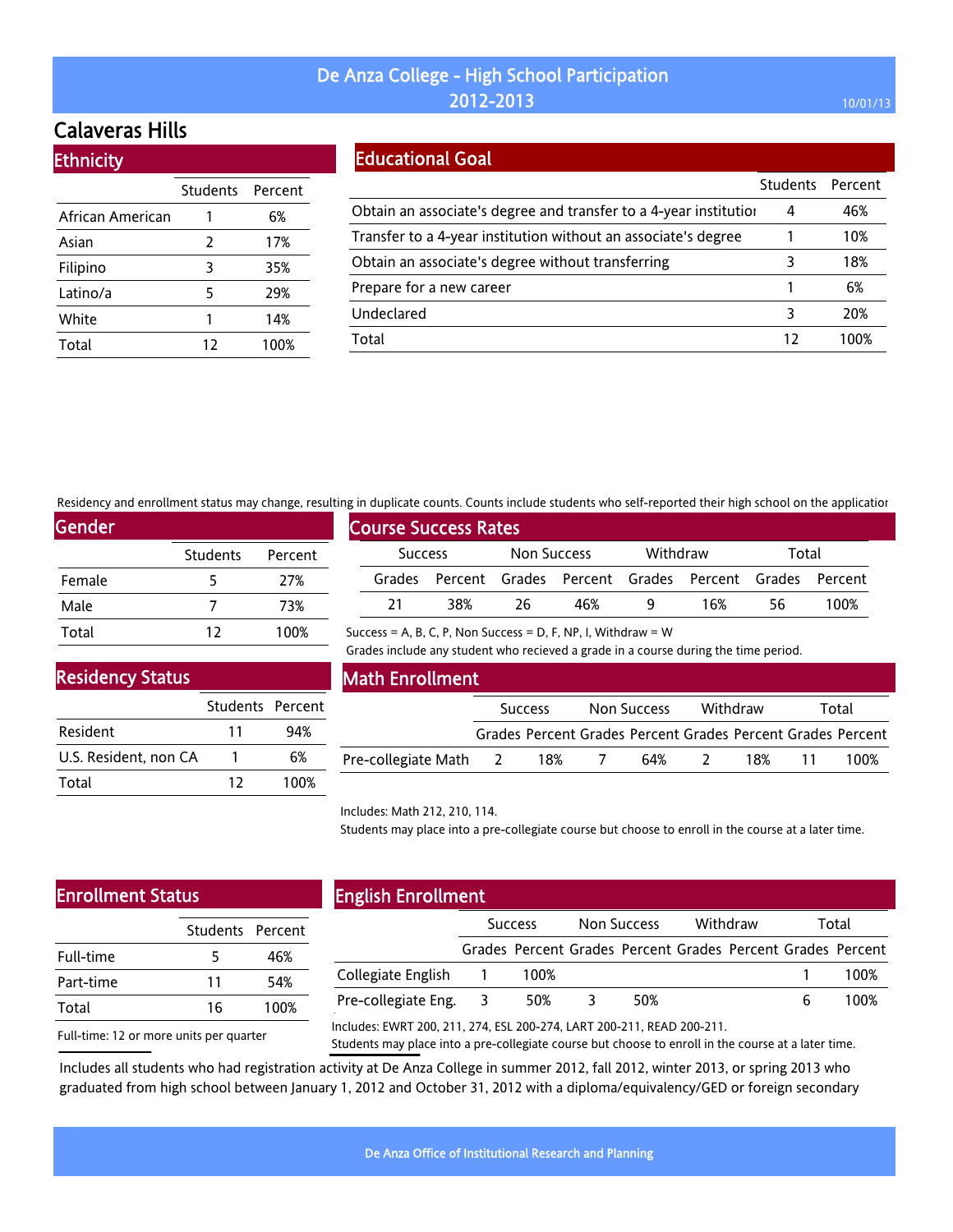# Del Mar High

**Ethnicity** 

|                  | Students | Percent |
|------------------|----------|---------|
| African American | 3        | 5%      |
| Asian            | 6        | 10%     |
| Filipino         | 5        | 7%      |
| Latino/a         | 35       | 63%     |
| Pacific Islander | 1        | 0%      |
| White            | 10       | 14%     |
| Total            | 60       | 100%    |

## Educational Goal

|                                                                   | Students | Percent |
|-------------------------------------------------------------------|----------|---------|
| Obtain an associate's degree and transfer to a 4-year institution | 31       | 57%     |
| Transfer to a 4-year institution without an associate's degree    | 10       | 17%     |
| Obtain an associate's degree without transferring                 | 4        | 5%      |
| Educational development                                           | 2        | 1%      |
| Formulate career plans                                            |          | 1%      |
| Improve basic skills                                              |          | 0%      |
| Maintain certificate or license                                   |          | 1%      |
| Undeclared                                                        | 10       | 17%     |
| Total                                                             | 60       | 100%    |

Residency and enrollment status may change, resulting in duplicate counts. Counts include students who self-reported their high school on the application

Success = A, B, C, P, Non Success = D, F, NP, I, Withdraw =  $W$ 

| <b>Gender</b> |                 |         |
|---------------|-----------------|---------|
|               | <b>Students</b> | Percent |
| Female        | 31              | 61%     |
| Male          | 29              | 39%     |
| Total         | 60              | 100%    |

| <b>Course Success Rates</b> |     |             |                                                             |          |     |       |      |
|-----------------------------|-----|-------------|-------------------------------------------------------------|----------|-----|-------|------|
| <b>Success</b>              |     | Non Success |                                                             | Withdraw |     | Total |      |
|                             |     |             | Grades Percent Grades Percent Grades Percent Grades Percent |          |     |       |      |
| 359                         | 71% | 94          | 19%                                                         | 55       | 11% | 508   | 100% |

Grades include any student who recieved a grade in a course during the time period.

Residency Status

|               | Students Percent |      |
|---------------|------------------|------|
| Resident      | 49               | 82%  |
| AB540 Student | 10               | 18%  |
| Non-resident  | 7                | 0%   |
| Total         | 61               | 100% |

### Math Enrollment

|                        | <b>Success</b> |       | Non Success |     | Withdraw |     | Total |                                                             |
|------------------------|----------------|-------|-------------|-----|----------|-----|-------|-------------------------------------------------------------|
|                        |                |       |             |     |          |     |       | Grades Percent Grades Percent Grades Percent Grades Percent |
| Collegiate Math        | 8              | 73% 2 |             | 18% |          | 9%  | -11   | 100%                                                        |
| Pre-collegiate Math 29 |                | 42%   | -26         | 38% | 14       | 20% | 69    | 100%                                                        |
|                        |                |       |             |     |          |     |       |                                                             |

#### Includes: Math 212, 210, 114.

Students may place into a pre-collegiate course but choose to enroll in the course at a later time.

### Enrollment Status

| 47 | 68%              |
|----|------------------|
| 52 | 32%              |
| ٩4 | 100%             |
|    | Students Percent |

# English Enrollment

|                        | <b>Success</b> |     | Non Success |                                                             | Withdraw       |    | Total |      |
|------------------------|----------------|-----|-------------|-------------------------------------------------------------|----------------|----|-------|------|
|                        |                |     |             | Grades Percent Grades Percent Grades Percent Grades Percent |                |    |       |      |
| Collegiate English 29  |                | 85% | -3          | 9%                                                          | $\overline{2}$ | 6% | -34   | 100% |
| Pre-collegiate Eng. 48 |                | 74% | -14         | 22%                                                         | -3             | 5% | 65    | 100% |
|                        |                |     |             |                                                             |                |    |       |      |

Full-time: 12 or more units per quarter

Includes: EWRT 200, 211, 274, ESL 200-274, LART 200-211, READ 200-211.

Students may place into a pre-collegiate course but choose to enroll in the course at a later time.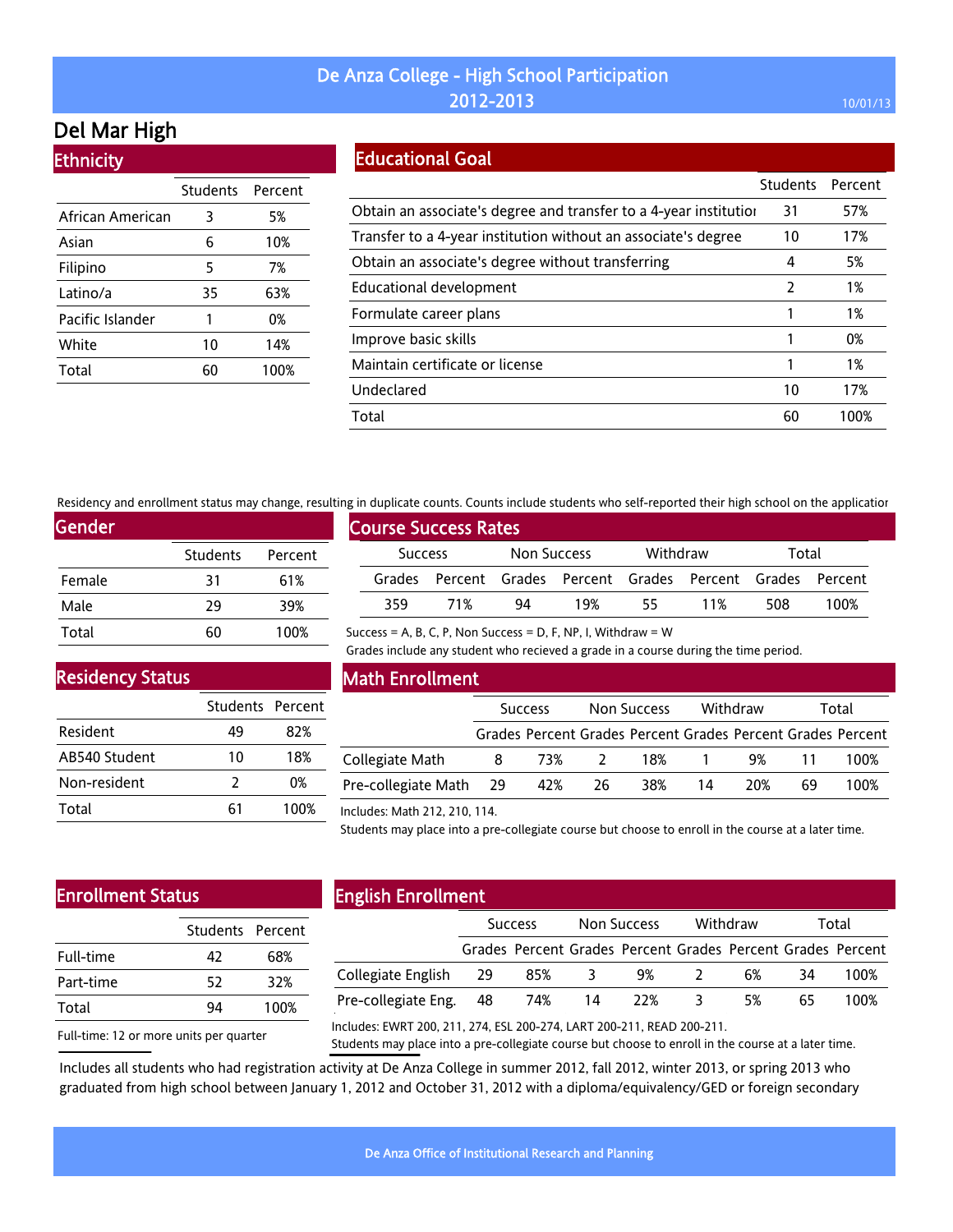# Evergreen Valley High **Ethnicity**

|                  | Students Percent |      |
|------------------|------------------|------|
| African American | 5                | 6%   |
| Asian            | 85               | 66%  |
| Filipino         | 14               | 11%  |
| Latino/a         | 23               | 14%  |
| Pacific Islander | 1                | 1%   |
| White            | $\overline{2}$   | 1%   |
| Unreported       | 1                | 1%   |
| Total            | 131              | 100% |

### Educational Goal

|                                                                   | <b>Students</b> | Percent |
|-------------------------------------------------------------------|-----------------|---------|
| Obtain an associate's degree and transfer to a 4-year institution | 65              | 48%     |
| Transfer to a 4-year institution without an associate's degree    | 50              | 42%     |
| Obtain an associate's degree without transferring                 | 2               | 1%      |
| Earn a vocational degree                                          |                 | 1%      |
| <b>Educational development</b>                                    | $\mathcal{P}$   | 0%      |
| Undeclared                                                        | 12              | 8%      |
| Total                                                             | 132             | 100%    |

Residency and enrollment status may change, resulting in duplicate counts. Counts include students who self-reported their high school on the application

Success = A, B, C, P, Non Success = D, F, NP, I, Withdraw =  $W$ 

| <b>Gender</b> |                 |         |
|---------------|-----------------|---------|
|               | <b>Students</b> | Percent |
| Female        | 70              | 50%     |
| Male          | 61              | 50%     |
| Total         | 131             | 100%    |

|                             |     |             |     |          |                                                             |       | an additioned coming, codition include seagence this sent reported enem infirmation on the applicatio |  |
|-----------------------------|-----|-------------|-----|----------|-------------------------------------------------------------|-------|-------------------------------------------------------------------------------------------------------|--|
| <b>Course Success Rates</b> |     |             |     |          |                                                             |       |                                                                                                       |  |
| <b>Success</b>              |     | Non Success |     | Withdraw |                                                             | Total |                                                                                                       |  |
|                             |     |             |     |          | Grades Percent Grades Percent Grades Percent Grades Percent |       |                                                                                                       |  |
| 956.                        | 76% | 192         | 15% | 110      | 9%                                                          | 1.258 | 100%                                                                                                  |  |

### Residency Status

|               | Students Percent |      |
|---------------|------------------|------|
| Resident      | 130              | 100% |
| AB540 Student |                  | 0%   |
| Total         | 131              | 100% |

### Math Enrollment

|                     | <b>Success</b> |           | Non Success |                                                             | Withdraw |     | Total |      |
|---------------------|----------------|-----------|-------------|-------------------------------------------------------------|----------|-----|-------|------|
|                     |                |           |             | Grades Percent Grades Percent Grades Percent Grades Percent |          |     |       |      |
| Collegiate Math     |                | 76 72% 14 |             | 13% 15                                                      |          | 14% | 105.  | 100% |
| Pre-collegiate Math | - 68           | 64%       | 31          | 29%                                                         | 8        | 7%  | 107   | 100% |

Grades include any student who recieved a grade in a course during the time period.

#### Includes: Math 212, 210, 114.

Students may place into a pre-collegiate course but choose to enroll in the course at a later time.

# Enrollment Status

| 105 | 75%              |
|-----|------------------|
| 112 | 25%              |
| 217 | 100%             |
|     | Students Percent |

# English Enrollment

|                                                                   | <b>Success</b> |                                                             | Non Success |  | Withdraw |    | Total |      |
|-------------------------------------------------------------------|----------------|-------------------------------------------------------------|-------------|--|----------|----|-------|------|
|                                                                   |                | Grades Percent Grades Percent Grades Percent Grades Percent |             |  |          |    |       |      |
| Collegiate English 102 86% 14 12% 3                               |                |                                                             |             |  |          | 3% | 119   | 100% |
| Pre-collegiate Eng.        77          83%         10         11% |                |                                                             |             |  | 6        | 6% | 93.   | 100% |
|                                                                   |                |                                                             |             |  |          |    |       |      |

Full-time: 12 or more units per quarter

Includes: EWRT 200, 211, 274, ESL 200-274, LART 200-211, READ 200-211.

Students may place into a pre-collegiate course but choose to enroll in the course at a later time.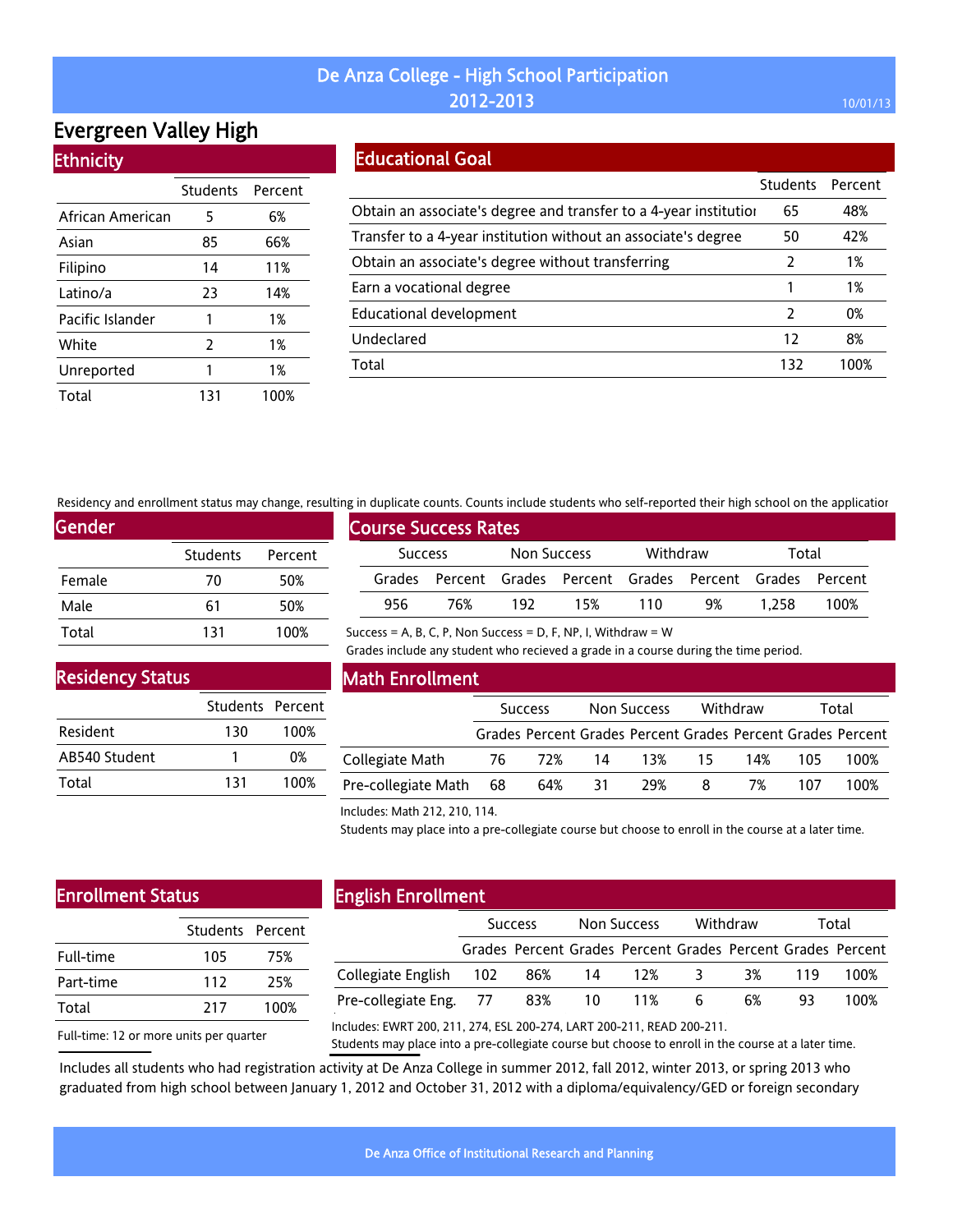# Gilroy High

**Ethnicity** 

|                  | Students Percent |      |
|------------------|------------------|------|
| African American |                  | 13%  |
| Latino/a         | 10               | 71%  |
| White            | 2                | 16%  |
| Total            | 13               | 100% |
|                  |                  |      |

### Educational Goal

|                                                                   | Students Percent |      |
|-------------------------------------------------------------------|------------------|------|
| Obtain an associate's degree and transfer to a 4-year institution | 9                | 72%  |
| Transfer to a 4-year institution without an associate's degree    |                  | 19%  |
| Obtain an associate's degree without transferring                 |                  | 6%   |
| Formulate career plans                                            |                  | 3%   |
| Total                                                             | 13               | 1በበ% |

Residency and enrollment status may change, resulting in duplicate counts. Counts include students who self-reported their high school on the application

Success = A, B, C, P, Non Success = D, F, NP, I, Withdraw =  $W$ 

| <b>Gender</b> |          |         |  |  |  |  |  |
|---------------|----------|---------|--|--|--|--|--|
|               | Students | Percent |  |  |  |  |  |
| Female        | 8        | 55%     |  |  |  |  |  |
| Male          | 5        | 45%     |  |  |  |  |  |
| Total         | 13       | 100%    |  |  |  |  |  |

|                |                             |             |       |          |                                                             |       | an additioned coming, codition include seagence this sent reported enem infirmation on the applicatio |  |
|----------------|-----------------------------|-------------|-------|----------|-------------------------------------------------------------|-------|-------------------------------------------------------------------------------------------------------|--|
|                | <b>Course Success Rates</b> |             |       |          |                                                             |       |                                                                                                       |  |
| <b>Success</b> |                             | Non Success |       | Withdraw |                                                             | Total |                                                                                                       |  |
|                |                             |             |       |          | Grades Percent Grades Percent Grades Percent Grades Percent |       |                                                                                                       |  |
| 71             | 72%                         | -26         | - 27% |          | 1%                                                          | 98    | 100%                                                                                                  |  |

### Residency Status

|          | Students Percent |      |
|----------|------------------|------|
| Resident | 13               | 100% |
| Total    | 13               | 100% |

### Math Enrollment

|                       | <b>Success</b> |     | Non Success |     | Withdraw |  | Total |                                                             |
|-----------------------|----------------|-----|-------------|-----|----------|--|-------|-------------------------------------------------------------|
|                       |                |     |             |     |          |  |       | Grades Percent Grades Percent Grades Percent Grades Percent |
| Collegiate Math       | -3             | 75% |             | 25% |          |  |       | 100%                                                        |
| Pre-collegiate Math 6 |                | 67% |             | 33% |          |  | Q     | 100%                                                        |

Grades include any student who recieved a grade in a course during the time period.

#### Includes: Math 212, 210, 114.

Students may place into a pre-collegiate course but choose to enroll in the course at a later time.

# Enrollment Status

| 10 | 68%              |
|----|------------------|
| q  | 32%              |
| 19 | 100%             |
|    | Students Percent |

## English Enrollment

|                       | <b>Success</b>                                              | Non Success | Withdraw | Total |
|-----------------------|-------------------------------------------------------------|-------------|----------|-------|
|                       | Grades Percent Grades Percent Grades Percent Grades Percent |             |          |       |
| Collegiate English 4  | 80%                                                         | 20%         |          | 100%  |
| Pre-collegiate Eng. 6 | 86%                                                         | 14%         |          | 100%  |
|                       |                                                             |             |          |       |

Full-time: 12 or more units per quarter

Includes: EWRT 200, 211, 274, ESL 200-274, LART 200-211, READ 200-211.

Students may place into a pre-collegiate course but choose to enroll in the course at a later time.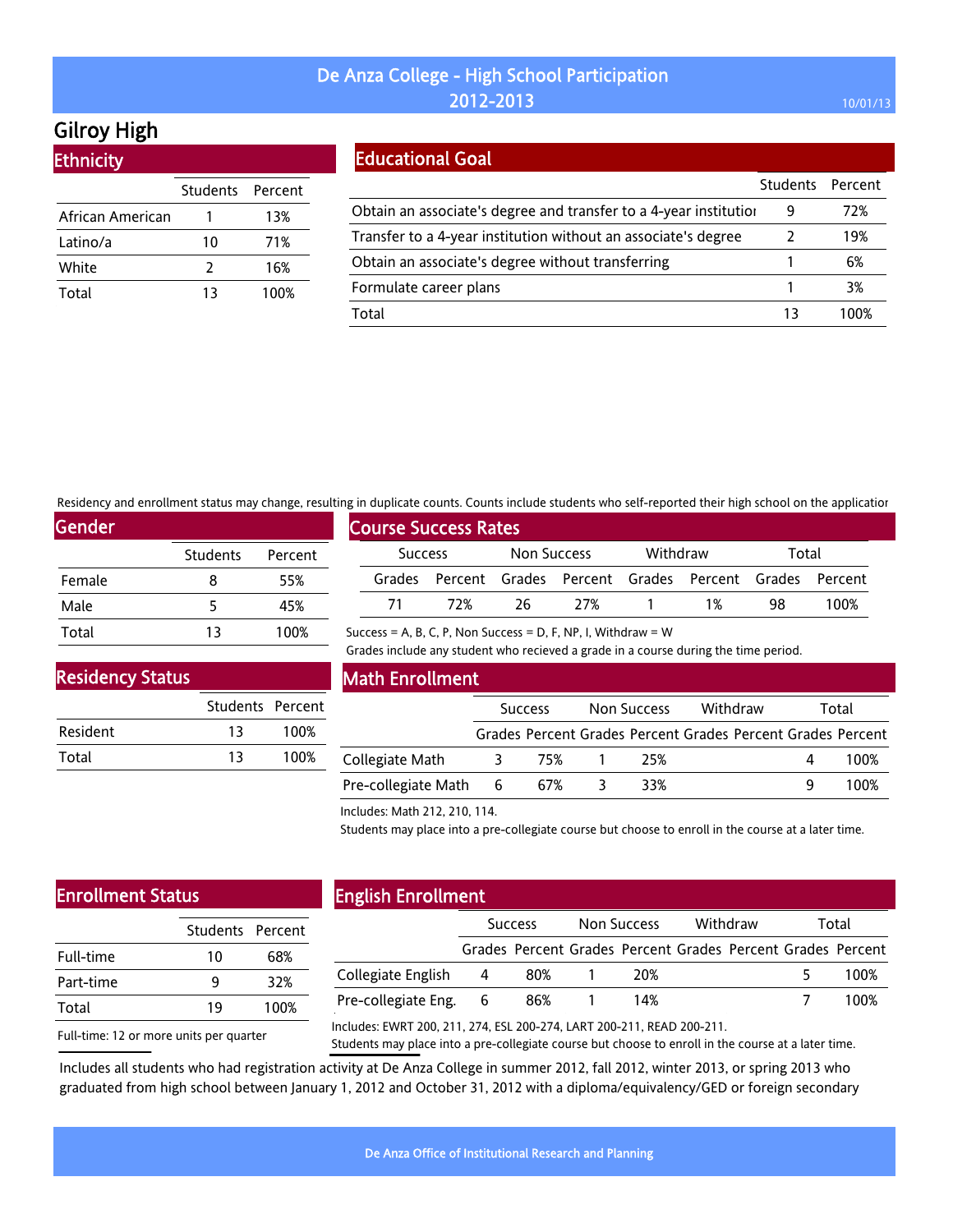# Gunderson High

**Ethnicity** 

|                  | <b>Students</b> | Percent |
|------------------|-----------------|---------|
| African American | 3               | 6%      |
| Asian            | 6               | 10%     |
| Filipino         | 2               | 3%      |
| Latino/a         | 37              | 60%     |
| White            | 15              | 19%     |
| Unreported       | 1               | 1%      |
| Total            | 64              | 100%    |

### Educational Goal

|                                                                   | <b>Students</b> | Percent |
|-------------------------------------------------------------------|-----------------|---------|
| Obtain an associate's degree and transfer to a 4-year institution | 45              | 67%     |
| Transfer to a 4-year institution without an associate's degree    | 6               | 12%     |
| Obtain an associate's degree without transferring                 | 4               | 7%      |
| Educational development                                           | $\mathcal{P}$   | 4%      |
| Formulate career plans                                            | 2               | 2%      |
| Prepare for a new career                                          |                 | 1%      |
| Undeclared                                                        | 4               | 6%      |
| Total                                                             | 64              | 100%    |

Residency and enrollment status may change, resulting in duplicate counts. Counts include students who self-reported their high school on the application

Success = A, B, C, P, Non Success = D, F, NP, I, Withdraw =  $W$ 

| Gender |                 |         |
|--------|-----------------|---------|
|        | <b>Students</b> | Percent |
| Female | 23              | 41%     |
| Male   | 41              | 59%     |
| Total  | 64              | 100%    |

|                | <b>Course Success Rates</b> |             |                                                             |          |    |       |      |
|----------------|-----------------------------|-------------|-------------------------------------------------------------|----------|----|-------|------|
| <b>Success</b> |                             | Non Success |                                                             | Withdraw |    | Total |      |
|                |                             |             | Grades Percent Grades Percent Grades Percent Grades Percent |          |    |       |      |
| 401            | 74%                         | 95          | 17%                                                         | 49       | 9% | 545   | 100% |

Grades include any student who recieved a grade in a course during the time period.

Residency Status

|               | Students Percent |      |
|---------------|------------------|------|
| Resident      | 58               | 90%  |
| AB540 Student |                  | 10%  |
| Non-resident  |                  | 0%   |
| Total         | 65               | 100% |

### Math Enrollment

|                        | <b>Success</b> |     |     | Non Success |    | Withdraw | Total |                                                             |
|------------------------|----------------|-----|-----|-------------|----|----------|-------|-------------------------------------------------------------|
|                        |                |     |     |             |    |          |       | Grades Percent Grades Percent Grades Percent Grades Percent |
| Collegiate Math        | 8              | 50% | 5   | 31%         | -3 | 19%      | 16.   | 100%                                                        |
| Pre-collegiate Math 40 |                | 57% | -25 | 36%         | 5  | 7%       | 70    | 100%                                                        |
|                        |                |     |     |             |    |          |       |                                                             |

#### Includes: Math 212, 210, 114.

Students may place into a pre-collegiate course but choose to enroll in the course at a later time.

# Enrollment Status

| 47  | 68%              |
|-----|------------------|
| 55  | 32%              |
| 102 | 100%             |
|     | Students Percent |

# English Enrollment

|                               | <b>Success</b>                                              |      | Non Success |       | Withdraw |     | Total |
|-------------------------------|-------------------------------------------------------------|------|-------------|-------|----------|-----|-------|
|                               | Grades Percent Grades Percent Grades Percent Grades Percent |      |             |       |          |     |       |
| Collegiate English 42         | 86%                                                         | $-5$ |             | 10% 2 | 4%       | 49  | 100%  |
| Pre-collegiate Eng. 51 77% 14 |                                                             |      | 21% 1       |       | 2%       | 66. | 100%  |
|                               |                                                             |      |             |       |          |     |       |

Full-time: 12 or more units per quarter

Includes: EWRT 200, 211, 274, ESL 200-274, LART 200-211, READ 200-211.

Students may place into a pre-collegiate course but choose to enroll in the course at a later time.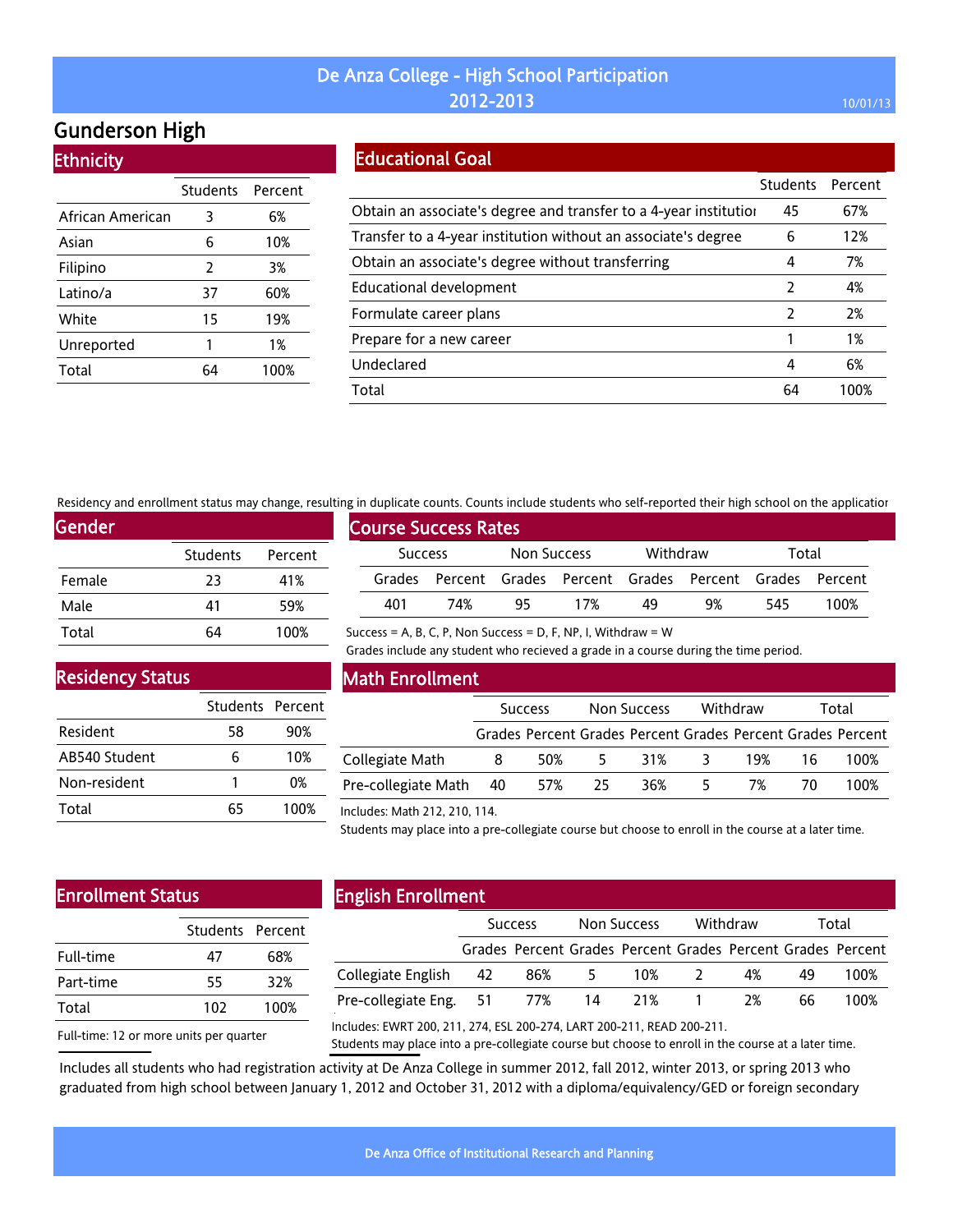# Henry M Gunn High

**Ethnicity** 

| 4             | 43%              |
|---------------|------------------|
| $\mathcal{P}$ | 10%              |
| 5             | 45%              |
| 1             | 3%               |
| 12            | 100%             |
|               | Students Percent |

## Educational Goal

|                                                                   | <b>Students</b> | Percent |
|-------------------------------------------------------------------|-----------------|---------|
| Obtain an associate's degree and transfer to a 4-year institution | 3               | 33%     |
| Transfer to a 4-year institution without an associate's degree    | 5               | 39%     |
| Obtain an associate's degree without transferring                 |                 | 20%     |
| Earn a vocational degree                                          |                 | 5%      |
| Improve basic skills                                              |                 | 1%      |
| Undeclared                                                        |                 | 3%      |
| Total                                                             | 12              | 100%    |

Residency and enrollment status may change, resulting in duplicate counts. Counts include students who self-reported their high school on the application

| <b>Gender</b> |                 |         |
|---------------|-----------------|---------|
|               | <b>Students</b> | Percent |
| Female        | 8               | 63%     |
| Male          | 4               | 38%     |
| Total         | 12              | 100%    |

| <b>Course Success Rates</b> |                |     |             |    |          |                                                             |       |      |  |
|-----------------------------|----------------|-----|-------------|----|----------|-------------------------------------------------------------|-------|------|--|
|                             | <b>Success</b> |     | Non Success |    | Withdraw |                                                             | Total |      |  |
|                             |                |     |             |    |          | Grades Percent Grades Percent Grades Percent Grades Percent |       |      |  |
|                             | 51             | 80% | ь.          | 8% |          | 13%                                                         | 64    | 100% |  |

Success = A, B, C, P, Non Success = D, F, NP, I, Withdraw =  $W$ 

Grades include any student who recieved a grade in a course during the time period.

### Residency Status

|          | Students Percent |      |
|----------|------------------|------|
| Resident | 12               | 100% |
| Total    | 12               | 100% |

### Math Enrollment

|                 | <b>Success</b> | Non Success | Withdraw |     |     | Total                                                       |
|-----------------|----------------|-------------|----------|-----|-----|-------------------------------------------------------------|
|                 |                |             |          |     |     | Grades Percent Grades Percent Grades Percent Grades Percent |
| Collegiate Math | 50%            |             |          | 50% | - 6 | 100%                                                        |

#### Includes: Math 212, 210, 114.

Students may place into a pre-collegiate course but choose to enroll in the course at a later time.

# Enrollment Status

|    | 50%              |
|----|------------------|
| 11 | 50%              |
| 15 | 100%             |
|    | Students Percent |

### English Enrollment

|                       | <b>Success</b> |                                                             |  | Withdraw<br>Non Success |  |  | Total |      |
|-----------------------|----------------|-------------------------------------------------------------|--|-------------------------|--|--|-------|------|
|                       |                | Grades Percent Grades Percent Grades Percent Grades Percent |  |                         |  |  |       |      |
| Collegiate English 6  |                | 100%                                                        |  |                         |  |  |       | 100% |
| Pre-collegiate Eng. 5 |                | 83%                                                         |  | 17%                     |  |  |       | 100% |
|                       |                |                                                             |  |                         |  |  |       |      |

Full-time: 12 or more units per quarter

Includes: EWRT 200, 211, 274, ESL 200-274, LART 200-211, READ 200-211.

Students may place into a pre-collegiate course but choose to enroll in the course at a later time.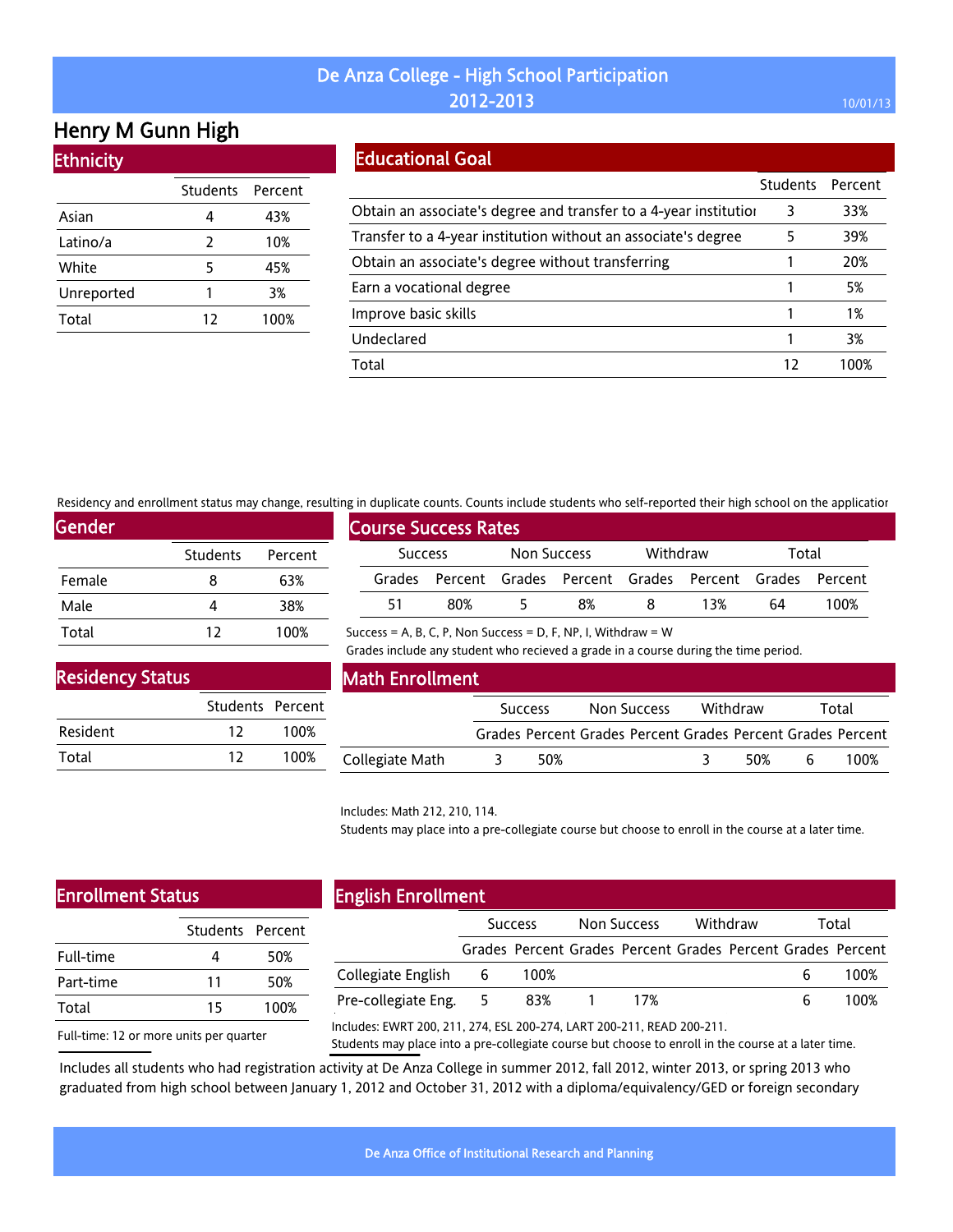# Independence High

**Ethnicity** 

|                  | <b>Students</b> | Percent |
|------------------|-----------------|---------|
| African American | 8               | 4%      |
| Asian            | 84              | 58%     |
| Filipino         | 24              | 17%     |
| Latino/a         | 29              | 15%     |
| Pacific Islander | 2               | 2%      |
| White            | 1               | 1%      |
| Unreported       | 4               | 3%      |
| Total            | 152             | 100%    |

### Educational Goal

|                                                                   | Students | Percent |
|-------------------------------------------------------------------|----------|---------|
| Obtain an associate's degree and transfer to a 4-year institution | 70       | 49%     |
| Transfer to a 4-year institution without an associate's degree    | 47       | 30%     |
| Obtain an associate's degree without transferring                 | 5        | 4%      |
| Earn a vocational degree                                          |          | 0%      |
| Earn a vocational certificate                                     |          | 0%      |
| Educational development                                           | 11       | 6%      |
| Formulate career plans                                            |          | 0%      |
| Undeclared                                                        | 17       | 10%     |
| Total                                                             | 153      | 100%    |

Residency and enrollment status may change, resulting in duplicate counts. Counts include students who self-reported their high school on the application

Success = A, B, C, P, Non Success = D, F, NP, I, Withdraw =  $W$ 

| Gender, |                 |         |  |  |  |  |  |  |
|---------|-----------------|---------|--|--|--|--|--|--|
|         | <b>Students</b> | Percent |  |  |  |  |  |  |
| Female  | 73              | 49%     |  |  |  |  |  |  |
| Male    | 79              | 51%     |  |  |  |  |  |  |
| Total   | 152             | 100%    |  |  |  |  |  |  |

|                | <b>Course Success Rates</b> |             |                                                             |          |    |       |      |
|----------------|-----------------------------|-------------|-------------------------------------------------------------|----------|----|-------|------|
| <b>Success</b> |                             | Non Success |                                                             | Withdraw |    | Total |      |
|                |                             |             | Grades Percent Grades Percent Grades Percent Grades Percent |          |    |       |      |
| 1.127          | 77%                         | 197         | 14%                                                         | -135     | 9% | 1.459 | 100% |

Grades include any student who recieved a grade in a course during the time period.

Residency Status

|               | Students Percent |      |
|---------------|------------------|------|
| Resident      | 148              | 99%  |
| AB540 Student | ર                | 1%   |
| Non-resident  | ঽ                | 0%   |
| Total         | 154              | 100% |

### Math Enrollment

|                     | <b>Success</b> |     | Non Success |                                                             | Withdraw |     | Total |      |
|---------------------|----------------|-----|-------------|-------------------------------------------------------------|----------|-----|-------|------|
|                     |                |     |             | Grades Percent Grades Percent Grades Percent Grades Percent |          |     |       |      |
| Collegiate Math     | -76            |     | 83% 11 12%  |                                                             | .5.      | 5%  | 92.   | 100% |
| Pre-collegiate Math | - 88           | 60% | 40          | 27%                                                         | 18       | 12% | 146.  | 100% |

#### Includes: Math 212, 210, 114.

Students may place into a pre-collegiate course but choose to enroll in the course at a later time.

## Enrollment Status

|           | Students Percent |      |
|-----------|------------------|------|
| Full-time | 174              | 76%  |
| Part-time | 127              | 24%  |
| Total     | 251              | 100% |
|           |                  |      |

# English Enrollment

|                         | <b>Success</b> |        | Non Success |                                                             | Withdraw |    | Total |      |
|-------------------------|----------------|--------|-------------|-------------------------------------------------------------|----------|----|-------|------|
|                         |                |        |             | Grades Percent Grades Percent Grades Percent Grades Percent |          |    |       |      |
| Collegiate English 97   |                | 86%    | -8          | 7%                                                          | - 8      | 7% | 113   | 100% |
| Pre-collegiate Eng. 145 |                | 82% 22 |             | 12%                                                         | -10      | 6% | 177   | 100% |
|                         |                |        |             |                                                             |          |    |       |      |

Full-time: 12 or more units per quarter

Includes: EWRT 200, 211, 274, ESL 200-274, LART 200-211, READ 200-211.

Students may place into a pre-collegiate course but choose to enroll in the course at a later time.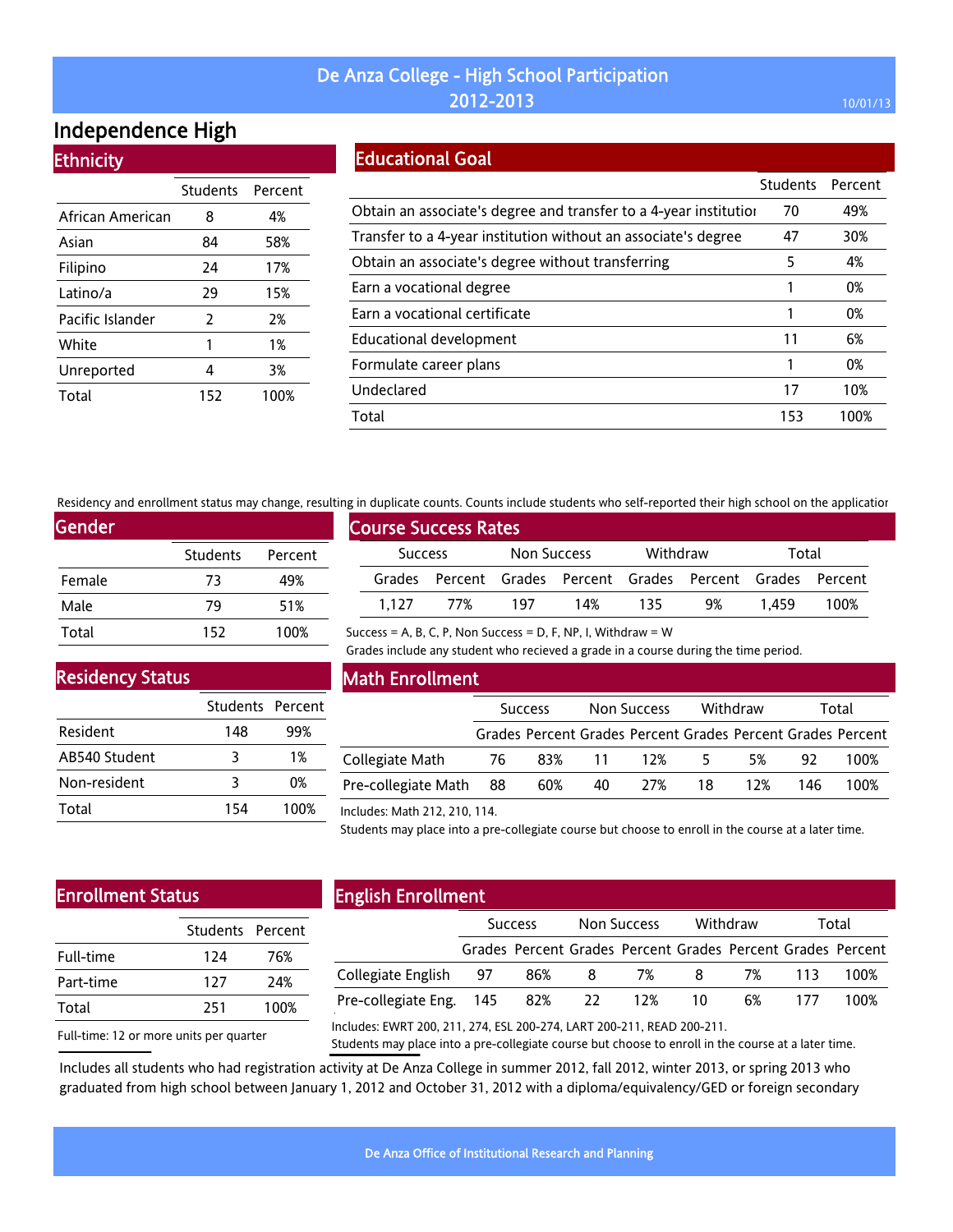# James Lick High

**Ethnicity** 

|                  | <b>Students</b> | Percent |
|------------------|-----------------|---------|
| African American | 2               | 3%      |
| Asian            | 7               | 9%      |
| Filipino         | 9               | 14%     |
| Latino/a         | 46              | 69%     |
| White            | 3               | 4%      |
| Total            |                 | 100%    |

## Educational Goal

|                                                                   | <b>Students</b> | Percent |
|-------------------------------------------------------------------|-----------------|---------|
| Obtain an associate's degree and transfer to a 4-year institution | 34              | 54%     |
| Transfer to a 4-year institution without an associate's degree    | 17              | 31%     |
| Obtain an associate's degree without transferring                 | 8               | 9%      |
| Earn a vocational certificate                                     | $\mathcal{P}$   | 3%      |
| Educational development                                           | 2               | 0%      |
| Prepare for a new career                                          |                 | 0%      |
| Undeclared                                                        | 3               | 2%      |
| Total                                                             | 67              | 100%    |

Residency and enrollment status may change, resulting in duplicate counts. Counts include students who self-reported their high school on the application

Success = A, B, C, P, Non Success = D, F, NP, I, Withdraw =  $W$ 

| Gender |          |         |
|--------|----------|---------|
|        | Students | Percent |
| Female | 33       | 51%     |
| Male   | 34       | 49%     |
| Total  |          | 100%    |

|                | <b>Course Success Rates</b> |             |                                                             |          |    |       |      |
|----------------|-----------------------------|-------------|-------------------------------------------------------------|----------|----|-------|------|
| <b>Success</b> |                             | Non Success |                                                             | Withdraw |    | Total |      |
|                |                             |             | Grades Percent Grades Percent Grades Percent Grades Percent |          |    |       |      |
| 392.           | 71%                         | -106        | 19%                                                         | 51       | 9% | 549   | 100% |

Grades include any student who recieved a grade in a course during the time period.

Residency Status

|               | Students Percent |      |
|---------------|------------------|------|
| Resident      | 63               | 96%  |
| AB540 Student |                  | 3%   |
| Non-resident  | כ                | 1%   |
| Total         | 69               | 100% |

### Math Enrollment

|                        | <b>Success</b> |     | Non Success    |     | Withdraw |     | Total |                                                             |
|------------------------|----------------|-----|----------------|-----|----------|-----|-------|-------------------------------------------------------------|
|                        |                |     |                |     |          |     |       | Grades Percent Grades Percent Grades Percent Grades Percent |
| Collegiate Math        | 9              | 50% | 4 <sup>1</sup> | 22% | 5        | 28% | 18    | 100%                                                        |
| Pre-collegiate Math 30 |                | 61% | $-15$          | 31% | 4        | 8%  | 49    | 100%                                                        |

#### Includes: Math 212, 210, 114.

Students may place into a pre-collegiate course but choose to enroll in the course at a later time.

# Enrollment Status

|           | Students Percent |      |
|-----------|------------------|------|
| Full-time | 47               | 76%  |
| Part-time | 54               | 24%  |
| Total     | 101              | 100% |
|           |                  |      |

# English Enrollment

|                               | <b>Success</b> |      | Non Success |                                                             | Withdraw |    | Total |      |
|-------------------------------|----------------|------|-------------|-------------------------------------------------------------|----------|----|-------|------|
|                               |                |      |             | Grades Percent Grades Percent Grades Percent Grades Percent |          |    |       |      |
| Collegiate English 44         |                | -83% | - 8         |                                                             | 15% 1    | 2% | 53.   | 100% |
| Pre-collegiate Eng. 42 71% 12 |                |      |             | -20%                                                        | 5.       | 8% | 59    | 100% |
|                               |                |      |             |                                                             |          |    |       |      |

Full-time: 12 or more units per quarter

Includes: EWRT 200, 211, 274, ESL 200-274, LART 200-211, READ 200-211.

Students may place into a pre-collegiate course but choose to enroll in the course at a later time.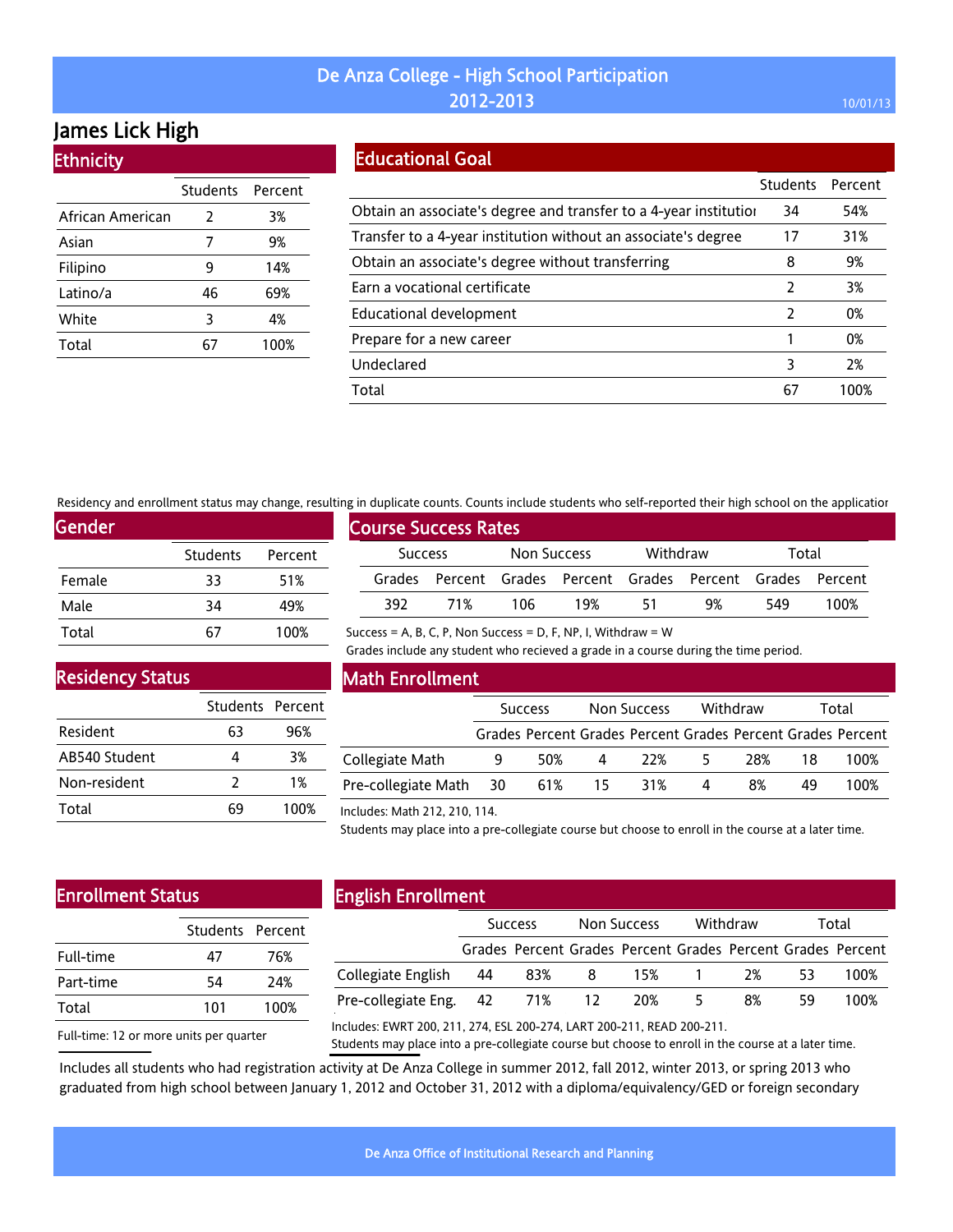# Latino College Preparatory Aca

|  | <b>Ethnicity</b> |
|--|------------------|
|  |                  |
|  |                  |

|          | Students Percent |      |
|----------|------------------|------|
| Latino/a | 13               | 100% |
| Total    | 13               | 100% |

# Educational Goal

|                                                                   | Students Percent |      |
|-------------------------------------------------------------------|------------------|------|
| Obtain an associate's degree and transfer to a 4-year institution | 10               | 71%  |
| Transfer to a 4-year institution without an associate's degree    |                  | 17%  |
| Earn a vocational degree                                          |                  | 12%  |
| Total                                                             | 13               | 100% |

Residency and enrollment status may change, resulting in duplicate counts. Counts include students who self-reported their high school on the application

Success = A, B, C, P, Non Success = D, F, NP, I, Withdraw =  $W$ 

| Gender |                 |         |
|--------|-----------------|---------|
|        | <b>Students</b> | Percent |
| Female |                 | 50%     |
| Male   | 6               | 50%     |
| Total  | 13              | 100%    |

|         |                             |             |                                                             |          |     |       | ה הו שמאווכמנכ כסמות:. כסמות: הוכנמטכ גנמטכות: זהוס גכנו דכאסו נכמ נותנו חוקו גכווסטנ סודנות מאאווכמנוכ |  |
|---------|-----------------------------|-------------|-------------------------------------------------------------|----------|-----|-------|---------------------------------------------------------------------------------------------------------|--|
|         | <b>Course Success Rates</b> |             |                                                             |          |     |       |                                                                                                         |  |
| Success |                             | Non Success |                                                             | Withdraw |     | Total |                                                                                                         |  |
|         |                             |             | Grades Percent Grades Percent Grades Percent Grades Percent |          |     |       |                                                                                                         |  |
| 61      | 68%                         | 15          | 17%                                                         | 14       | 16% | 90.   | 100%                                                                                                    |  |

Grades include any student who recieved a grade in a course during the time period.

Residency Status

|               | Students Percent |      |
|---------------|------------------|------|
| Resident      | q                | 63%  |
| AB540 Student | 3                | 36%  |
| Non-resident  | 7                | 2%   |
| Total         | 14               | 100% |

### Math Enrollment

|                           | <b>Success</b> |     | Non Success |     | Withdraw |     | Total |                                                             |
|---------------------------|----------------|-----|-------------|-----|----------|-----|-------|-------------------------------------------------------------|
|                           |                |     |             |     |          |     |       | Grades Percent Grades Percent Grades Percent Grades Percent |
| Collegiate Math           |                | 50% |             |     |          | 50% | 4     | 100%                                                        |
| Pre-collegiate Math 6 75% |                |     |             | 25% |          |     |       | 100%                                                        |

Includes: Math 212, 210, 114.

Students may place into a pre-collegiate course but choose to enroll in the course at a later time.

# Enrollment Status

|           | Students Percent |      |
|-----------|------------------|------|
| Full-time | q                | 56%  |
| Part-time | 11               | 44%  |
| Total     | 20               | 100% |
|           |                  |      |

# English Enrollment

|                       | <b>Success</b> |                                                             | <b>Non Success</b> |     | Withdraw |     | Total |      |
|-----------------------|----------------|-------------------------------------------------------------|--------------------|-----|----------|-----|-------|------|
|                       |                | Grades Percent Grades Percent Grades Percent Grades Percent |                    |     |          |     |       |      |
| Collegiate English 2  |                | 40%                                                         |                    | 40% |          | 20% |       | 100% |
| Pre-collegiate Eng. 8 |                | 53%                                                         | 3                  | 20% | 4        | 27% |       | 100% |
|                       |                |                                                             |                    |     |          |     |       |      |

Full-time: 12 or more units per quarter

Includes: EWRT 200, 211, 274, ESL 200-274, LART 200-211, READ 200-211.

Students may place into a pre-collegiate course but choose to enroll in the course at a later time.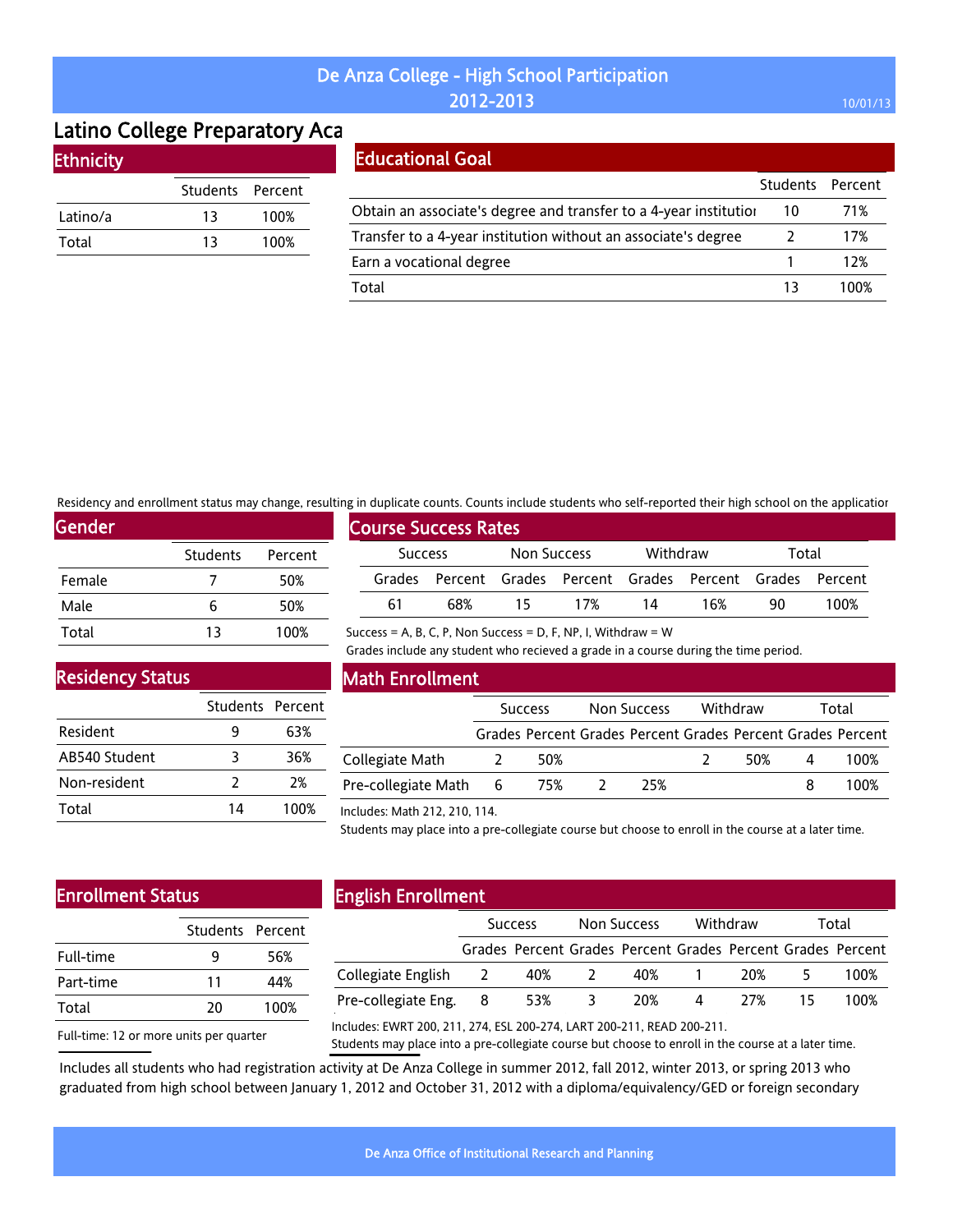# Leigh High

| <b>Ethnicity</b> |                  |      |
|------------------|------------------|------|
|                  | Students Percent |      |
| African American | 2                | 4%   |
| Asian            | 9                | 15%  |
| Filipino         | 1                | 2%   |
| Latino/a         | 14               | 28%  |
| Pacific Islander | 1                | 2%   |
| White            | 29               | 49%  |
| Total            | 56               | 100% |

### Educational Goal

|                                                                   | <b>Students</b> | Percent |
|-------------------------------------------------------------------|-----------------|---------|
| Obtain an associate's degree and transfer to a 4-year institution | 26              | 46%     |
| Transfer to a 4-year institution without an associate's degree    | 15              | 31%     |
| Obtain an associate's degree without transferring                 |                 | 7%      |
| <b>Educational development</b>                                    | 4               | 3%      |
| Undeclared                                                        | 8               | 10%     |
| Unreported                                                        |                 | 2%      |
| Total                                                             | 56              | 100%    |

Residency and enrollment status may change, resulting in duplicate counts. Counts include students who self-reported their high school on the application

Success = A, B, C, P, Non Success = D, F, NP, I, Withdraw =  $W$ 

| Gender |                 |         |
|--------|-----------------|---------|
|        | <b>Students</b> | Percent |
| Female | 20              | 32%     |
| Male   | 36              | 68%     |
| Total  | 56              | 100%    |

|                |     |                             |             |     |          |                                                             |       | <u>u ili aabilaasa aballisti aballist liisimaa senaallee lilla sati labaleen eleli liibil sellaat all ele abbilaasia</u> |  |
|----------------|-----|-----------------------------|-------------|-----|----------|-------------------------------------------------------------|-------|--------------------------------------------------------------------------------------------------------------------------|--|
|                |     | <b>Course Success Rates</b> |             |     |          |                                                             |       |                                                                                                                          |  |
| <b>Success</b> |     |                             | Non Success |     | Withdraw |                                                             | Total |                                                                                                                          |  |
|                |     |                             |             |     |          | Grades Percent Grades Percent Grades Percent Grades Percent |       |                                                                                                                          |  |
|                | 410 | 81%                         | 64          | 13% |          | 6%                                                          | 506.  | 100%                                                                                                                     |  |

Grades include any student who recieved a grade in a course during the time period.

Residency Status

|                       | Students Percent |      |
|-----------------------|------------------|------|
| Resident              | 54               | 96%  |
| U.S. Resident, non CA |                  | 1%   |
| AB540 Student         |                  | 2%   |
| Non-resident          |                  | 1%   |
| Total                 | 57               | 100% |

### Math Enrollment

|                               | <b>Success</b> |  | Non Success |                                                             | Withdraw       |     | Total |      |
|-------------------------------|----------------|--|-------------|-------------------------------------------------------------|----------------|-----|-------|------|
|                               |                |  |             | Grades Percent Grades Percent Grades Percent Grades Percent |                |     |       |      |
| Collegiate Math               | - 20           |  | 61% 7 21%   |                                                             | 6              | 18% | -33   | 100% |
| Pre-collegiate Math 37 67% 14 |                |  |             | 25%                                                         | $\overline{4}$ | 7%  | 55.   | 100% |

#### Includes: Math 212, 210, 114.

Students may place into a pre-collegiate course but choose to enroll in the course at a later time.

# Enrollment Status

|           | Students Percent |      |
|-----------|------------------|------|
| Full-time | 39               | 70%  |
| Part-time | 49               | 30%  |
| Total     | 88               | 100% |
|           |                  |      |

# English Enrollment

|                        | <b>Success</b> |                                                             | Non Success |    | Withdraw |    | Total |      |
|------------------------|----------------|-------------------------------------------------------------|-------------|----|----------|----|-------|------|
|                        |                | Grades Percent Grades Percent Grades Percent Grades Percent |             |    |          |    |       |      |
| Collegiate English 27  |                | 93% 1                                                       |             | 3% |          | 3% | - 29  | 100% |
| Pre-collegiate Eng. 40 |                | 87%                                                         | $-5$        |    | 11% 1    | 2% | 46    | 100% |

Full-time: 12 or more units per quarter

Includes: EWRT 200, 211, 274, ESL 200-274, LART 200-211, READ 200-211.

Students may place into a pre-collegiate course but choose to enroll in the course at a later time.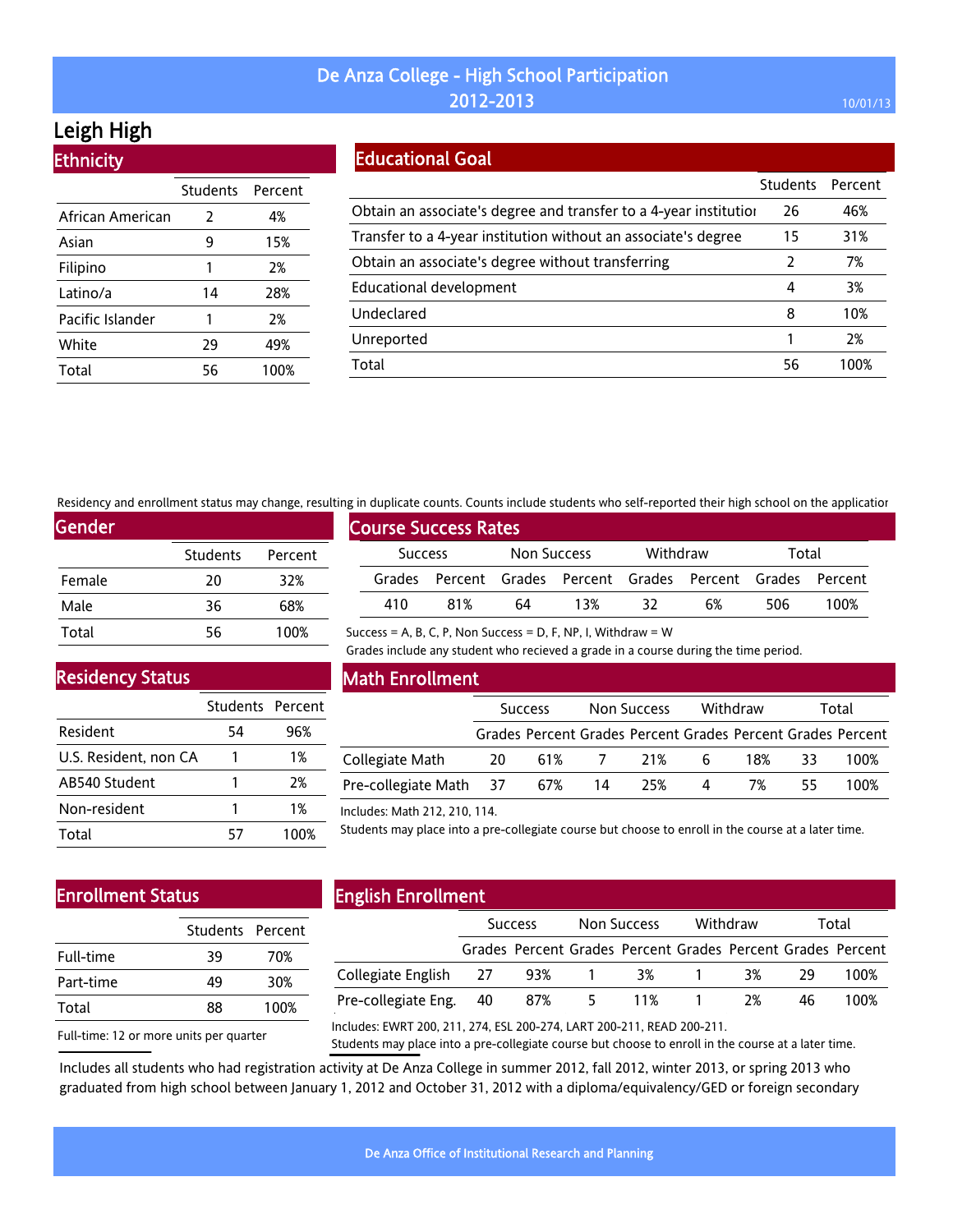# Leland High

**Ethnicity** 

|                  | Students | Percent |
|------------------|----------|---------|
| African American | 1        | 0%      |
| Asian            | 29       | 40%     |
| Filipino         | 1        | 1%      |
| Latino/a         | 11       | 18%     |
| White            | 26       | 40%     |
| Unreported       | 1        | 0%      |
| Total            |          | 100%    |

### Educational Goal

|                                                                   | <b>Students</b> | Percent |
|-------------------------------------------------------------------|-----------------|---------|
| Obtain an associate's degree and transfer to a 4-year institution | 32              | 50%     |
| Transfer to a 4-year institution without an associate's degree    | 26              | 44%     |
| <b>Educational development</b>                                    | 5               | 2%      |
| Formulate career plans                                            |                 | 0%      |
| Prepare for a new career                                          |                 | 0%      |
| Undeclared                                                        | 4               | 3%      |
| Total                                                             | 69              | 100%    |

Residency and enrollment status may change, resulting in duplicate counts. Counts include students who self-reported their high school on the application

Success = A, B, C, P, Non Success = D, F, NP, I, Withdraw =  $W$ 

| Gender |          |         |
|--------|----------|---------|
|        | Students | Percent |
| Female | 29       | 42%     |
| Male   | 40       | 58%     |
| Total  | 69       | 100%    |

|                | <b>Course Success Rates</b> |             |    |          |                                                             |       |      |  |
|----------------|-----------------------------|-------------|----|----------|-------------------------------------------------------------|-------|------|--|
| <b>Success</b> |                             | Non Success |    | Withdraw |                                                             | Total |      |  |
|                |                             |             |    |          | Grades Percent Grades Percent Grades Percent Grades Percent |       |      |  |
| 497            | 82%                         | 50          | 8% | 58       | 10%                                                         | 605   | 100% |  |

Grades include any student who recieved a grade in a course during the time period.

Residency Status

|                       | Students Percent |      |
|-----------------------|------------------|------|
| Resident              | 68               | 99%  |
| U.S. Resident, non CA |                  | 1%   |
| Total                 | 69               | 100% |

### Math Enrollment

|                        |    | <b>Success</b> |    | Non Success |    | Withdraw |     | Total                                                       |
|------------------------|----|----------------|----|-------------|----|----------|-----|-------------------------------------------------------------|
|                        |    |                |    |             |    |          |     | Grades Percent Grades Percent Grades Percent Grades Percent |
| Collegiate Math        | 49 | 64% 11         |    | 14%         | 16 | 21%      | -76 | 100%                                                        |
| Pre-collegiate Math 33 |    | 77%            | 5. | 12%         |    | 12%      | 43. | 100%                                                        |

#### Includes: Math 212, 210, 114.

Students may place into a pre-collegiate course but choose to enroll in the course at a later time.

# Enrollment Status

|           | Students Percent |      |
|-----------|------------------|------|
| Full-time | 57               | 78%  |
| Part-time | 59               | 22%  |
| Total     | 116              | 100% |
|           |                  |      |

# English Enrollment

|                        | <b>Success</b>                                              |       | Non Success |       | Withdraw |    | Total |
|------------------------|-------------------------------------------------------------|-------|-------------|-------|----------|----|-------|
|                        | Grades Percent Grades Percent Grades Percent Grades Percent |       |             |       |          |    |       |
| Collegiate English 54  | 84%                                                         | - 3-  | 5%          | 7 11% |          | 64 | 100%  |
| Pre-collegiate Eng. 37 | 88%                                                         | $5 -$ | 12%         |       |          | 42 | 100%  |
|                        |                                                             |       |             |       |          |    |       |

Full-time: 12 or more units per quarter

Includes: EWRT 200, 211, 274, ESL 200-274, LART 200-211, READ 200-211.

Students may place into a pre-collegiate course but choose to enroll in the course at a later time.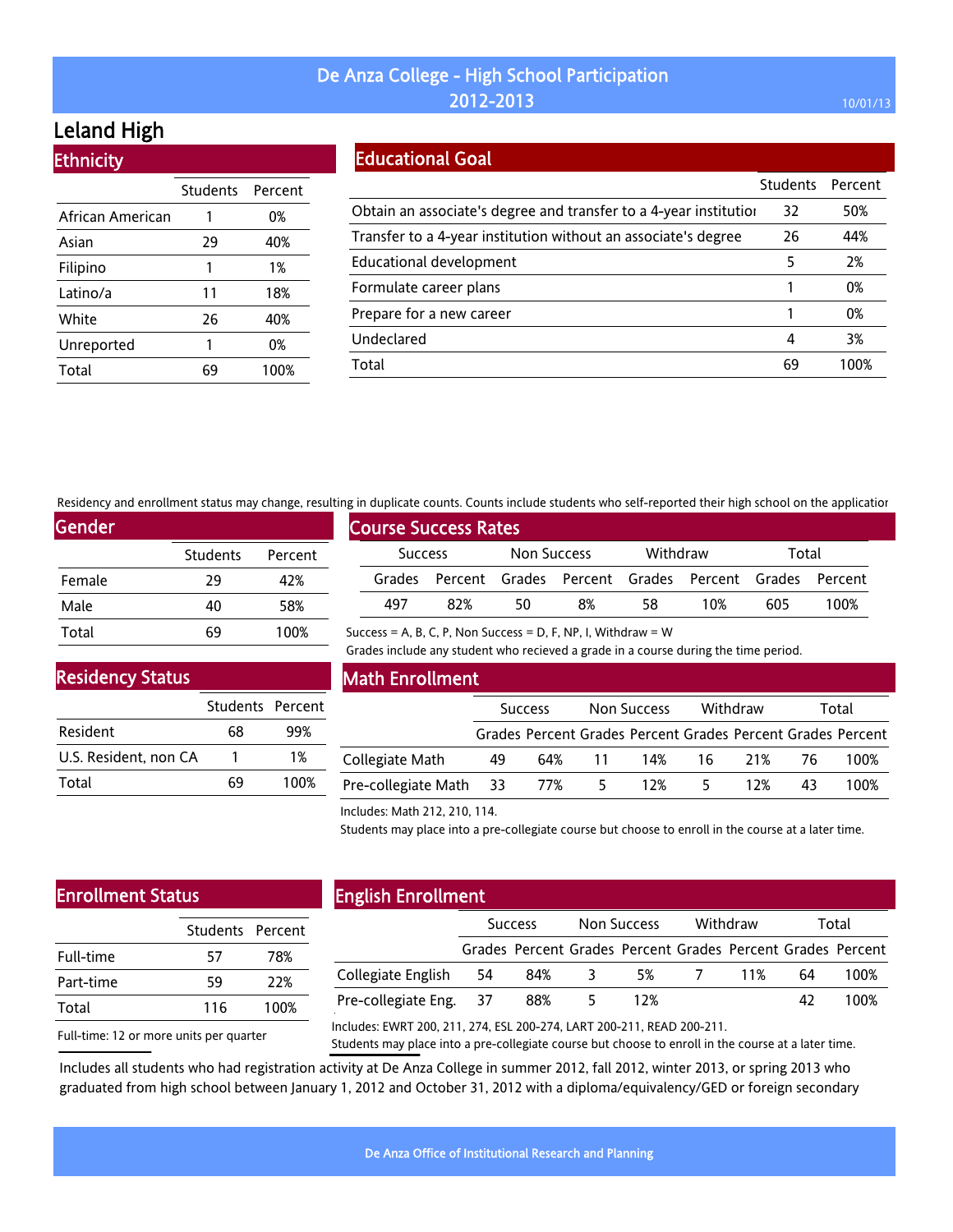# Live Oak High

**Ethnicity** 

| Students Percent |      |
|------------------|------|
| 3                | 18%  |
| 1                | 7%   |
| q                | 40%  |
| 5                | 34%  |
| 18               | 100% |
|                  |      |

### Educational Goal

|                                                                   | <b>Students</b> | Percent |
|-------------------------------------------------------------------|-----------------|---------|
| Obtain an associate's degree and transfer to a 4-year institution | 9               | 56%     |
| Transfer to a 4-year institution without an associate's degree    | 6               | 37%     |
| Obtain an associate's degree without transferring                 |                 | 2%      |
| Earn a vocational degree                                          |                 | 4%      |
| Undeclared                                                        |                 | 2%      |
| Total                                                             | 18              | 100%    |

Residency and enrollment status may change, resulting in duplicate counts. Counts include students who self-reported their high school on the application

Success = A, B, C, P, Non Success = D, F, NP, I, Withdraw =  $W$ 

| <b>Gender</b> |                 |         |
|---------------|-----------------|---------|
|               | <b>Students</b> | Percent |
| Female        | 10              | 64%     |
| Male          | 8               | 36%     |
| Total         | 18              | 100%    |

|                |     | <b>Course Success Rates</b> |             |        |          |                                                             |       |      |  |
|----------------|-----|-----------------------------|-------------|--------|----------|-------------------------------------------------------------|-------|------|--|
| <b>Success</b> |     |                             | Non Success |        | Withdraw |                                                             | Total |      |  |
|                |     |                             |             |        |          | Grades Percent Grades Percent Grades Percent Grades Percent |       |      |  |
|                | 119 | 79%                         |             | 16 11% | -15      | 10%                                                         | 150.  | 100% |  |

### Residency Status

|          | Students Percent |      |
|----------|------------------|------|
| Resident | 18               | 100% |
| Total    | 18               | 100% |

### Math Enrollment

|                       | <b>Success</b> |       | Non Success |       | Withdraw |     | Total |                                                             |
|-----------------------|----------------|-------|-------------|-------|----------|-----|-------|-------------------------------------------------------------|
|                       |                |       |             |       |          |     |       | Grades Percent Grades Percent Grades Percent Grades Percent |
| Collegiate Math       | 6              | 75% 1 |             | 13% 1 |          | 13% |       | 100%                                                        |
| Pre-collegiate Math 4 |                | 67%   |             | 33%   |          |     |       | 100%                                                        |

Grades include any student who recieved a grade in a course during the time period.

#### Includes: Math 212, 210, 114.

Students may place into a pre-collegiate course but choose to enroll in the course at a later time.

# Enrollment Status

| 15 | 87%              |
|----|------------------|
| 13 | 13%              |
| 28 | 100%             |
|    | Students Percent |

#### English Enrollment

|                          | <b>Success</b> |     | Non Success |                                                             | Withdraw |     | Total |      |  |
|--------------------------|----------------|-----|-------------|-------------------------------------------------------------|----------|-----|-------|------|--|
|                          |                |     |             | Grades Percent Grades Percent Grades Percent Grades Percent |          |     |       |      |  |
| Collegiate English 6 75% |                |     |             | 25%                                                         |          |     |       | 100% |  |
| Pre-collegiate Eng. 7    |                | 88% |             |                                                             |          | 13% | 8     | 100% |  |
|                          |                |     |             |                                                             |          |     |       |      |  |

Full-time: 12 or more units per quarter

Includes: EWRT 200, 211, 274, ESL 200-274, LART 200-211, READ 200-211.

Students may place into a pre-collegiate course but choose to enroll in the course at a later time.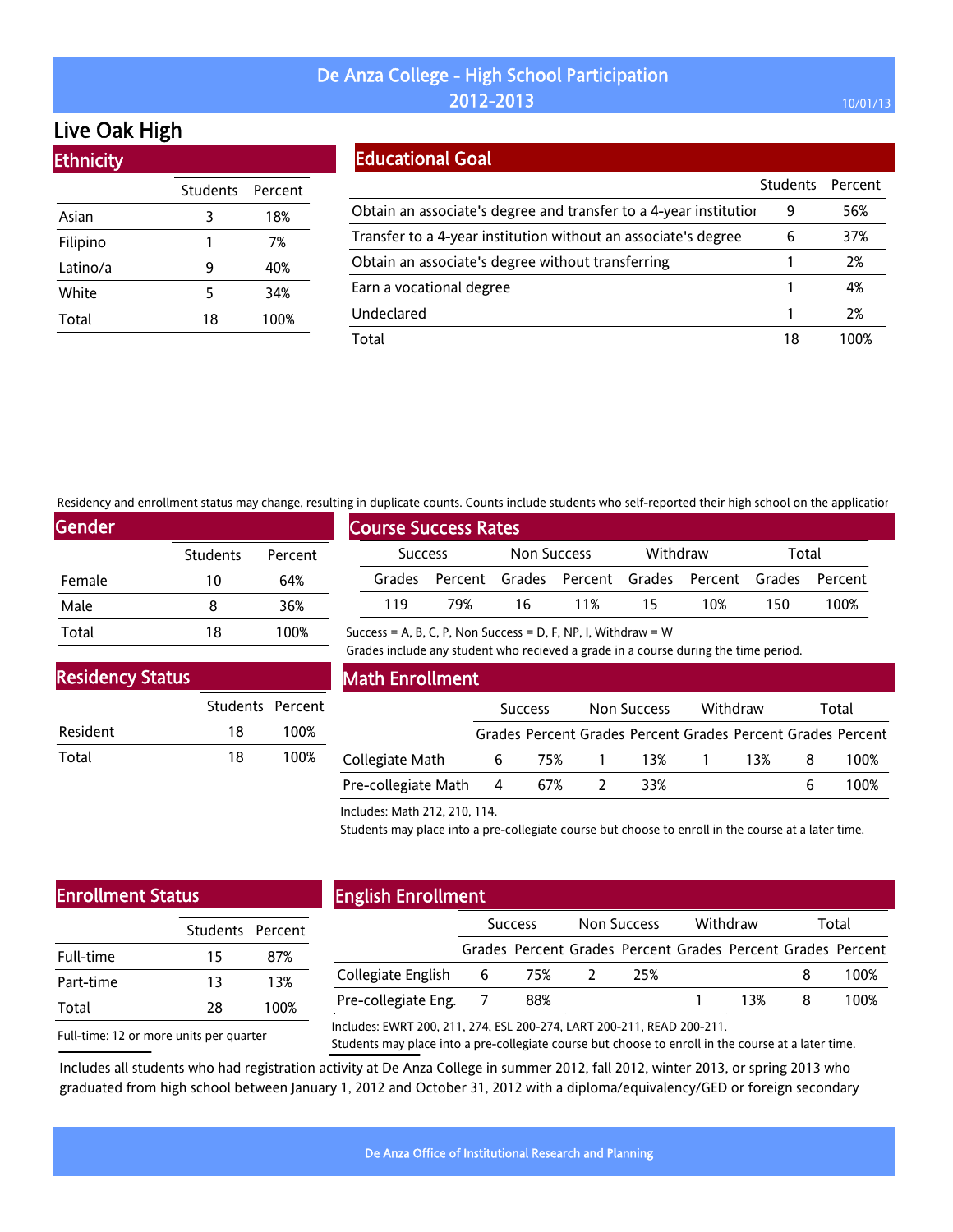# Los Altos High

**Ethnicity** 

|                  | Students      | Percent |
|------------------|---------------|---------|
| African American | $\mathcal{L}$ | 11%     |
| Asian            | 2             | 7%      |
| Filipino         | 1             | 6%      |
| Latino/a         | 15            | 66%     |
| Pacific Islander | 1             | 6%      |
| White            | 4             | 4%      |
| Total            | 25            | 100%    |

## Educational Goal

|                                                                   | Students Percent |      |
|-------------------------------------------------------------------|------------------|------|
| Obtain an associate's degree and transfer to a 4-year institution | 9                | 42%  |
| Transfer to a 4-year institution without an associate's degree    | 8                | 29%  |
| Earn a vocational degree                                          |                  | 4%   |
| <b>Educational development</b>                                    | 4                | 9%   |
| Undeclared                                                        | 3                | 16%  |
| Total                                                             | 25               | 100% |

Residency and enrollment status may change, resulting in duplicate counts. Counts include students who self-reported their high school on the application

Success = A, B, C, P, Non Success = D, F, NP, I, Withdraw =  $W$ 

| Gender |                 |         |
|--------|-----------------|---------|
|        | <b>Students</b> | Percent |
| Female | 13              | 51%     |
| Male   | 12              | 49%     |
| Total  | 25              | 100%    |

|                | <b>Course Success Rates</b> |             |                                                             |          |    |       |      |  |
|----------------|-----------------------------|-------------|-------------------------------------------------------------|----------|----|-------|------|--|
| <b>Success</b> |                             | Non Success |                                                             | Withdraw |    | Total |      |  |
|                |                             |             | Grades Percent Grades Percent Grades Percent Grades Percent |          |    |       |      |  |
| 158            | 78%                         | 30          | 15%                                                         | 14       | 7% | 202   | 100% |  |

Grades include any student who recieved a grade in a course during the time period.

Residency Status

|               | Students Percent |      |
|---------------|------------------|------|
| Resident      | 19               | 70%  |
| AB540 Student | 6                | 30%  |
| Total         | 25               | 100% |

### Math Enrollment

|                        | <b>Success</b> |     | Non Success |  | Withdraw |           | Total                                                       |  |
|------------------------|----------------|-----|-------------|--|----------|-----------|-------------------------------------------------------------|--|
|                        |                |     |             |  |          |           | Grades Percent Grades Percent Grades Percent Grades Percent |  |
| Collegiate Math        |                | 50% | 50%         |  |          | $\Lambda$ | 100%                                                        |  |
| Pre-collegiate Math 13 |                | 62% | 33%         |  | 5%       | 21        | 100%                                                        |  |

#### Includes: Math 212, 210, 114.

Students may place into a pre-collegiate course but choose to enroll in the course at a later time.

# Enrollment Status

| Students Percent |      |
|------------------|------|
| 14               | 69%  |
| 23               | 31%  |
| 37               | 100% |
|                  |      |

# English Enrollment

|                        | <b>Success</b>                                              | Non Success | Withdraw |    | Total |
|------------------------|-------------------------------------------------------------|-------------|----------|----|-------|
|                        | Grades Percent Grades Percent Grades Percent Grades Percent |             |          |    |       |
| Collegiate English 15  | 94%                                                         | 6%          |          | 16 | 100%  |
| Pre-collegiate Eng. 22 | 92%                                                         | 4%          | 4%       | 74 | 100%  |
|                        |                                                             |             |          |    |       |

Full-time: 12 or more units per quarter

Includes: EWRT 200, 211, 274, ESL 200-274, LART 200-211, READ 200-211.

Students may place into a pre-collegiate course but choose to enroll in the course at a later time.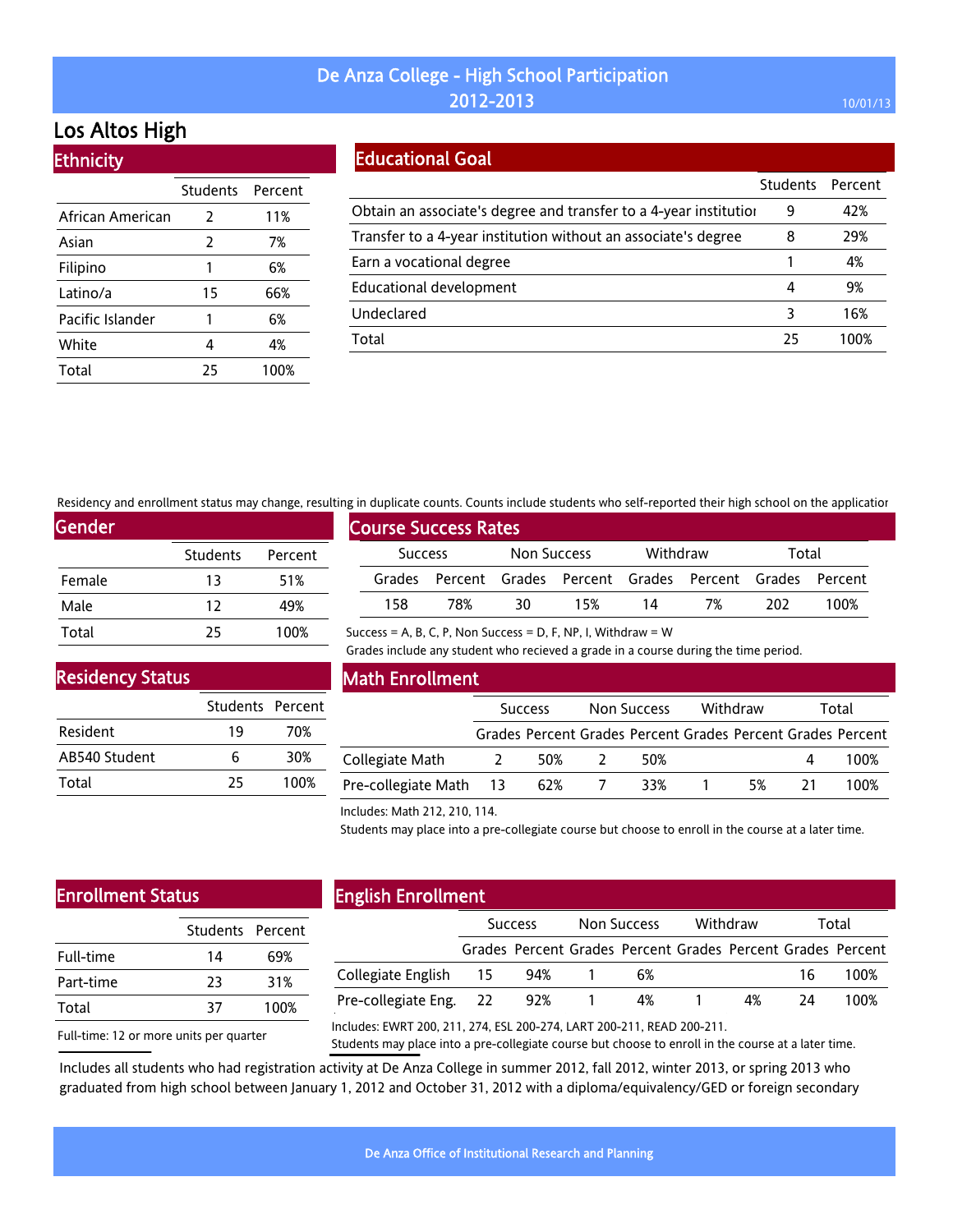# Los Gatos High

**Ethnicity** 

|                  | Students | Percent |
|------------------|----------|---------|
| Asian            | 11       | 25%     |
| Latino/a         | 6        | 20%     |
| Pacific Islander | 2        | 6%      |
| White            | 21       | 49%     |
| Total            | 40       | 100%    |
|                  |          |         |

## Educational Goal

|                                                                   | Students      | Percent |
|-------------------------------------------------------------------|---------------|---------|
| Obtain an associate's degree and transfer to a 4-year institution | 12            | 31%     |
| Transfer to a 4-year institution without an associate's degree    | 17            | 55%     |
| Obtain an associate's degree without transferring                 |               | 0%      |
| Educational development                                           | 4             | 6%      |
| Formulate career plans                                            | 2             | 3%      |
| Improve basic skills                                              | 2             | 1%      |
| Undeclared                                                        | $\mathcal{P}$ | 4%      |
| Total                                                             | 40            | 100%    |

Residency and enrollment status may change, resulting in duplicate counts. Counts include students who self-reported their high school on the application

Success = A, B, C, P, Non Success = D, F, NP, I, Withdraw =  $W$ 

| <b>Gender</b> |                 |         |
|---------------|-----------------|---------|
|               | <b>Students</b> | Percent |
| Female        | 17              | 38%     |
| Male          | 23              | 62%     |
| Total         | 40              | 100%    |

|                |                             |             |     |          |                                                             |       | an aabheers counts, counts member stadents milo sen reported them majn sendor on the apprease. |  |
|----------------|-----------------------------|-------------|-----|----------|-------------------------------------------------------------|-------|------------------------------------------------------------------------------------------------|--|
|                | <b>Course Success Rates</b> |             |     |          |                                                             |       |                                                                                                |  |
| <b>Success</b> |                             | Non Success |     | Withdraw |                                                             | Total |                                                                                                |  |
|                |                             |             |     |          | Grades Percent Grades Percent Grades Percent Grades Percent |       |                                                                                                |  |
| 166            | 76%                         | - 32        | 15% | - 21     | 10%                                                         | 219   | 100%                                                                                           |  |

### Residency Status

|          | Students Percent |      |
|----------|------------------|------|
| Resident | 40               | 100% |
| Total    | 40               | 100% |

### Math Enrollment

|                            |    | <b>Success</b> | Non Success |    | Withdraw |    | Total                                                       |
|----------------------------|----|----------------|-------------|----|----------|----|-------------------------------------------------------------|
|                            |    |                |             |    |          |    | Grades Percent Grades Percent Grades Percent Grades Percent |
| Collegiate Math            | 10 | 63%            | 6%          | 5. | 31%      |    | 100%                                                        |
| Pre-collegiate Math 11 79% |    |                | 14%         |    | 7%       | 14 | 100%                                                        |

Grades include any student who recieved a grade in a course during the time period.

#### Includes: Math 212, 210, 114.

Students may place into a pre-collegiate course but choose to enroll in the course at a later time.

# Enrollment Status

| Students Percent |
|------------------|
|                  |
| 66%              |
| 34%              |
| 100%             |
|                  |

### English Enrollment

|                       |      | <b>Success</b>                                              | Non Success | Withdraw |    | Total |
|-----------------------|------|-------------------------------------------------------------|-------------|----------|----|-------|
|                       |      | Grades Percent Grades Percent Grades Percent Grades Percent |             |          |    |       |
| Collegiate English    | - 19 | 90%                                                         | 10%         |          | 21 | 100%  |
| Pre-collegiate Eng. 6 |      | 86%                                                         | 14%         |          |    | 100%  |

Full-time: 12 or more units per quarter

Includes: EWRT 200, 211, 274, ESL 200-274, LART 200-211, READ 200-211.

Students may place into a pre-collegiate course but choose to enroll in the course at a later time.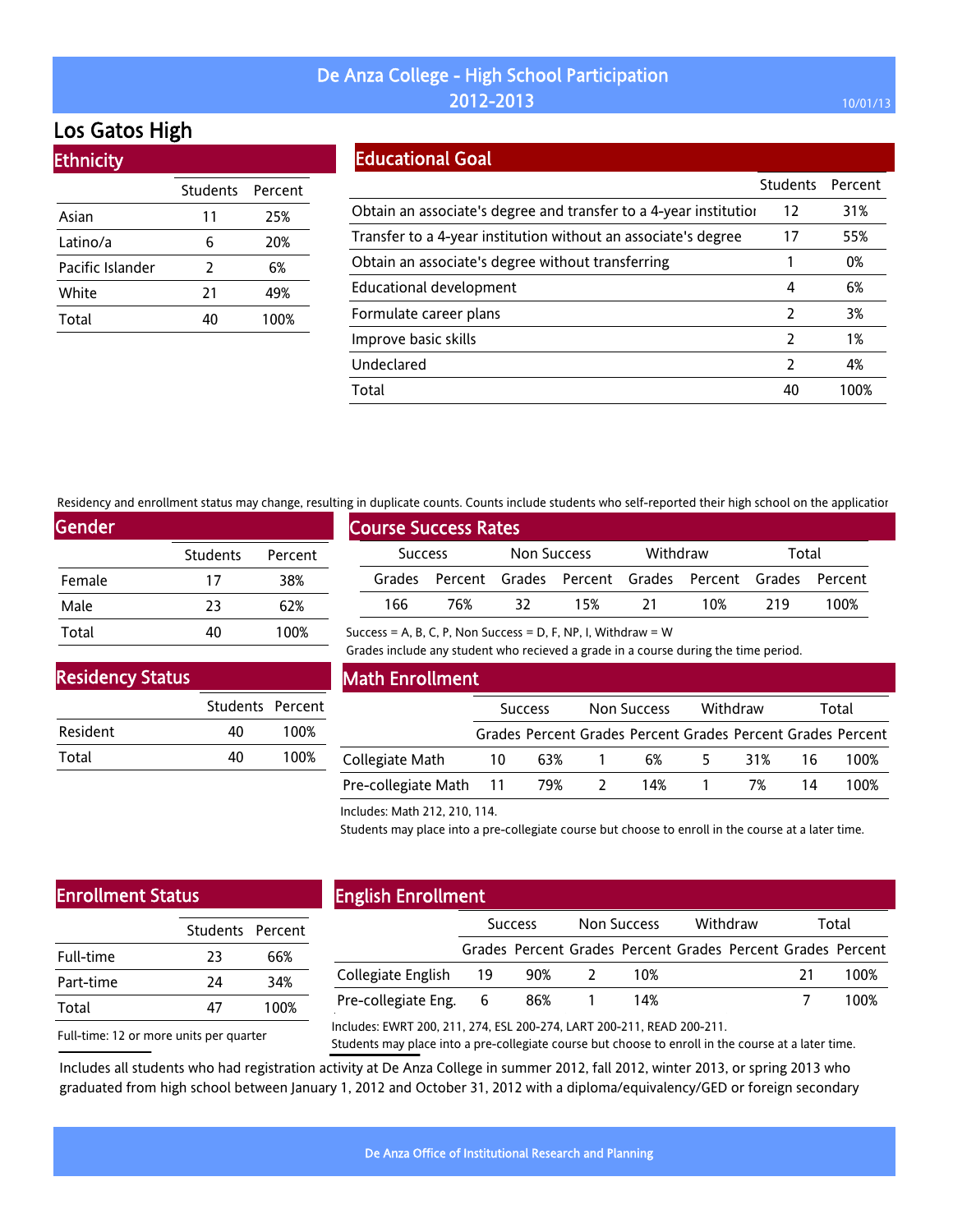# Menlo-Atherton High

| <b>Ethnicity</b> |  |  |
|------------------|--|--|
|                  |  |  |

|                  | Students Percent |      |
|------------------|------------------|------|
| African American | 2                | 9%   |
| Asian            | 2                | 30%  |
| Filipino         |                  | 12%  |
| Latino/a         | 8                | 49%  |
| Total            | 13               | 100% |

# Educational Goal

|                                                                   | Students | Percent |
|-------------------------------------------------------------------|----------|---------|
| Obtain an associate's degree and transfer to a 4-year institution | 3        | 51%     |
| Transfer to a 4-year institution without an associate's degree    |          | 42%     |
| Obtain an associate's degree without transferring                 |          | 3%      |
| Earn a vocational degree                                          |          | 3%      |
| Undeclared                                                        |          | 1%      |
| Total                                                             | 13       | 100%    |

Residency and enrollment status may change, resulting in duplicate counts. Counts include students who self-reported their high school on the application

| <b>Gender</b> |          |         |
|---------------|----------|---------|
|               | Students | Percent |
| Female        |          | 55%     |
| Male          | 6        | 45%     |
| Total         | 13       | 100%    |

| יווי שמאווכמנכ כסמות:. כסמות: וווכתמים הממכות: ווווס הכתי וכאסו נכמי חוקו הכווסטת סודנות מאאווכמנוסו |                             |             |     |          |                                                             |       |      |  |
|------------------------------------------------------------------------------------------------------|-----------------------------|-------------|-----|----------|-------------------------------------------------------------|-------|------|--|
|                                                                                                      | <b>Course Success Rates</b> |             |     |          |                                                             |       |      |  |
| <b>Success</b>                                                                                       |                             | Non Success |     | Withdraw |                                                             | Total |      |  |
|                                                                                                      |                             |             |     |          | Grades Percent Grades Percent Grades Percent Grades Percent |       |      |  |
| 33.                                                                                                  | 61%                         | 19          | 35% |          | 4%                                                          | 54    | 100% |  |

Success = A, B, C, P, Non Success = D, F, NP, I, Withdraw =  $W$ 

Grades include any student who recieved a grade in a course during the time period.

### Residency Status

|          | Students Percent |      |
|----------|------------------|------|
| Resident | 13               | 100% |
| Total    | 13               | 100% |

### Math Enrollment

|                           | <b>Success</b> |   | Non Success | Withdraw | Total                                                       |
|---------------------------|----------------|---|-------------|----------|-------------------------------------------------------------|
|                           |                |   |             |          | Grades Percent Grades Percent Grades Percent Grades Percent |
| Collegiate Math           | 100%           |   |             |          | 100%                                                        |
| Pre-collegiate Math 2 22% |                | 6 | 67%         | 11%      | 100%                                                        |

Includes: Math 212, 210, 114.

Students may place into a pre-collegiate course but choose to enroll in the course at a later time.

## Enrollment Status

| 6  | 73%              |
|----|------------------|
| q  | 27%              |
| 15 | 100%             |
|    | Students Percent |

# English Enrollment

|                      |      | <b>Success</b>                                              | Non Success | Withdraw | Total |
|----------------------|------|-------------------------------------------------------------|-------------|----------|-------|
|                      |      | Grades Percent Grades Percent Grades Percent Grades Percent |             |          |       |
| Collegiate English 2 |      | 100%                                                        |             |          | 100%  |
| Pre-collegiate Eng.  | - 3- | 60%                                                         | 40%         |          | 100%  |
|                      |      |                                                             |             |          |       |

Full-time: 12 or more units per quarter Includes: EWRT 200, 211, 274, ESL 200-274, LART 200-211, READ 200-211.

Students may place into a pre-collegiate course but choose to enroll in the course at a later time.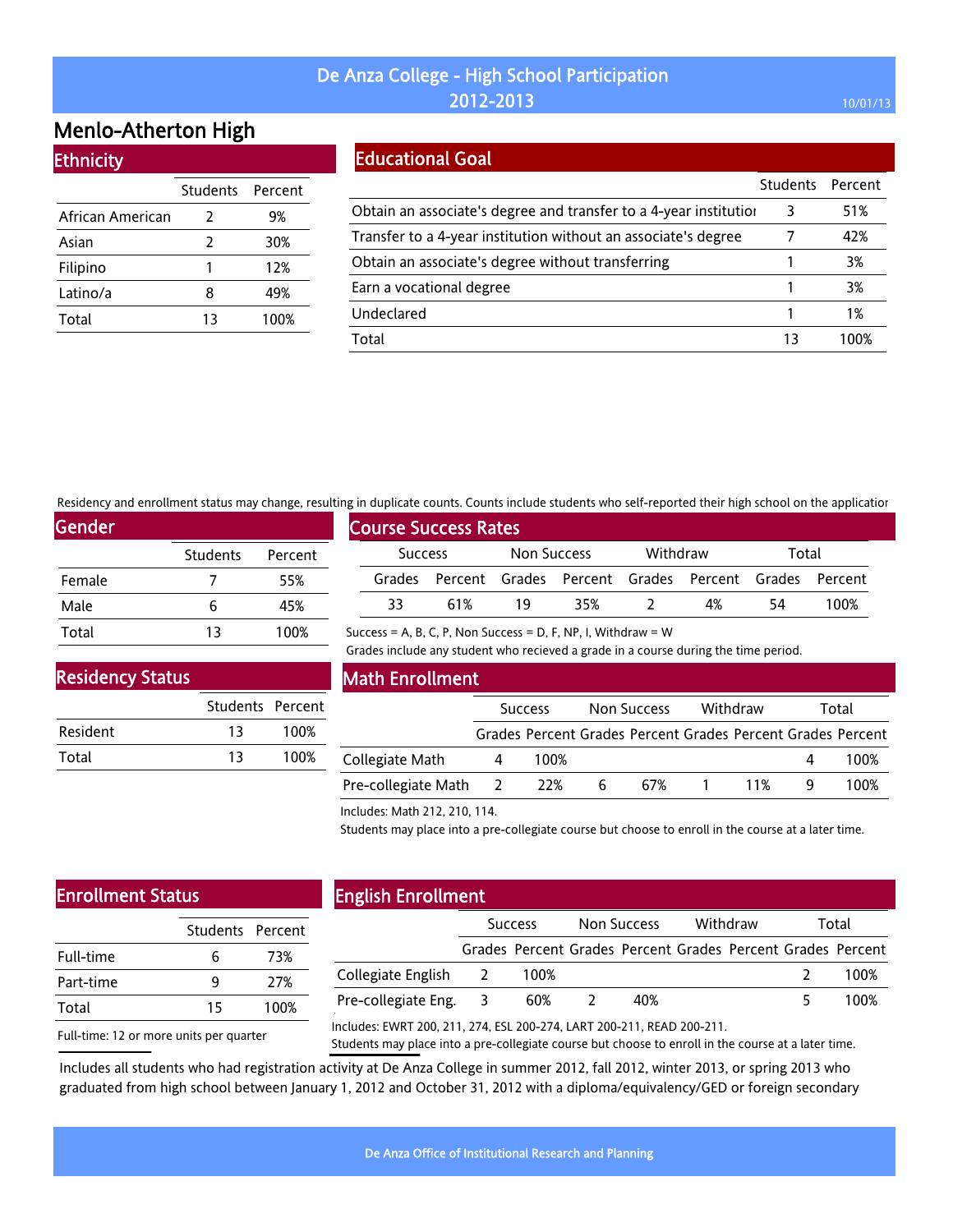# Milpitas High

**Ethnicity** 

|                  | Students Percent |      |
|------------------|------------------|------|
| African American | 7                | 6%   |
| Asian            | 46               | 47%  |
| Filipino         | 30               | 25%  |
| Latino/a         | 16               | 15%  |
| Native American  | 1                | 1%   |
| Pacific Islander | 1                | 0%   |
| White            | 4                | 4%   |
| Unreported       | $\overline{2}$   | 2%   |
| Total            | 107              | 100% |

### Educational Goal

|                                                                   | <b>Students</b> | Percent |
|-------------------------------------------------------------------|-----------------|---------|
| Obtain an associate's degree and transfer to a 4-year institution | 50              | 48%     |
| Transfer to a 4-year institution without an associate's degree    | 39              | 36%     |
| Obtain an associate's degree without transferring                 | 2               | 2%      |
| Educational development                                           | 6               | 4%      |
| Formulate career plans                                            |                 | 2%      |
| Prepare for a new career                                          |                 | 1%      |
| Undeclared                                                        | 8               | 6%      |
| Total                                                             | 107             | 100%    |

Residency and enrollment status may change, resulting in duplicate counts. Counts include students who self-reported their high school on the application

Success = A, B, C, P, Non Success = D, F, NP, I, Withdraw =  $W$ 

| <b>Gender</b> |          |         |
|---------------|----------|---------|
|               | Students | Percent |
| Female        | 48       | 49%     |
| Male          | 59       | 51%     |
| Total         | 107      | 100%    |

|                | <b>Course Success Rates</b> |             |     |          |                                                             |       |      |  |
|----------------|-----------------------------|-------------|-----|----------|-------------------------------------------------------------|-------|------|--|
| <b>Success</b> |                             | Non Success |     | Withdraw |                                                             | Total |      |  |
|                |                             |             |     |          | Grades Percent Grades Percent Grades Percent Grades Percent |       |      |  |
| 781            | 77%                         | 140         | 14% | -91      | 9%                                                          | 1.012 | 100% |  |

### Residency Status

|          | Students Percent |      |
|----------|------------------|------|
| Resident | 107              | 100% |
| Total    | 107              | 100% |

### Math Enrollment

|                        | <b>Success</b> |     | Non Success |     | Withdraw |     | Total |                                                             |
|------------------------|----------------|-----|-------------|-----|----------|-----|-------|-------------------------------------------------------------|
|                        |                |     |             |     |          |     |       | Grades Percent Grades Percent Grades Percent Grades Percent |
| Collegiate Math        | 46             | 67% | -9          | 13% | 14       | 20% | 69    | 100%                                                        |
| Pre-collegiate Math 59 |                | 66% | -27         | 30% | 4        | 4%  | 90    | 100%                                                        |

Grades include any student who recieved a grade in a course during the time period.

#### Includes: Math 212, 210, 114.

Students may place into a pre-collegiate course but choose to enroll in the course at a later time.

# Enrollment Status

|     | Students Percent |  |  |
|-----|------------------|--|--|
| 85  | 77%              |  |  |
| 89  | 23%              |  |  |
| 174 | 100%             |  |  |
|     |                  |  |  |

# English Enrollment

|                        | <b>Success</b> |       | Non Success |                                                             | Withdraw |       | Total |      |
|------------------------|----------------|-------|-------------|-------------------------------------------------------------|----------|-------|-------|------|
|                        |                |       |             | Grades Percent Grades Percent Grades Percent Grades Percent |          |       |       |      |
| Collegiate English 67  |                | 85% 3 |             | 4%                                                          |          | 9 11% | - 79  | 100% |
| Pre-collegiate Eng. 79 |                |       |             | 85% 12 13% 2                                                |          | 2%    | 93.   | 100% |
|                        |                |       |             |                                                             |          |       |       |      |

Full-time: 12 or more units per quarter

Includes: EWRT 200, 211, 274, ESL 200-274, LART 200-211, READ 200-211.

Students may place into a pre-collegiate course but choose to enroll in the course at a later time.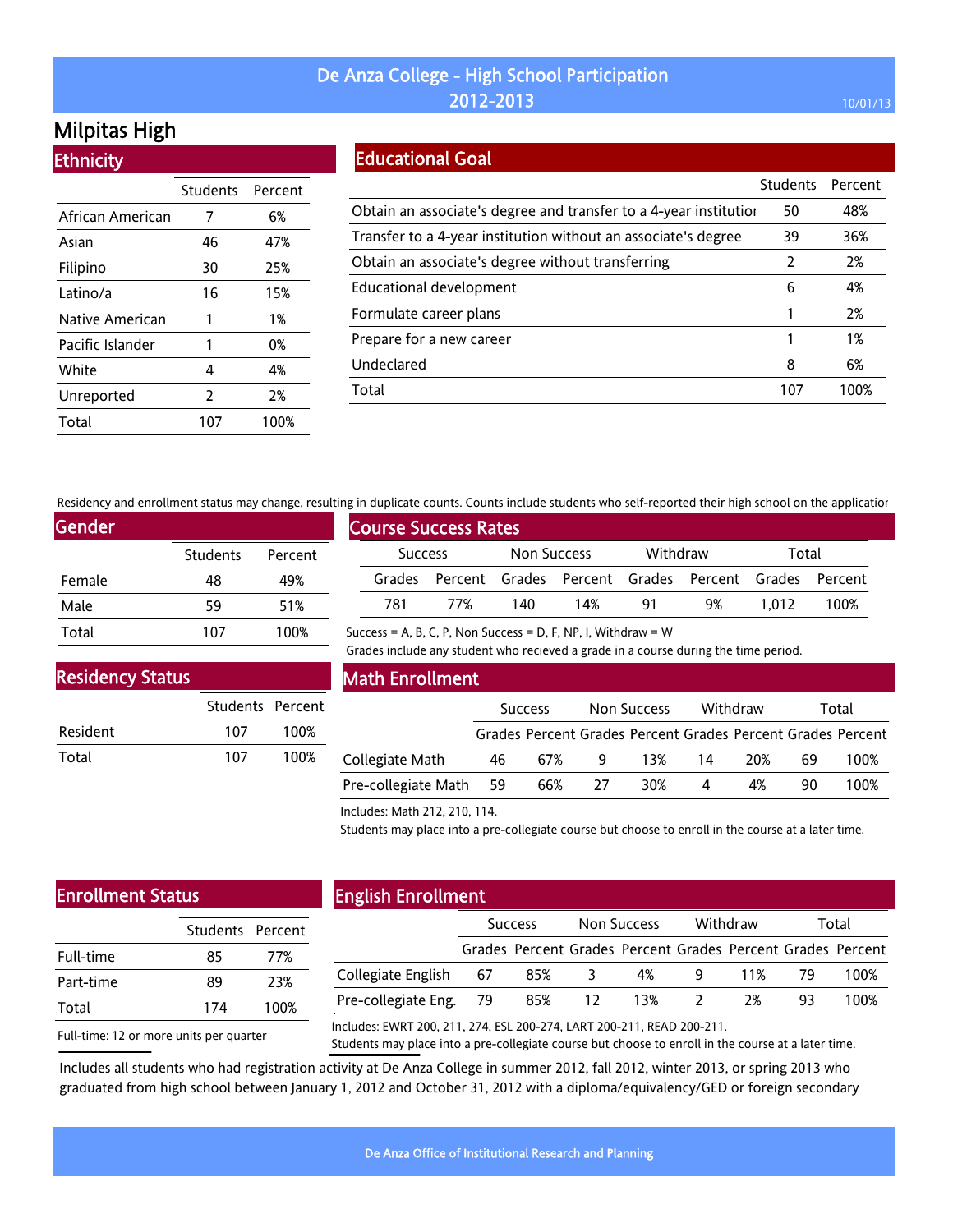# Mt Pleasant High

| <b>Ethnicity</b> |
|------------------|
|                  |
|                  |

|                  | <b>Students</b> | Percent |
|------------------|-----------------|---------|
| African American | 3               | 4%      |
| Asian            | 10              | 9%      |
| Filipino         | 12              | 11%     |
| Latino/a         | 53              | 69%     |
| White            | 4               | 4%      |
| Unreported       | $\overline{2}$  | 3%      |
| Total            |                 | 100%    |

## Educational Goal

|                                                                   | <b>Students</b> | Percent |
|-------------------------------------------------------------------|-----------------|---------|
| Obtain an associate's degree and transfer to a 4-year institution | 56              | 64%     |
| Transfer to a 4-year institution without an associate's degree    | 12              | 16%     |
| Obtain an associate's degree without transferring                 | 3               | 5%      |
| Earn a vocational degree                                          |                 | 1%      |
| <b>Educational development</b>                                    | 4               | 3%      |
| Formulate career plans                                            |                 | 1%      |
| Improve basic skills                                              |                 | 1%      |
| Maintain certificate or license                                   |                 | 0%      |
| Undeclared                                                        | 6               | 9%      |
| Total                                                             | 85              | 100%    |

Residency and enrollment status may change, resulting in duplicate counts. Counts include students who self-reported their high school on the application

Success = A, B, C, P, Non Success = D, F, NP, I, Withdraw =  $W$ 

| Gender |                 |         |
|--------|-----------------|---------|
|        | <b>Students</b> | Percent |
| Female | 53              | 70%     |
| Male   | 31              | 30%     |
| Total  | RΔ              | 100%    |

| <b>Course Success Rates</b> |     |             |                                                             |          |    |       |      |  |  |
|-----------------------------|-----|-------------|-------------------------------------------------------------|----------|----|-------|------|--|--|
| <b>Success</b>              |     | Non Success |                                                             | Withdraw |    | Total |      |  |  |
|                             |     |             | Grades Percent Grades Percent Grades Percent Grades Percent |          |    |       |      |  |  |
| 579                         | 71% | 163.        | 20%                                                         | 74       | 9% | 816   | 100% |  |  |

Grades include any student who recieved a grade in a course during the time period.

Residency Status

|               | Students Percent |      |
|---------------|------------------|------|
| Resident      | 77               | 89%  |
| AB540 Student | 6                | 10%  |
| Non-resident  | 7                | 1%   |
| Total         | 85               | 100% |

### Math Enrollment

|                        | <b>Success</b> |     | Non Success |     | Withdraw |     | Total |                                                             |
|------------------------|----------------|-----|-------------|-----|----------|-----|-------|-------------------------------------------------------------|
|                        |                |     |             |     |          |     |       | Grades Percent Grades Percent Grades Percent Grades Percent |
| Collegiate Math        | 8              | 57% | 4           | 29% |          | 14% | 14    | 100%                                                        |
| Pre-collegiate Math 47 |                | 58% | - 29        | 36% | ↖        | 6%  | 81    | 100%                                                        |

#### Includes: Math 212, 210, 114.

Students may place into a pre-collegiate course but choose to enroll in the course at a later time.

# Enrollment Status

|     | Students Percent |  |  |
|-----|------------------|--|--|
| 64  | 75%              |  |  |
| 73  | 25%              |  |  |
| 137 | 100%             |  |  |
|     |                  |  |  |

# English Enrollment

|                               | <b>Success</b> |     | Non Success |     | Withdraw |    | Total |                                                             |
|-------------------------------|----------------|-----|-------------|-----|----------|----|-------|-------------------------------------------------------------|
|                               |                |     |             |     |          |    |       | Grades Percent Grades Percent Grades Percent Grades Percent |
| Collegiate English 98         |                | 85% | -10         | 9%  |          | 6% | 115.  | 100%                                                        |
| Pre-collegiate Eng. 72 77% 17 |                |     |             | 18% | -5       | 5% | 94    | 100%                                                        |
|                               |                |     |             |     |          |    |       |                                                             |

Full-time: 12 or more units per quarter

Includes: EWRT 200, 211, 274, ESL 200-274, LART 200-211, READ 200-211.

Students may place into a pre-collegiate course but choose to enroll in the course at a later time.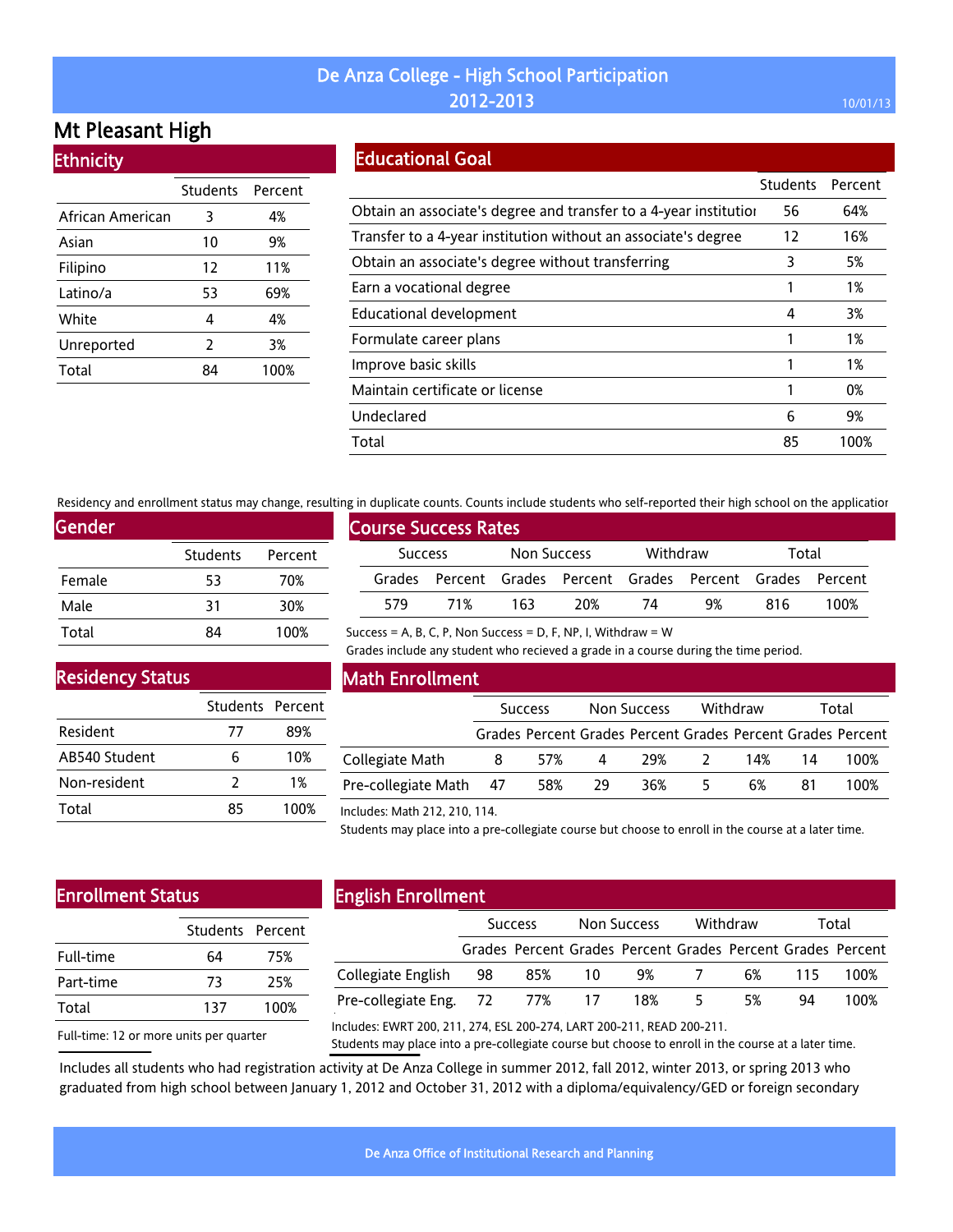# Mountain View High

### **Ethnicity**

|                  | Students | Percent |
|------------------|----------|---------|
| African American | 2        | 9%      |
| Asian            | 5        | 16%     |
| Filipino         | 1        | 6%      |
| Latino/a         | 12       | 43%     |
| White            | 7        | 25%     |
| Total            | 27       | 100%    |

## Educational Goal

|                                                                   | Students | Percent |
|-------------------------------------------------------------------|----------|---------|
| Obtain an associate's degree and transfer to a 4-year institution | 15       | 64%     |
| Transfer to a 4-year institution without an associate's degree    | 2        | 3%      |
| Obtain an associate's degree without transferring                 |          | 6%      |
| <b>Educational development</b>                                    | 5        | 15%     |
| Formulate career plans                                            |          | 3%      |
| Prepare for a new career                                          |          | 2%      |
| Undeclared                                                        | 2        | 8%      |
| Total                                                             | 27       | 100%    |

Residency and enrollment status may change, resulting in duplicate counts. Counts include students who self-reported their high school on the application

Success = A, B, C, P, Non Success = D, F, NP, I, Withdraw =  $W$ 

| <b>Gender</b> |                 |         |
|---------------|-----------------|---------|
|               | <b>Students</b> | Percent |
| Female        | 10              | 37%     |
| Male          | 17              | 63%     |
| Total         | 77              | 100%    |

|                | <b>Course Success Rates</b> |             |     |          |                                                             |       |      |
|----------------|-----------------------------|-------------|-----|----------|-------------------------------------------------------------|-------|------|
| <b>Success</b> |                             | Non Success |     | Withdraw |                                                             | Total |      |
|                |                             |             |     |          | Grades Percent Grades Percent Grades Percent Grades Percent |       |      |
| 120            | 65%                         | 41          | 22% | 25       | 13%                                                         | 186   | 100% |

Grades include any student who recieved a grade in a course during the time period.

### Residency Status

| 22 | 79%              |  |  |  |
|----|------------------|--|--|--|
| 3  | 16%              |  |  |  |
| 2  | 6%               |  |  |  |
| 77 | 100%             |  |  |  |
|    | Students Percent |  |  |  |

### Math Enrollment

|                           | <b>Success</b> |       | Non Success    |                                                             | Withdraw |      | Total |      |
|---------------------------|----------------|-------|----------------|-------------------------------------------------------------|----------|------|-------|------|
|                           |                |       |                | Grades Percent Grades Percent Grades Percent Grades Percent |          |      |       |      |
| Collegiate Math           | 8              | 80% 1 |                | 10% 1                                                       |          | 10%  |       | 100% |
| Pre-collegiate Math 7 47% |                |       | $\overline{4}$ | 27%                                                         | 4        | -27% |       | 100% |

#### Includes: Math 212, 210, 114.

Students may place into a pre-collegiate course but choose to enroll in the course at a later time.

# Enrollment Status

|           | Students Percent |      |
|-----------|------------------|------|
| Full-time | 18               | 63%  |
| Part-time | 77               | 37%  |
| Total     | 40               | 100% |
|           |                  |      |

# English Enrollment

|                        | <b>Success</b> |     | Non Success |                                                             | Withdraw |    | Total |      |
|------------------------|----------------|-----|-------------|-------------------------------------------------------------|----------|----|-------|------|
|                        |                |     |             | Grades Percent Grades Percent Grades Percent Grades Percent |          |    |       |      |
| Collegiate English     | - 8            | 89% |             | 11%                                                         |          |    |       | 100% |
| Pre-collegiate Eng. 16 |                | 67% |             | 29%                                                         |          | 4% | 24    | 100% |
|                        |                |     |             |                                                             |          |    |       |      |

Full-time: 12 or more units per quarter

Includes: EWRT 200, 211, 274, ESL 200-274, LART 200-211, READ 200-211.

Students may place into a pre-collegiate course but choose to enroll in the course at a later time.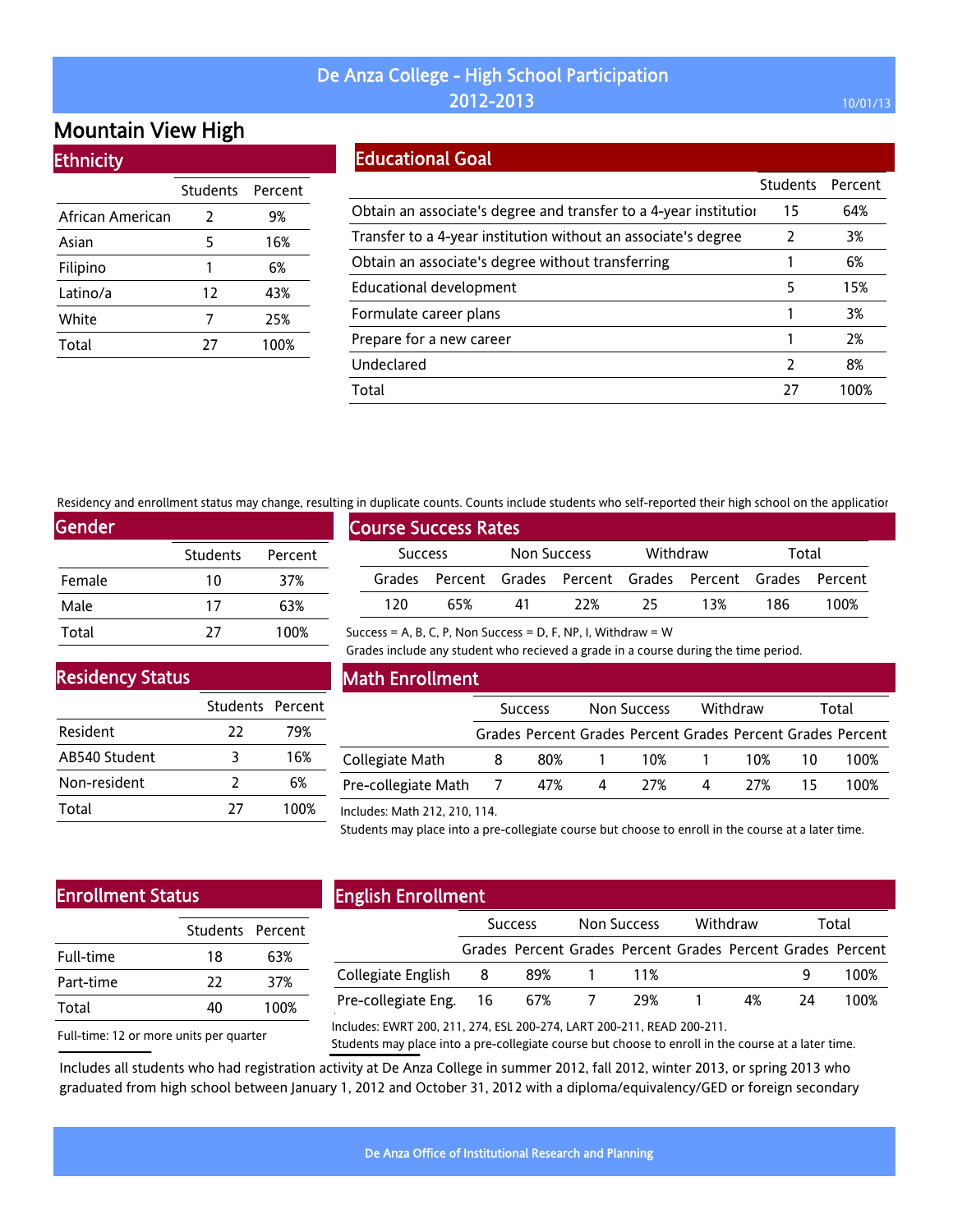# New Valley Cont High

### **Ethnicity**

|                  | Students Percent |      |
|------------------|------------------|------|
| African American |                  | 18%  |
| Asian            |                  | 12%  |
| Latino/a         | 10               | 59%  |
| Pacific Islander |                  | 6%   |
| White            |                  | 6%   |
| Total            | 14               | 100% |

# Educational Goal

|                                                                   | <b>Students</b> | Percent |
|-------------------------------------------------------------------|-----------------|---------|
| Obtain an associate's degree and transfer to a 4-year institution | 8               | 56%     |
| Transfer to a 4-year institution without an associate's degree    |                 | 9%      |
| Obtain an associate's degree without transferring                 |                 | 7%      |
| Advance in current job or career field                            |                 | 6%      |
| Prepare for a new career                                          |                 | 6%      |
| Undeclared                                                        | 2               | 18%     |
| Total                                                             | 14              | 1በበ%    |

Residency and enrollment status may change, resulting in duplicate counts. Counts include students who self-reported their high school on the application

Success = A, B, C, P, Non Success = D, F, NP, I, Withdraw =  $W$ 

| Gender |                 |         |
|--------|-----------------|---------|
|        | <b>Students</b> | Percent |
| Female |                 | 52%     |
| Male   |                 | 48%     |
| Total  | 14              | 100%    |

|                | <b>Course Success Rates</b> |             |                                                             |          |     |       |      |  |  |
|----------------|-----------------------------|-------------|-------------------------------------------------------------|----------|-----|-------|------|--|--|
| <b>Success</b> |                             | Non Success |                                                             | Withdraw |     | Total |      |  |  |
|                |                             |             | Grades Percent Grades Percent Grades Percent Grades Percent |          |     |       |      |  |  |
| 77             | 36%                         | 36          | 49%                                                         | 11       | 15% | 74    | 100% |  |  |

Grades include any student who recieved a grade in a course during the time period.

Residency Status

|          | Students Percent |      |
|----------|------------------|------|
| Resident | 14               | 100% |
| Total    | 14               | 100% |

### Math Enrollment

|                     | <b>Success</b>   |     | Non Success |      | Withdraw | Total |  |                                                             |
|---------------------|------------------|-----|-------------|------|----------|-------|--|-------------------------------------------------------------|
|                     |                  |     |             |      |          |       |  | Grades Percent Grades Percent Grades Percent Grades Percent |
| Collegiate Math     |                  |     |             | 100% |          |       |  | 100%                                                        |
| Pre-collegiate Math | $\blacksquare$ 1 | 14% | 4           | 57%  |          | 29%   |  | 100%                                                        |

Includes: Math 212, 210, 114.

Students may place into a pre-collegiate course but choose to enroll in the course at a later time.

# Enrollment Status

| ь  | 58%              |
|----|------------------|
| 11 | 42%              |
| 17 | 100%             |
|    | Students Percent |

## English Enrollment

| <b>Success</b> |  | Non Success                                       |       | Withdraw |  | Total |                                                             |
|----------------|--|---------------------------------------------------|-------|----------|--|-------|-------------------------------------------------------------|
|                |  |                                                   |       |          |  |       |                                                             |
|                |  |                                                   | 25%   |          |  |       | 100%                                                        |
|                |  |                                                   | 29%   |          |  |       | 100%                                                        |
|                |  | Collegiate English 6<br>Pre-collegiate Eng. 5 71% | 75% 2 |          |  |       | Grades Percent Grades Percent Grades Percent Grades Percent |

Full-time: 12 or more units per quarter

Includes: EWRT 200, 211, 274, ESL 200-274, LART 200-211, READ 200-211.

Students may place into a pre-collegiate course but choose to enroll in the course at a later time.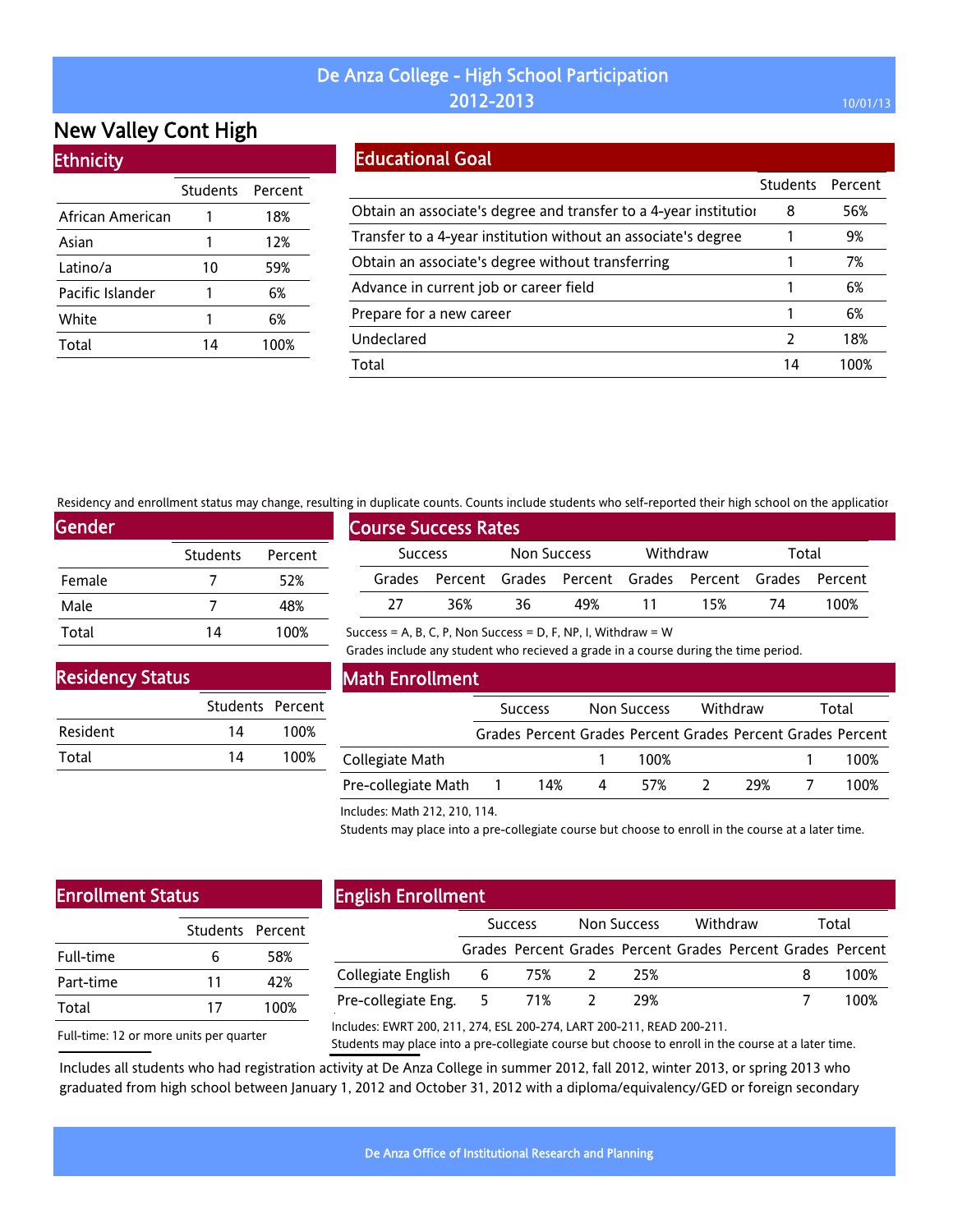# Oak Grove High

|  | <b>Ethnicity</b> |  |
|--|------------------|--|
|  |                  |  |
|  |                  |  |
|  |                  |  |

|                  | <b>Students</b> | Percent |
|------------------|-----------------|---------|
| African American | 16              | 12%     |
| Asian            | 43              | 36%     |
| Filipino         | 11              | 8%      |
| Latino/a         | 62              | 39%     |
| Pacific Islander | 1               | 1%      |
| White            | 6               | 4%      |
| Total            | 139             | 100%    |

### Educational Goal

|                                                                   | Students | Percent |
|-------------------------------------------------------------------|----------|---------|
| Obtain an associate's degree and transfer to a 4-year institution | 73       | 53%     |
| Transfer to a 4-year institution without an associate's degree    | 36       | 30%     |
| Obtain an associate's degree without transferring                 | 6        | 3%      |
| Earn a vocational degree                                          |          | 1%      |
| Earn a vocational certificate                                     |          | 0%      |
| Educational development                                           | 8        | 3%      |
| Formulate career plans                                            |          | 1%      |
| Improve basic skills                                              |          | 1%      |
| Undeclared                                                        | 13       | 8%      |
| Total                                                             | 140      | 100%    |

Residency and enrollment status may change, resulting in duplicate counts. Counts include students who self-reported their high school on the application

| <b>Gender</b> |                 |         |
|---------------|-----------------|---------|
|               | <b>Students</b> | Percent |
| Female        | 67              | 50%     |
| Male          | 72              | 50%     |
| Total         | 139             | 100%    |

# Course Success Rates Success Non Success Withdraw Total Grades Percent Grades Percent Grades Percent Grades Percent 961 76% 206 16% 92 7% 1,259 100%

Success = A, B, C, P, Non Success = D, F, NP, I, Withdraw =  $W$ 

Grades include any student who recieved a grade in a course during the time period.

### Residency Status

|                       | Students Percent |      |
|-----------------------|------------------|------|
| Resident              | 131              | 94%  |
| U.S. Resident, non CA |                  | 0%   |
| AB540 Student         | 9                | 6%   |
| International Student |                  | 0%   |
| Non-resident          |                  | 0%   |
| Total                 | 143              | 100% |

### Math Enrollment

|                        | <b>Success</b> |     | Non Success |       |    | Withdraw |     | Total                                                       |  |
|------------------------|----------------|-----|-------------|-------|----|----------|-----|-------------------------------------------------------------|--|
|                        |                |     |             |       |    |          |     | Grades Percent Grades Percent Grades Percent Grades Percent |  |
| Collegiate Math        | 31             | 70% | 6           | 14% 7 |    | 16%      | 44  | 100%                                                        |  |
| Pre-collegiate Math 87 |                | 58% | 45          | 30%   | 19 | 13%      | 151 | 100%                                                        |  |

#### Includes: Math 212, 210, 114.

Students may place into a pre-collegiate course but choose to enroll in the course at a later time.

## Enrollment Status

|           | Students Percent |      |
|-----------|------------------|------|
| Full-time | 109              | 76%  |
| Part-time | 109              | 24%  |
| Total     | 218              | 100% |

# English Enrollment

|                       | <b>Success</b> |  | Non Success |                                                             | Withdraw |    | Total |      |
|-----------------------|----------------|--|-------------|-------------------------------------------------------------|----------|----|-------|------|
|                       |                |  |             | Grades Percent Grades Percent Grades Percent Grades Percent |          |    |       |      |
| Collegiate English 67 |                |  |             | 84% 11 14% 2                                                |          | 3% | 80    | 100% |
|                       |                |  |             |                                                             |          |    |       | 100% |
|                       |                |  |             |                                                             |          |    |       |      |

Full-time: 12 or more units per quarter

Includes: EWRT 200, 211, 274, ESL 200-274, LART 200-211, READ 200-211.

Students may place into a pre-collegiate course but choose to enroll in the course at a later time.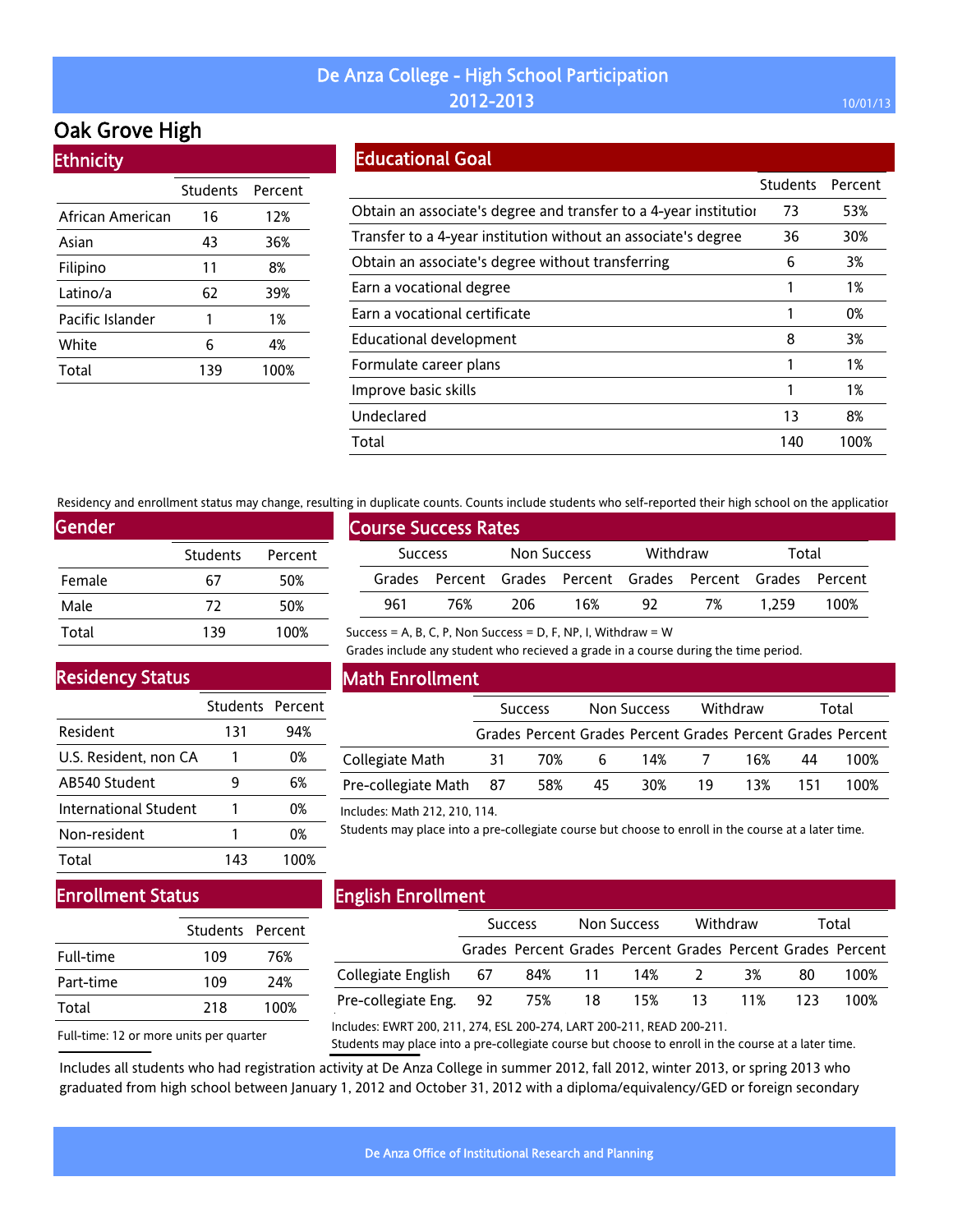# Palo Alto High

**Ethnicity** 

|                  | Students Percent |      |
|------------------|------------------|------|
| African American |                  | 11%  |
| Asian            |                  | 1%   |
| Latino/a         | 4                | 59%  |
| White            | 5                | 27%  |
| Unreported       | 1                | 2%   |
| Total            | 12               | 100% |

## Educational Goal

|                                                                   | <b>Students</b> | Percent |
|-------------------------------------------------------------------|-----------------|---------|
| Obtain an associate's degree and transfer to a 4-year institution | 5               | 71%     |
| Transfer to a 4-year institution without an associate's degree    | 2               | 7%      |
| Obtain an associate's degree without transferring                 |                 | 13%     |
| Earn a vocational degree                                          |                 | 1%      |
| Earn a vocational certificate                                     |                 | 2%      |
| Educational development                                           |                 | 6%      |
| Total                                                             | 17              | 1በበ%    |

Residency and enrollment status may change, resulting in duplicate counts. Counts include students who self-reported their high school on the application

Success = A, B, C, P, Non Success = D, F, NP, I, Withdraw =  $W$ 

| <b>Gender</b> |                 |         |  |  |  |  |  |  |  |
|---------------|-----------------|---------|--|--|--|--|--|--|--|
|               | <b>Students</b> | Percent |  |  |  |  |  |  |  |
| Female        | 3               | 26%     |  |  |  |  |  |  |  |
| Male          | q               | 74%     |  |  |  |  |  |  |  |
| Total         | 12              | 100%    |  |  |  |  |  |  |  |

| <b>Course Success Rates</b> |                |     |             |                                                             |          |     |       |      |  |  |
|-----------------------------|----------------|-----|-------------|-------------------------------------------------------------|----------|-----|-------|------|--|--|
|                             | <b>Success</b> |     | Non Success |                                                             | Withdraw |     | Total |      |  |  |
|                             |                |     |             | Grades Percent Grades Percent Grades Percent Grades Percent |          |     |       |      |  |  |
|                             | 43             | 61% | 16          | 23%                                                         | 12.      | 17% |       | 100% |  |  |

Grades include any student who recieved a grade in a course during the time period.

### Residency Status

|                       | Students Percent |      |
|-----------------------|------------------|------|
| Resident              | 11               | 99%  |
| U.S. Resident, non CA |                  | 1%   |
| Total                 | 17               | 100% |

### Math Enrollment

|                     | <b>Success</b> |     |   | Withdraw<br>Non Success |  |     | Total                                                       |  |
|---------------------|----------------|-----|---|-------------------------|--|-----|-------------------------------------------------------------|--|
|                     |                |     |   |                         |  |     | Grades Percent Grades Percent Grades Percent Grades Percent |  |
| Collegiate Math     |                |     |   | 100%                    |  |     | 100%                                                        |  |
| Pre-collegiate Math | - 4            | 44% | 4 | 44%                     |  | 11% | 100%                                                        |  |

#### Includes: Math 212, 210, 114.

Students may place into a pre-collegiate course but choose to enroll in the course at a later time.

### Enrollment Status

| Students Percent |      |
|------------------|------|
| 5                | 69%  |
| 10               | 31%  |
| 15               | 100% |
|                  |      |

Full-time: 12 or more units per quarter

# English Enrollment

|                       | <b>Success</b> |      | Non Success |                                                             | Withdraw |  | Total |      |
|-----------------------|----------------|------|-------------|-------------------------------------------------------------|----------|--|-------|------|
|                       |                |      |             | Grades Percent Grades Percent Grades Percent Grades Percent |          |  |       |      |
| Collegiate English 3  |                | 50%  |             | 50%                                                         |          |  |       | 100% |
| Pre-collegiate Eng. 2 |                | 100% |             |                                                             |          |  |       | 100% |
|                       |                |      |             |                                                             |          |  |       |      |

Includes: EWRT 200, 211, 274, ESL 200-274, LART 200-211, READ 200-211.

Students may place into a pre-collegiate course but choose to enroll in the course at a later time.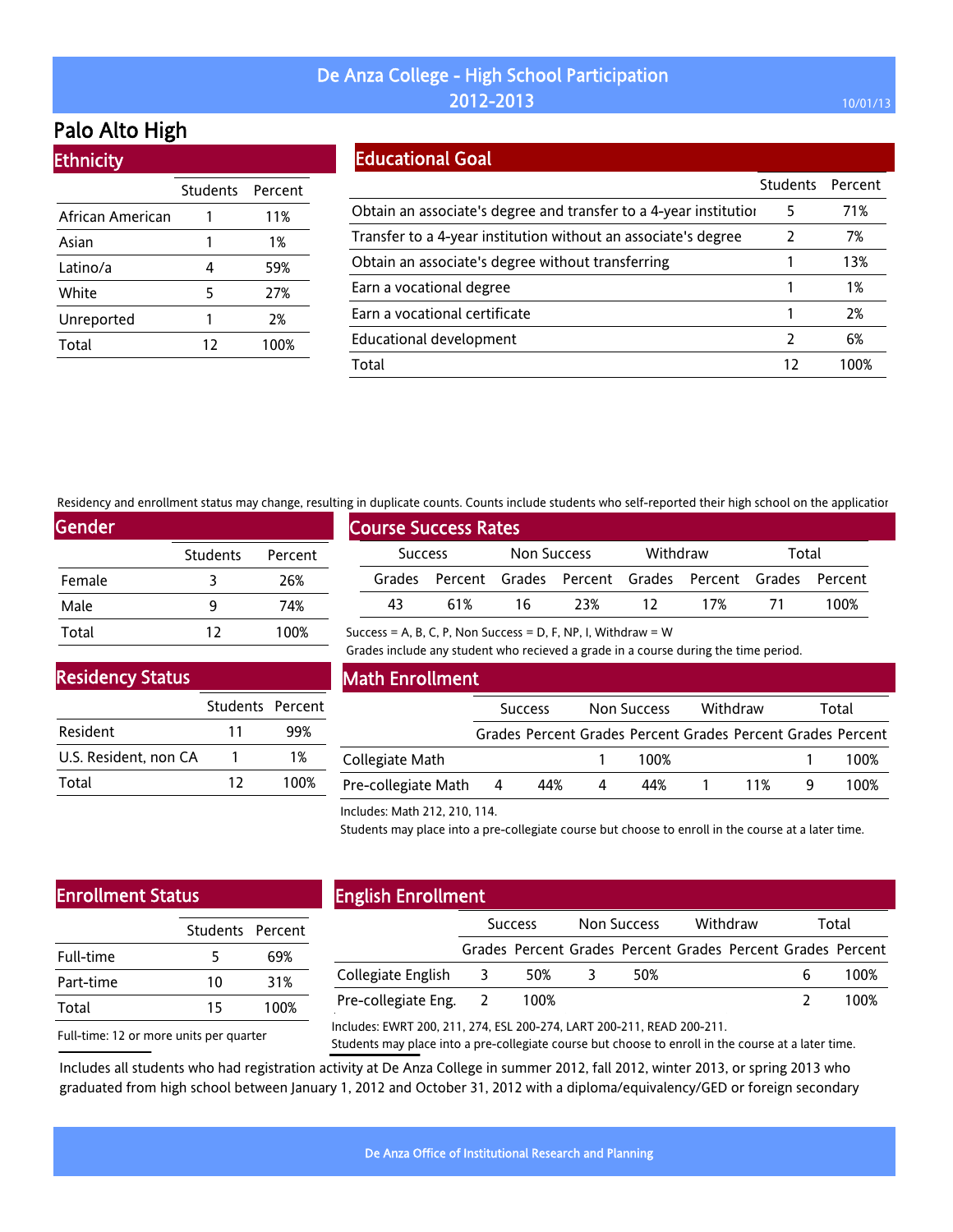# Piedmont Hills High

**Ethnicity** 

|                  | Students | Percent |
|------------------|----------|---------|
| African American | 6        | 5%      |
| Asian            | 62       | 61%     |
| Filipino         | 9        | 5%      |
| Latino/a         | 20       | 18%     |
| White            | 5        | 5%      |
| Unreported       | 6        | 6%      |
| Total            | 108      | 100%    |

## Educational Goal

|                                                                   | Students | Percent |
|-------------------------------------------------------------------|----------|---------|
| Obtain an associate's degree and transfer to a 4-year institution | 61       | 61%     |
| Transfer to a 4-year institution without an associate's degree    | 27       | 30%     |
| Obtain an associate's degree without transferring                 | 2        | 2%      |
| Earn a vocational degree                                          |          | 0%      |
| Earn a vocational certificate                                     |          | 0%      |
| Educational development                                           | 8        | 1%      |
| Prepare for a new career                                          |          | 1%      |
| Undeclared                                                        | 7        | 5%      |
| Total                                                             | 108      | 100%    |

Residency and enrollment status may change, resulting in duplicate counts. Counts include students who self-reported their high school on the application

Success = A, B, C, P, Non Success = D, F, NP, I, Withdraw =  $W$ 

| <b>Gender</b> |                 |         |  |  |  |  |  |  |
|---------------|-----------------|---------|--|--|--|--|--|--|
|               | <b>Students</b> | Percent |  |  |  |  |  |  |
| Female        | 51              | 44%     |  |  |  |  |  |  |
| Male          | 57              | 56%     |  |  |  |  |  |  |
| Total         | 108             | 100%    |  |  |  |  |  |  |

| <b>Course Success Rates</b> |     |             |     |          |                                                             |       |      |  |  |
|-----------------------------|-----|-------------|-----|----------|-------------------------------------------------------------|-------|------|--|--|
| <b>Success</b>              |     | Non Success |     | Withdraw |                                                             | Total |      |  |  |
|                             |     |             |     |          | Grades Percent Grades Percent Grades Percent Grades Percent |       |      |  |  |
| 759                         | 81% | 171         | 13% | 62       | 7%                                                          | 942   | 100% |  |  |

Grades include any student who recieved a grade in a course during the time period.

### Residency Status

|                       | Students Percent |      |
|-----------------------|------------------|------|
| Resident              | 107              | 98%  |
| U.S. Resident, non CA | $\mathcal{L}$    | 0%   |
| AB540 Student         | 2                | 2%   |
| Total                 | 111              | 100% |

### Math Enrollment

|                        | <b>Success</b> |     | Non Success |                                                             | Withdraw     |     | Total |      |
|------------------------|----------------|-----|-------------|-------------------------------------------------------------|--------------|-----|-------|------|
|                        |                |     |             | Grades Percent Grades Percent Grades Percent Grades Percent |              |     |       |      |
| Collegiate Math        | 46             |     | 66% 15 21%  |                                                             | $\mathsf{q}$ | 13% | -70   | 100% |
| Pre-collegiate Math 48 |                | 62% | -20         | 26%                                                         | 10           | 13% | 78    | 100% |

#### Includes: Math 212, 210, 114.

Students may place into a pre-collegiate course but choose to enroll in the course at a later time.

### Enrollment Status

|           | Students Percent |      |  |  |
|-----------|------------------|------|--|--|
| Full-time | 81               | 77%  |  |  |
| Part-time | 82               | 23%  |  |  |
| Total     | 163              | 100% |  |  |
|           |                  |      |  |  |

# English Enrollment

|                        | <b>Success</b> |                                                             | <b>Non Success</b> |    | Withdraw |    | Total |      |
|------------------------|----------------|-------------------------------------------------------------|--------------------|----|----------|----|-------|------|
|                        |                | Grades Percent Grades Percent Grades Percent Grades Percent |                    |    |          |    |       |      |
| Collegiate English 76  |                | 92%                                                         | - 4                | 5% | - 3      | 4% | 83    | 100% |
| Pre-collegiate Eng. 63 |                | 90%                                                         | 5.                 | 7% |          | 3% | 70.   | 100% |
|                        |                |                                                             |                    |    |          |    |       |      |

Full-time: 12 or more units per quarter

Includes: EWRT 200, 211, 274, ESL 200-274, LART 200-211, READ 200-211.

Students may place into a pre-collegiate course but choose to enroll in the course at a later time.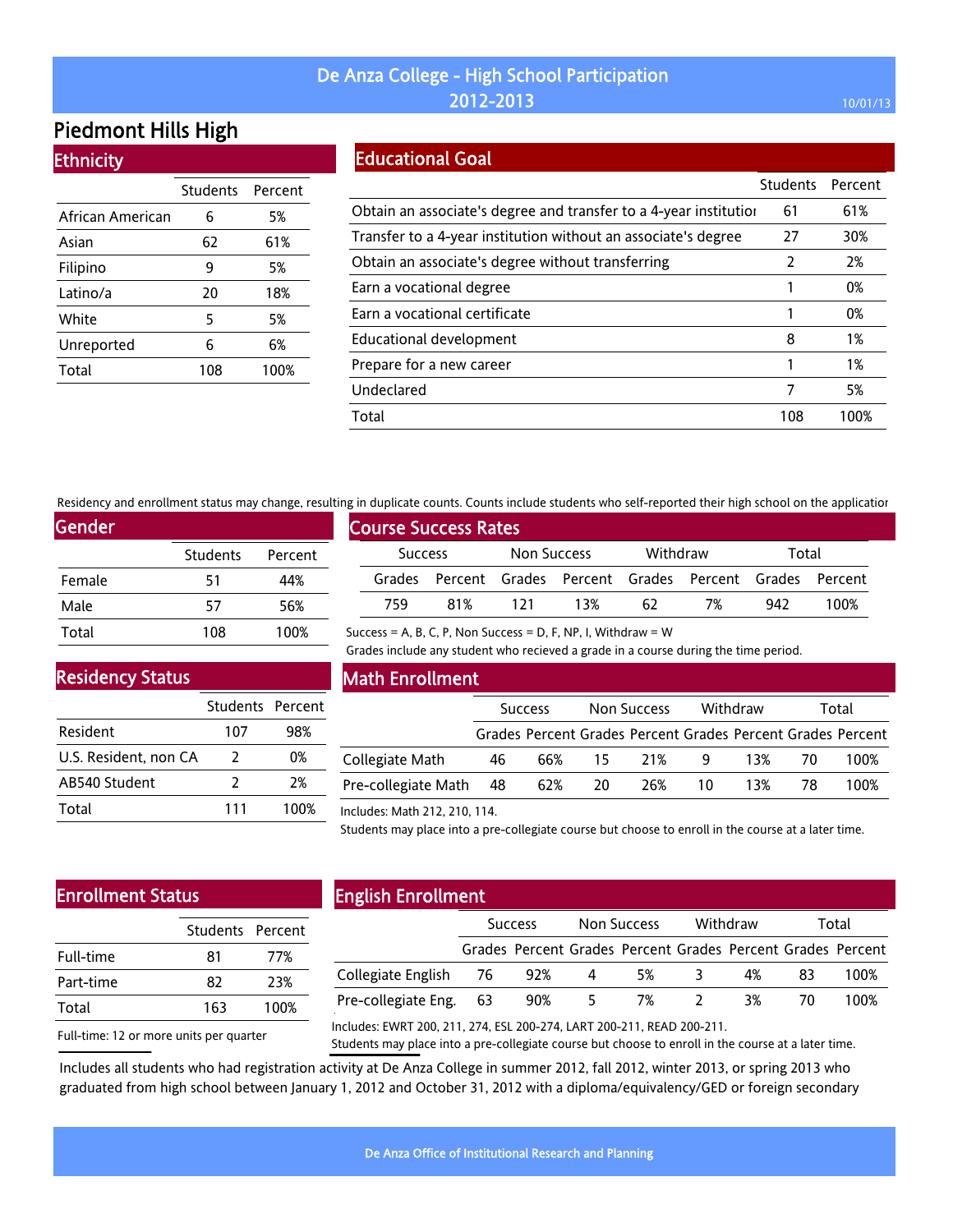# Pioneer High

**Ethnicity** 

|                  | Students Percent |      |
|------------------|------------------|------|
| African American | 1                | 1%   |
| Asian            | 10               | 21%  |
| Filipino         | 2                | 3%   |
| Latino/a         | 26               | 44%  |
| Pacific Islander | 1                | 1%   |
| White            | 15               | 29%  |
| Total            | 55               | 100% |

## Educational Goal

|                                                                   | Students | Percent |
|-------------------------------------------------------------------|----------|---------|
| Obtain an associate's degree and transfer to a 4-year institution | 27       | 53%     |
| Transfer to a 4-year institution without an associate's degree    | 16       | 33%     |
| Obtain an associate's degree without transferring                 | 2        | 1%      |
| Educational development                                           | 3        | 4%      |
| Formulate career plans                                            | 2        | 4%      |
| Improve basic skills                                              |          | 0%      |
| Undeclared                                                        | 4        | 5%      |
| Total                                                             | 55       | 100%    |

Residency and enrollment status may change, resulting in duplicate counts. Counts include students who self-reported their high school on the application

Success = A, B, C, P, Non Success = D, F, NP, I, Withdraw =  $W$ 

| <b>Gender</b> |                 |         |
|---------------|-----------------|---------|
|               | <b>Students</b> | Percent |
| Female        | 22              | 36%     |
| Male          | 33              | 64%     |
| Total         | 55              | 100%    |

| <b>Course Success Rates</b> |     |             |                                                             |          |    |       |      |  |  |  |
|-----------------------------|-----|-------------|-------------------------------------------------------------|----------|----|-------|------|--|--|--|
| <b>Success</b>              |     | Non Success |                                                             | Withdraw |    | Total |      |  |  |  |
|                             |     |             | Grades Percent Grades Percent Grades Percent Grades Percent |          |    |       |      |  |  |  |
| २२५                         | 74% | 91          | 20%                                                         | 79       | 6% | 455   | 100% |  |  |  |

Grades include any student who recieved a grade in a course during the time period.

# Residency Status

|               | Students Percent |      |
|---------------|------------------|------|
| Resident      | 51               | 90%  |
| AB540 Student | 4                | 9%   |
| Non-resident  | 7                | 1%   |
| Total         | 57               | 100% |

### Math Enrollment

|                        | <b>Success</b> |           | Non Success |     | Withdraw |     | Total |                                                             |
|------------------------|----------------|-----------|-------------|-----|----------|-----|-------|-------------------------------------------------------------|
|                        |                |           |             |     |          |     |       | Grades Percent Grades Percent Grades Percent Grades Percent |
| Collegiate Math        |                | 10 42% 10 |             | 42% | 4        | 17% | - 24  | 100%                                                        |
| Pre-collegiate Math 34 |                | 59% 15    |             | 26% |          | 16% | 58.   | 100%                                                        |

#### Includes: Math 212, 210, 114.

Students may place into a pre-collegiate course but choose to enroll in the course at a later time.

# Enrollment Status

| 36 | 69%              |  |  |
|----|------------------|--|--|
| ΔΔ | 31%              |  |  |
| 80 | 100%             |  |  |
|    | Students Percent |  |  |

# English Enrollment

|                        | <b>Success</b> |                                                             | Non Success  |     | Withdraw |    | Total |      |
|------------------------|----------------|-------------------------------------------------------------|--------------|-----|----------|----|-------|------|
|                        |                | Grades Percent Grades Percent Grades Percent Grades Percent |              |     |          |    |       |      |
| Collegiate English 31  |                | 86%                                                         | <sup>2</sup> | 6%  | -3       | 8% | 36.   | 100% |
| Pre-collegiate Eng. 25 |                | 74%                                                         | -8           | 24% |          | 3% | 34    | 100% |
|                        |                |                                                             |              |     |          |    |       |      |

Full-time: 12 or more units per quarter

Includes: EWRT 200, 211, 274, ESL 200-274, LART 200-211, READ 200-211.

Students may place into a pre-collegiate course but choose to enroll in the course at a later time.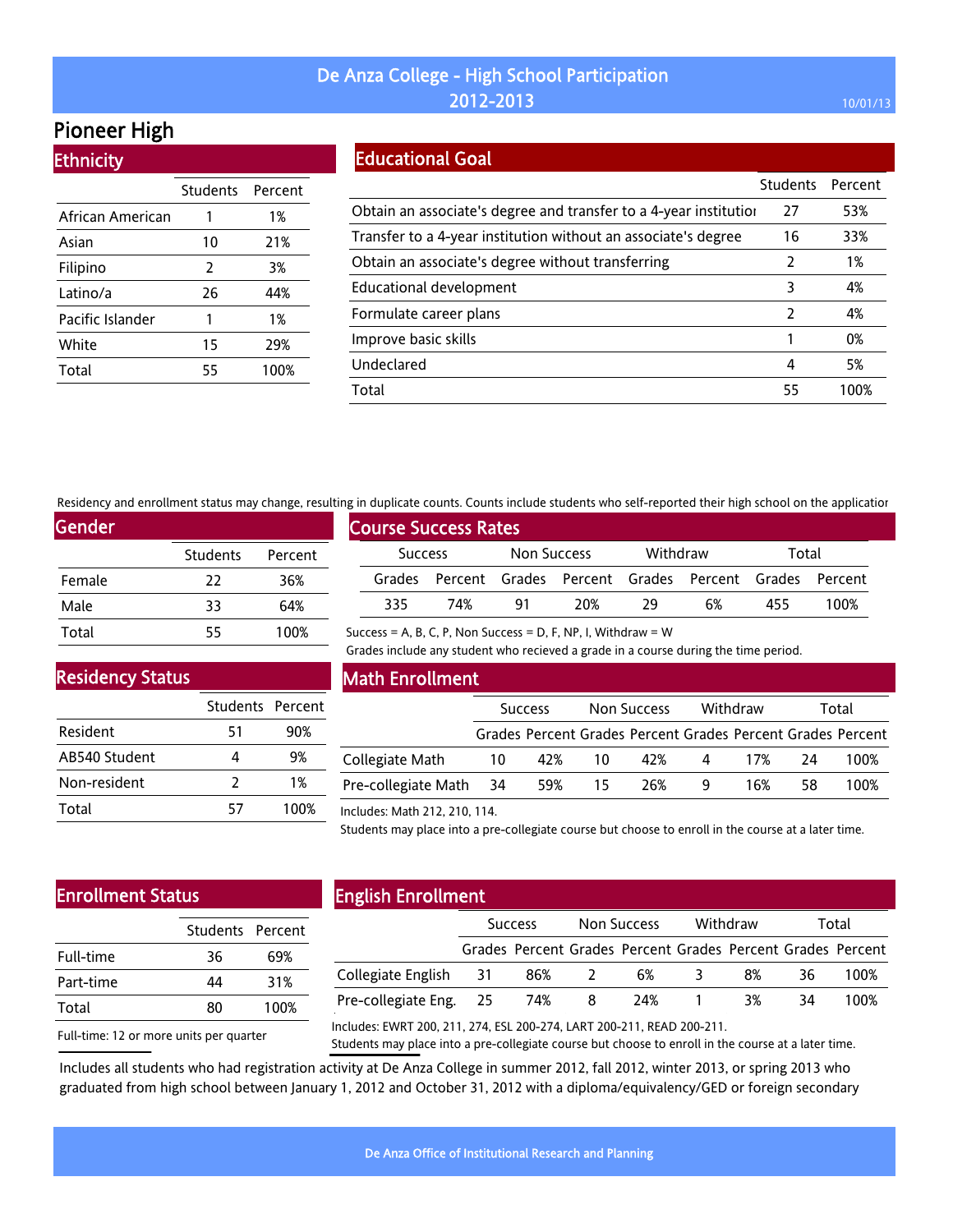# Prospect High

**Ethnicity** 

|                  | Students       | Percent |
|------------------|----------------|---------|
| African American | 7              | 11%     |
| Asian            | 15             | 21%     |
| Filipino         | 1              | 2%      |
| Latino/a         | 26             | 32%     |
| Pacific Islander | 1              | 2%      |
| White            | 20             | 30%     |
| Unreported       | $\overline{2}$ | 2%      |
| Total            | 72             | 100%    |

## Educational Goal

|                                                                   | Students      | Percent |
|-------------------------------------------------------------------|---------------|---------|
| Obtain an associate's degree and transfer to a 4-year institution | 39            | 53%     |
| Transfer to a 4-year institution without an associate's degree    | 16            | 27%     |
| Obtain an associate's degree without transferring                 |               | 2%      |
| Educational development                                           | 6             | 3%      |
| Advance in current job or career field                            |               | 1%      |
| Formulate career plans                                            | $\mathcal{P}$ | 4%      |
| Improve basic skills                                              |               | 1%      |
| Undeclared                                                        | 6             | 10%     |
| Total                                                             | 72            | 100%    |

Residency and enrollment status may change, resulting in duplicate counts. Counts include students who self-reported their high school on the application

Success = A, B, C, P, Non Success = D, F, NP, I, Withdraw =  $W$ 

| Gender |                 |         |
|--------|-----------------|---------|
|        | <b>Students</b> | Percent |
| Female | 33              | 49%     |
| Male   | 39              | 51%     |
| Total  | 72              | 100%    |

| <b>Course Success Rates</b> |                |     |             |     |          |                                                             |       |      |  |  |
|-----------------------------|----------------|-----|-------------|-----|----------|-------------------------------------------------------------|-------|------|--|--|
|                             | <b>Success</b> |     | Non Success |     | Withdraw |                                                             | Total |      |  |  |
|                             |                |     |             |     |          | Grades Percent Grades Percent Grades Percent Grades Percent |       |      |  |  |
|                             | 525            | 83% | 68          | 11% | 36       | 6%                                                          | 629   | 100% |  |  |

Grades include any student who recieved a grade in a course during the time period.

Residency Status

|                       | Students Percent |      |
|-----------------------|------------------|------|
| Resident              | 65               | 92%  |
| U.S. Resident, non CA |                  | 0%   |
| AB540 Student         | 6                | 7%   |
| International Student |                  | 1%   |
| Total                 | 73               | 100% |

### Math Enrollment

|                               | <b>Success</b> |     | Non Success |                                                             | Withdraw |     | Total |      |
|-------------------------------|----------------|-----|-------------|-------------------------------------------------------------|----------|-----|-------|------|
|                               |                |     |             | Grades Percent Grades Percent Grades Percent Grades Percent |          |     |       |      |
| Collegiate Math               | 34             | 87% |             | .5%                                                         | -3       | 8%  | 39.   | 100% |
| Pre-collegiate Math 40 71% 10 |                |     |             | 18%                                                         | 6        | 11% | 56.   | 100% |

#### Includes: Math 212, 210, 114.

Students may place into a pre-collegiate course but choose to enroll in the course at a later time.

## Enrollment Status

| 59  | 80%              |  |  |
|-----|------------------|--|--|
| 58  | 20%              |  |  |
| 117 | 100%             |  |  |
|     | Students Percent |  |  |

# English Enrollment

|                        | <b>Success</b> |                                                             | Non Success |     | Withdraw       |    | Total |      |
|------------------------|----------------|-------------------------------------------------------------|-------------|-----|----------------|----|-------|------|
|                        |                | Grades Percent Grades Percent Grades Percent Grades Percent |             |     |                |    |       |      |
| Collegiate English 36  |                | 90% 2                                                       |             | 5%  | $\overline{2}$ | 5% | 40    | 100% |
| Pre-collegiate Eng. 39 |                | 81%                                                         | $5^{\circ}$ | 10% | 4              | 8% | 48    | 100% |
|                        |                |                                                             |             |     |                |    |       |      |

Full-time: 12 or more units per quarter

Includes: EWRT 200, 211, 274, ESL 200-274, LART 200-211, READ 200-211.

Students may place into a pre-collegiate course but choose to enroll in the course at a later time.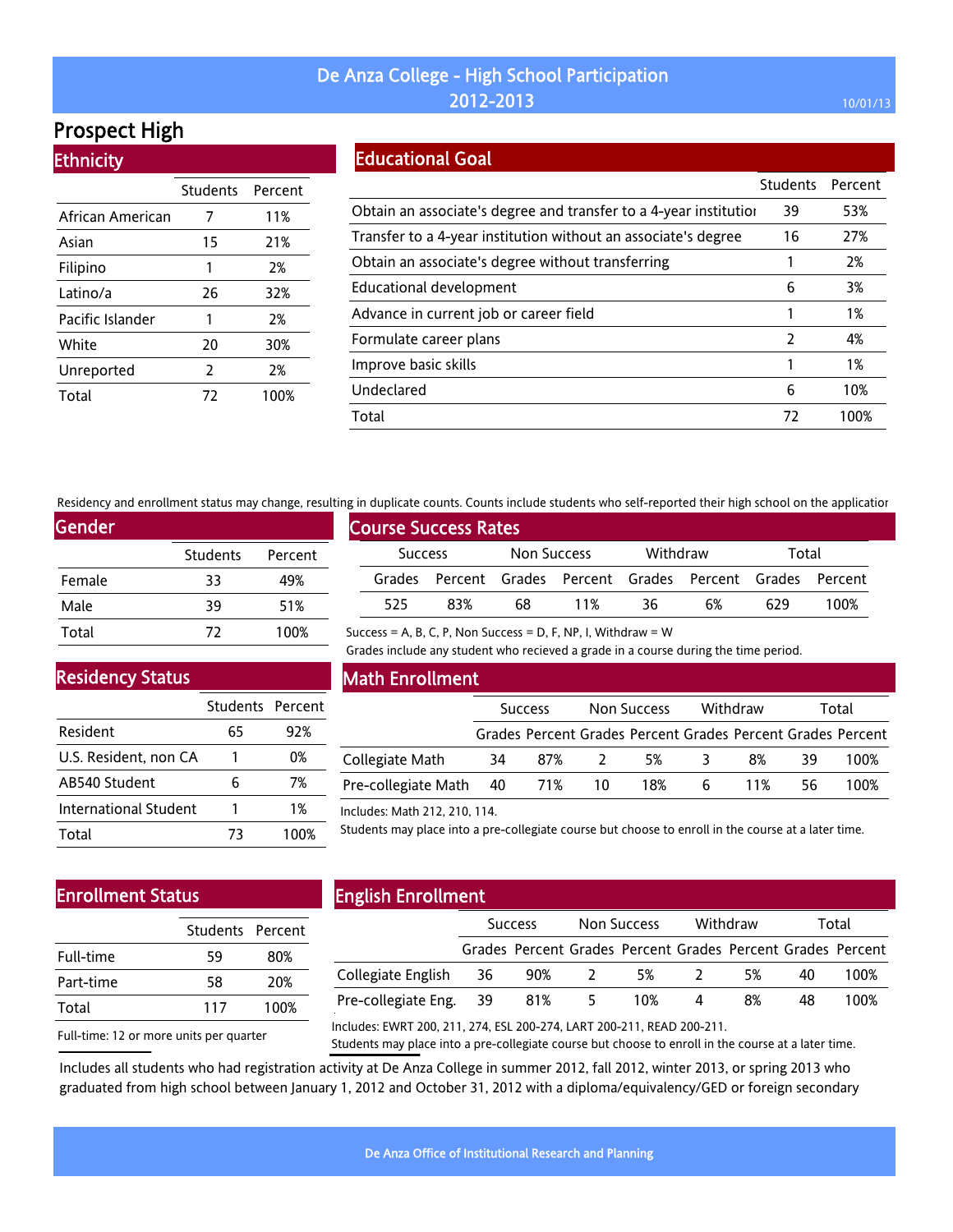# St Francis High Sch

| <b>Ethnicity</b> |          |         |  |  |  |  |  |
|------------------|----------|---------|--|--|--|--|--|
|                  | Students | Percent |  |  |  |  |  |
| African American |          | 13%     |  |  |  |  |  |
| Asian            | 4        | 8%      |  |  |  |  |  |
| Filipino         | 1        | 1%      |  |  |  |  |  |
| Latino/a         | 4        | 29%     |  |  |  |  |  |
| White            | 7        | 49%     |  |  |  |  |  |
| Total            | 17       | 100%    |  |  |  |  |  |
|                  |          |         |  |  |  |  |  |

### Educational Goal

|                                                                   | <b>Students</b> | Percent |
|-------------------------------------------------------------------|-----------------|---------|
| Obtain an associate's degree and transfer to a 4-year institution | 2               | 30%     |
| Transfer to a 4-year institution without an associate's degree    | 6               | 52%     |
| Educational development                                           | 5               | 5%      |
| Formulate career plans                                            |                 | 1%      |
| Improve basic skills                                              |                 | 1%      |
| Undeclared                                                        | $\mathcal{L}$   | 11%     |
| Total                                                             |                 | 1በበ%    |

Residency and enrollment status may change, resulting in duplicate counts. Counts include students who self-reported their high school on the application

Success = A, B, C, P, Non Success = D, F, NP, I, Withdraw =  $W$ 

| Gender |          |         |
|--------|----------|---------|
|        | Students | Percent |
| Female | 10       | 53%     |
| Male   |          | 47%     |
| Total  | 17       | 100%    |

|                             | , או סטאנוכטנכ כסטוונא. כסטוונא אוכנטטכ אנטטכוונא זוווס אכנו דכאסו נכט נווכח ווואָח אכווסטנ סודנווכ מאאונטנוס |     |             |    |          |                                                             |       |      |  |  |
|-----------------------------|---------------------------------------------------------------------------------------------------------------|-----|-------------|----|----------|-------------------------------------------------------------|-------|------|--|--|
| <b>Course Success Rates</b> |                                                                                                               |     |             |    |          |                                                             |       |      |  |  |
|                             | Success                                                                                                       |     | Non Success |    | Withdraw |                                                             | Total |      |  |  |
|                             |                                                                                                               |     |             |    |          | Grades Percent Grades Percent Grades Percent Grades Percent |       |      |  |  |
|                             | 70                                                                                                            | 88% |             | 9% |          | 4%                                                          | 80    | 100% |  |  |

### Residency Status

|                       | Students Percent |      |
|-----------------------|------------------|------|
| Resident              | 16               | 99%  |
| U.S. Resident, non CA |                  | 1%   |
| Total                 | 17               | 100% |

### Math Enrollment

|                     | <b>Success</b>          |     | Non Success |      | Withdraw |  | Total     |                                                             |
|---------------------|-------------------------|-----|-------------|------|----------|--|-----------|-------------------------------------------------------------|
|                     |                         |     |             |      |          |  |           | Grades Percent Grades Percent Grades Percent Grades Percent |
| Collegiate Math     |                         |     |             | 100% |          |  |           | 100%                                                        |
| Pre-collegiate Math | $\overline{\mathbf{3}}$ | 75% |             | 25%  |          |  | $\Lambda$ | 100%                                                        |

Grades include any student who recieved a grade in a course during the time period.

#### Includes: Math 212, 210, 114.

Students may place into a pre-collegiate course but choose to enroll in the course at a later time.

### Enrollment Status

| 6  | 69%              |  |  |
|----|------------------|--|--|
| 15 | 31%              |  |  |
| 21 | 100%             |  |  |
|    | Students Percent |  |  |

Full-time: 12 or more units per quarter

# English Enrollment

|                       | <b>Success</b> |                                                             | Non Success |  | Withdraw |  | Total |      |
|-----------------------|----------------|-------------------------------------------------------------|-------------|--|----------|--|-------|------|
|                       |                | Grades Percent Grades Percent Grades Percent Grades Percent |             |  |          |  |       |      |
| Collegiate English 6  |                | 100%                                                        |             |  |          |  |       | 100% |
| Pre-collegiate Eng. 1 |                | 100%                                                        |             |  |          |  |       | 100% |
|                       |                |                                                             |             |  |          |  |       |      |

Includes: EWRT 200, 211, 274, ESL 200-274, LART 200-211, READ 200-211.

Students may place into a pre-collegiate course but choose to enroll in the course at a later time.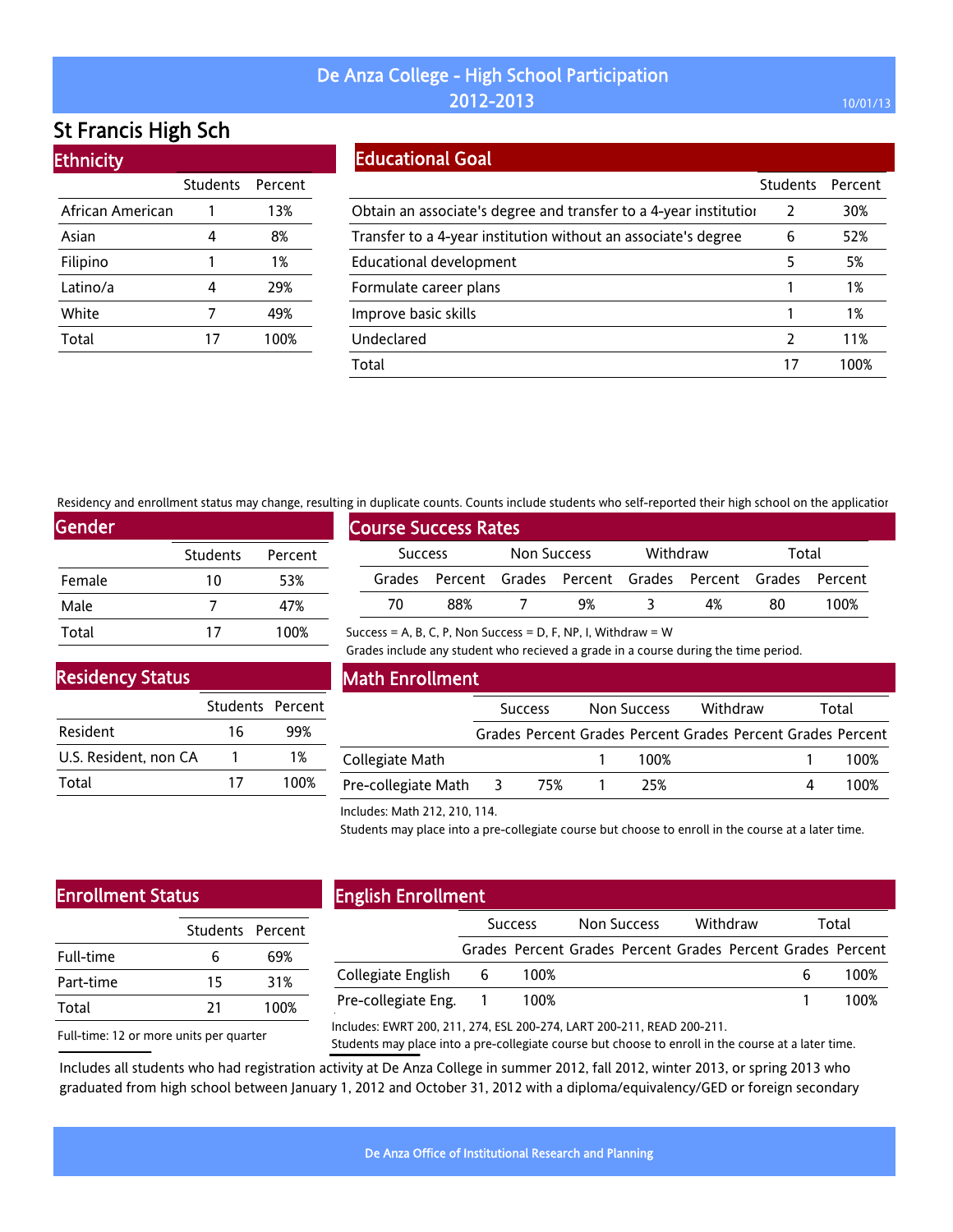# San Jose High Academy **Ethnicity**

|                  | Students Percent |      |  |  |
|------------------|------------------|------|--|--|
| African American | 2                | 7%   |  |  |
| Asian            | 4                | 8%   |  |  |
| Filipino         |                  | 2%   |  |  |
| Latino/a         | 36               | 75%  |  |  |
| White            | 5                | 8%   |  |  |
| Total            |                  | 100% |  |  |

### Educational Goal

|                                                                   | Students      | Percent |
|-------------------------------------------------------------------|---------------|---------|
| Obtain an associate's degree and transfer to a 4-year institution | 28            | 67%     |
| Transfer to a 4-year institution without an associate's degree    | 12            | 23%     |
| Obtain an associate's degree without transferring                 |               | 0%      |
| Earn a vocational certificate                                     |               | 2%      |
| Educational development                                           |               | 1%      |
| Maintain certificate or license                                   |               | 1%      |
| Prepare for a new career                                          | $\mathcal{P}$ | 3%      |
| Undeclared                                                        | 3             | 3%      |
| Total                                                             | 49            | 100%    |

Residency and enrollment status may change, resulting in duplicate counts. Counts include students who self-reported their high school on the application

Success = A, B, C, P, Non Success = D, F, NP, I, Withdraw =  $W$ 

| Gender |                 |         |
|--------|-----------------|---------|
|        | <b>Students</b> | Percent |
| Female | 30              | 65%     |
| Male   | 18              | 35%     |
| Total  | 48              | 100%    |

|                             | an additioned codings coding member searchies microsem reported enem man sensor on end approach |     |             |                                                             |          |     |       |      |  |  |
|-----------------------------|-------------------------------------------------------------------------------------------------|-----|-------------|-------------------------------------------------------------|----------|-----|-------|------|--|--|
| <b>Course Success Rates</b> |                                                                                                 |     |             |                                                             |          |     |       |      |  |  |
|                             | <b>Success</b>                                                                                  |     | Non Success |                                                             | Withdraw |     | Total |      |  |  |
|                             |                                                                                                 |     |             | Grades Percent Grades Percent Grades Percent Grades Percent |          |     |       |      |  |  |
|                             | 212                                                                                             | 63% | 64          | 19%                                                         | 59       | 18% | 335   | 100% |  |  |

Grades include any student who recieved a grade in a course during the time period.

Residency Status

|               | Students Percent |      |
|---------------|------------------|------|
| Resident      | 44               | 96%  |
| AB540 Student | 3                | 2%   |
| Non-resident  | 7                | 2%   |
| Total         | 49               | 100% |

### Math Enrollment

|                        | <b>Success</b> |     | Non Success    |                                                             | Withdraw |     | Total |      |
|------------------------|----------------|-----|----------------|-------------------------------------------------------------|----------|-----|-------|------|
|                        |                |     |                | Grades Percent Grades Percent Grades Percent Grades Percent |          |     |       |      |
| Collegiate Math        | 4              | 44% |                | 22%                                                         | -3       | 33% |       | 100% |
| Pre-collegiate Math 17 |                | 36% | $\frac{17}{2}$ | 36%                                                         | 13       | 28% | 47    | 100% |

#### Includes: Math 212, 210, 114.

Students may place into a pre-collegiate course but choose to enroll in the course at a later time.

# Enrollment Status

|           | Students Percent |      |  |  |
|-----------|------------------|------|--|--|
| Full-time | 28               | 61%  |  |  |
| Part-time | 39               | 39%  |  |  |
| Total     | 67               | 100% |  |  |
|           |                  |      |  |  |

# English Enrollment

|                        | <b>Success</b> |                                                             | Non Success |     | Withdraw       |     | Total |      |
|------------------------|----------------|-------------------------------------------------------------|-------------|-----|----------------|-----|-------|------|
|                        |                | Grades Percent Grades Percent Grades Percent Grades Percent |             |     |                |     |       |      |
| Collegiate English 18  |                | 86% 1                                                       |             | 5%  | $\overline{2}$ | 10% | 21    | 100% |
| Pre-collegiate Eng. 25 |                | 76%                                                         | $-5$        | 15% |                | 9%  | 33.   | 100% |
|                        |                |                                                             |             |     |                |     |       |      |

Full-time: 12 or more units per quarter

Includes: EWRT 200, 211, 274, ESL 200-274, LART 200-211, READ 200-211.

Students may place into a pre-collegiate course but choose to enroll in the course at a later time.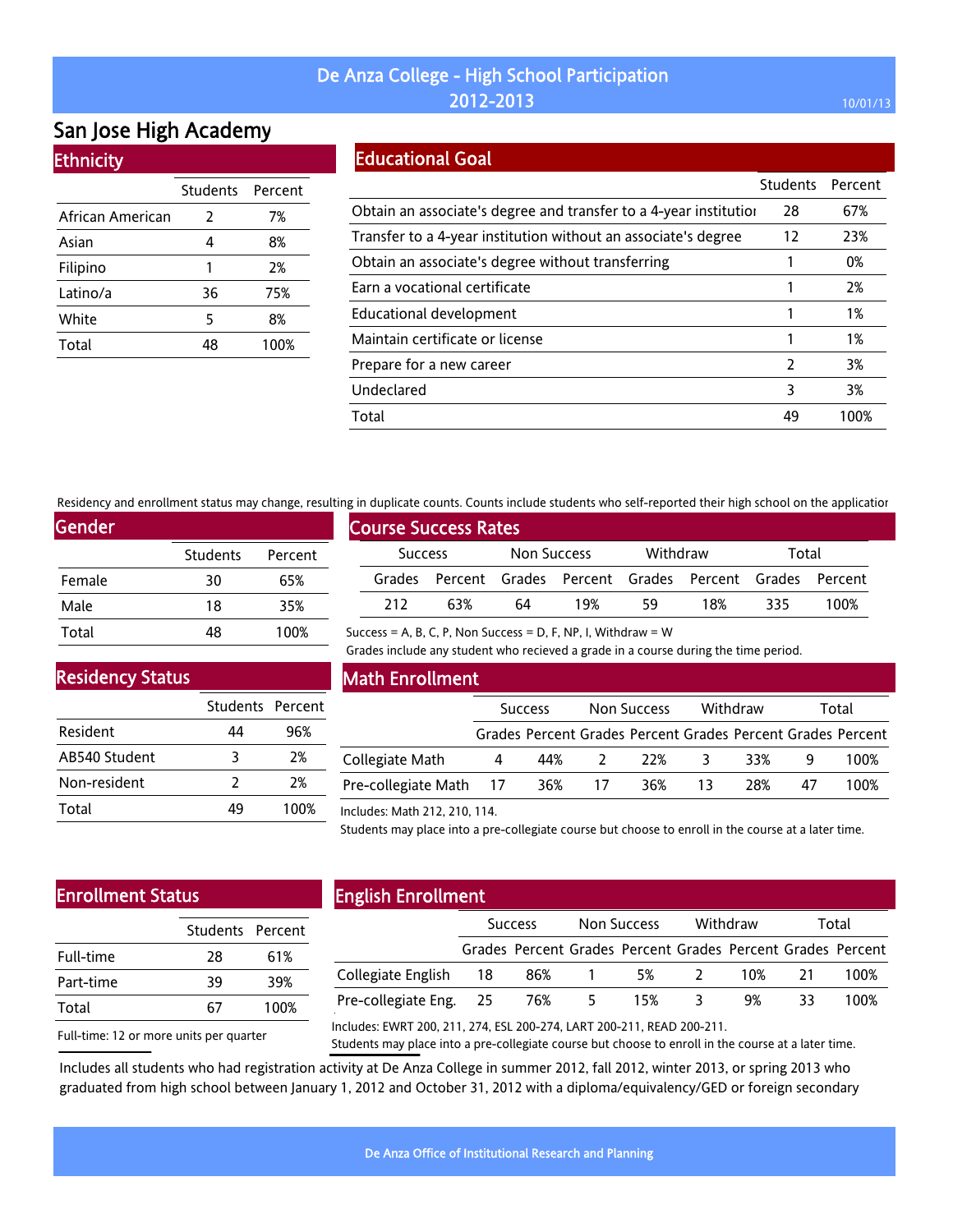# Santa Clara High

| <b>Ethnicity</b> |  |  |
|------------------|--|--|
|                  |  |  |

|                  | <b>Students</b> | Percent |
|------------------|-----------------|---------|
| African American | 12              | 9%      |
| Asian            | 28              | 28%     |
| Filipino         | 10              | 11%     |
| Latino/a         | 33              | 29%     |
| Native American  | 1               | 1%      |
| White            | 24              | 19%     |
| Unreported       | 2               | 2%      |
| Total            | 110             | 100%    |

Educational Goal

|                                                                   | <b>Students</b> | Percent |
|-------------------------------------------------------------------|-----------------|---------|
| Obtain an associate's degree and transfer to a 4-year institution | 46              | 43%     |
| Transfer to a 4-year institution without an associate's degree    | 40              | 40%     |
| Obtain an associate's degree without transferring                 | 3               | 1%      |
| Earn a vocational degree                                          | 2               | 1%      |
| Earn a vocational certificate                                     |                 | 0%      |
| Educational development                                           | 5               | 4%      |
| Formulate career plans                                            | 1               | 1%      |
| Improve basic skills                                              | 2               | 2%      |
| Move from non credit to credit courses                            |                 | 1%      |
| Prepare for a new career                                          | 1               | 1%      |
| Undeclared                                                        | 8               | 6%      |
|                                                                   | 44 A            | 1.001   |

noom 110 110 110 110<br>Residency and enrollment status may change, resulting in duplicate counts. Counts include students who self-reported their high school on the applicatior

| Gender |                 |         |
|--------|-----------------|---------|
|        | <b>Students</b> | Percent |
| Female | 49              | 47%     |
| Male   | 61              | 53%     |
| Total  | 110             | 100%    |

# Course Success Rates Success Non Success Withdraw Total Grades Percent Grades Percent Grades Percent Grades Percent 704 78% 133 15% 70 8% 907 100%

Success = A, B, C, P, Non Success = D, F, NP, I, Withdraw =  $W$ 

Grades include any student who recieved a grade in a course during the time period.

### Residency Status

|                       | Students Percent |      |
|-----------------------|------------------|------|
| Resident              | 104              | 96%  |
| U.S. Resident, non CA | 2                | 0%   |
| AB540 Student         | 5                | 4%   |
| Non-resident          | $\mathcal{P}$    | 0%   |
| Total                 | 113              | 100% |

### Math Enrollment

|                            | <b>Success</b> |        | Non Success |     | Withdraw |     | Total |                                                             |
|----------------------------|----------------|--------|-------------|-----|----------|-----|-------|-------------------------------------------------------------|
|                            |                |        |             |     |          |     |       | Grades Percent Grades Percent Grades Percent Grades Percent |
| Collegiate Math            | 29             | 59% 10 |             | 20% | 10       | 20% | 49    | 100%                                                        |
| Pre-collegiate Math 74 67% |                |        | - 28        | 25% | 9        | 8%  |       | 100%                                                        |

#### Includes: Math 212, 210, 114.

Students may place into a pre-collegiate course but choose to enroll in the course at a later time.

## Enrollment Status

| Students Percent |      |
|------------------|------|
|                  |      |
| 82               | 69%  |
| 89               | 31%  |
| 171              | 100% |
|                  |      |

# English Enrollment

|                            | <b>Success</b> |  | Non Success |                                                             | Withdraw |    | Total |      |
|----------------------------|----------------|--|-------------|-------------------------------------------------------------|----------|----|-------|------|
|                            |                |  |             | Grades Percent Grades Percent Grades Percent Grades Percent |          |    |       |      |
| Collegiate English 76 87%  |                |  | -8          | 9%                                                          |          | 3% | 87    | 100% |
| Pre-collegiate Eng. 68 77% |                |  | -19         |                                                             | 22% 1    | 1% | 88    | 100% |
|                            |                |  |             |                                                             |          |    |       |      |

Full-time: 12 or more units per quarter

Includes: EWRT 200, 211, 274, ESL 200-274, LART 200-211, READ 200-211.

Students may place into a pre-collegiate course but choose to enroll in the course at a later time.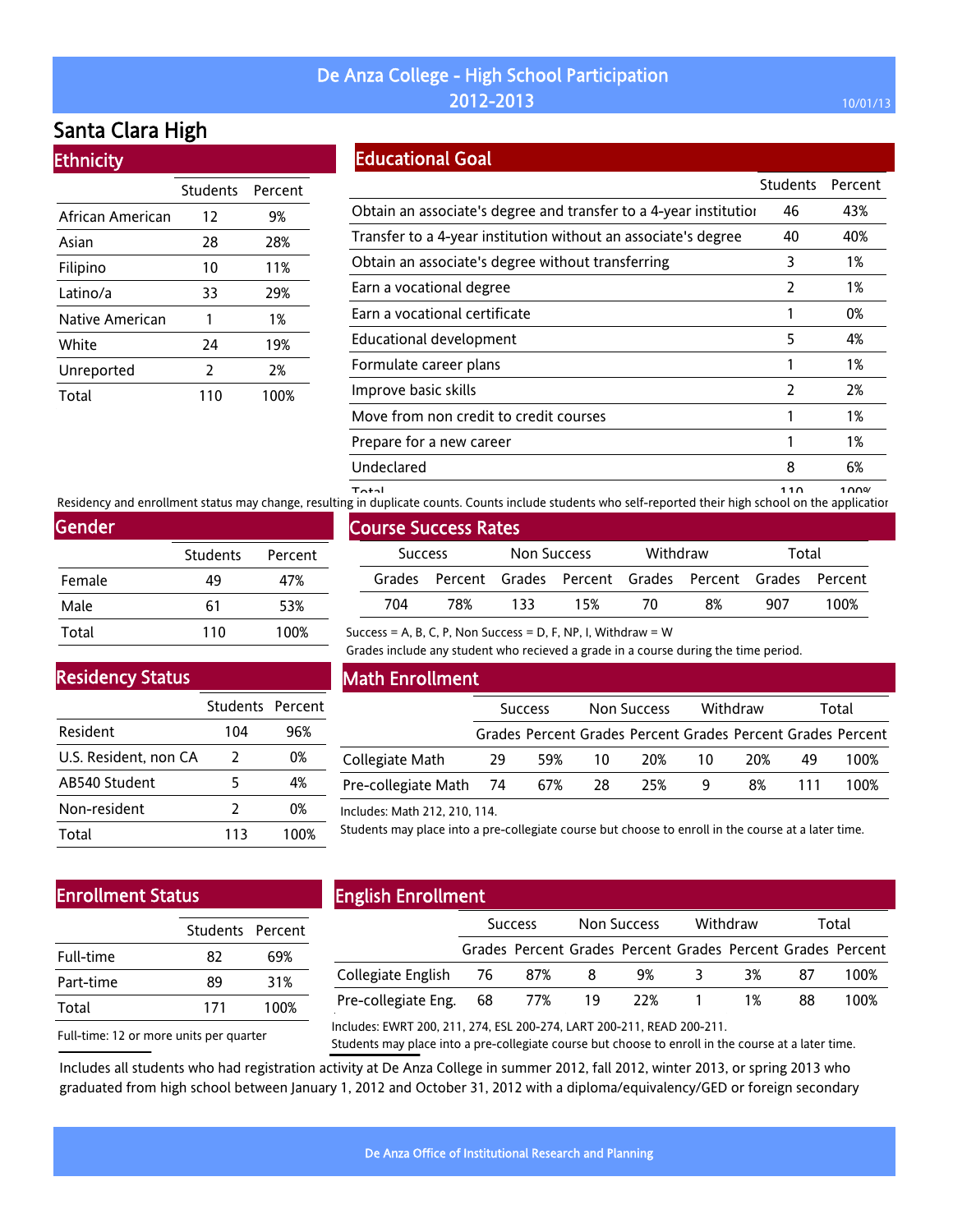# Santa Clara Adult

**Ethnicity** 

| еспосо   |                  |      |  |  |  |  |  |
|----------|------------------|------|--|--|--|--|--|
|          | Students Percent |      |  |  |  |  |  |
| Asian    | 2                | 13%  |  |  |  |  |  |
| Latino/a | 4                | 31%  |  |  |  |  |  |
| White    | 6                | 56%  |  |  |  |  |  |
| Total    | 12               | 100% |  |  |  |  |  |
|          |                  |      |  |  |  |  |  |

### Educational Goal

|                                                                   | <b>Students</b> | Percent |
|-------------------------------------------------------------------|-----------------|---------|
| Obtain an associate's degree and transfer to a 4-year institution | 5               | 41%     |
| Transfer to a 4-year institution without an associate's degree    | 3               | 26%     |
| Earn a vocational certificate                                     |                 | 12%     |
| Educational development                                           |                 | 3%      |
| Advance in current job or career field                            |                 | 1%      |
| Undeclared                                                        | 7               | 16%     |
| Total                                                             | 13              | 100%    |

Residency and enrollment status may change, resulting in duplicate counts. Counts include students who self-reported their high school on the application

Success = A, B, C, P, Non Success = D, F, NP, I, Withdraw =  $W$ 

| Gender |                 |         |
|--------|-----------------|---------|
|        | <b>Students</b> | Percent |
| Female | २               | 21%     |
| Male   | q               | 79%     |
| Total  | 12              | 100%    |

| <b>Course Success Rates</b> |                |     |             |     |          |                                                             |       |      |  |
|-----------------------------|----------------|-----|-------------|-----|----------|-------------------------------------------------------------|-------|------|--|
|                             | <b>Success</b> |     | Non Success |     | Withdraw |                                                             | Total |      |  |
|                             |                |     |             |     |          | Grades Percent Grades Percent Grades Percent Grades Percent |       |      |  |
|                             | 30             | 51% |             | 15% | -20      | 34%                                                         | 59    | 100% |  |

Residency Status

|          | Students Percent |      |
|----------|------------------|------|
| Resident | 12               | 100% |
| Total    | 12               | 100% |

|  | <b>Math Enrollment</b> |  |  |
|--|------------------------|--|--|
|  |                        |  |  |

|                       | <b>Success</b> |     | Non Success |     | Withdraw |     | Total |                                                             |
|-----------------------|----------------|-----|-------------|-----|----------|-----|-------|-------------------------------------------------------------|
|                       |                |     |             |     |          |     |       | Grades Percent Grades Percent Grades Percent Grades Percent |
| Collegiate Math       |                | 50% |             |     |          | 50% |       | 100%                                                        |
| Pre-collegiate Math 5 |                | 83% |             | 17% |          |     | h     | 100%                                                        |

Grades include any student who recieved a grade in a course during the time period.

Includes: Math 212, 210, 114.

Students may place into a pre-collegiate course but choose to enroll in the course at a later time.

# Enrollment Status

| ь  | 51%              |
|----|------------------|
| 12 | 49%              |
| 18 | 100%             |
|    | Students Percent |

### English Enrollment

| .                     |                |       |             |             |          |       |       |                                                             |
|-----------------------|----------------|-------|-------------|-------------|----------|-------|-------|-------------------------------------------------------------|
|                       | <b>Success</b> |       | Non Success |             | Withdraw |       | Total |                                                             |
|                       |                |       |             |             |          |       |       | Grades Percent Grades Percent Grades Percent Grades Percent |
| Collegiate English 3  |                | - 75% |             |             |          | 25% 4 |       | 100%                                                        |
| Pre-collegiate Eng. 3 |                |       |             | 50% 1 17% 2 |          | 33%   | -6    | 100%                                                        |
|                       |                |       |             |             |          |       |       |                                                             |

Full-time: 12 or more units per quarter

Includes: EWRT 200, 211, 274, ESL 200-274, LART 200-211, READ 200-211.

Students may place into a pre-collegiate course but choose to enroll in the course at a later time.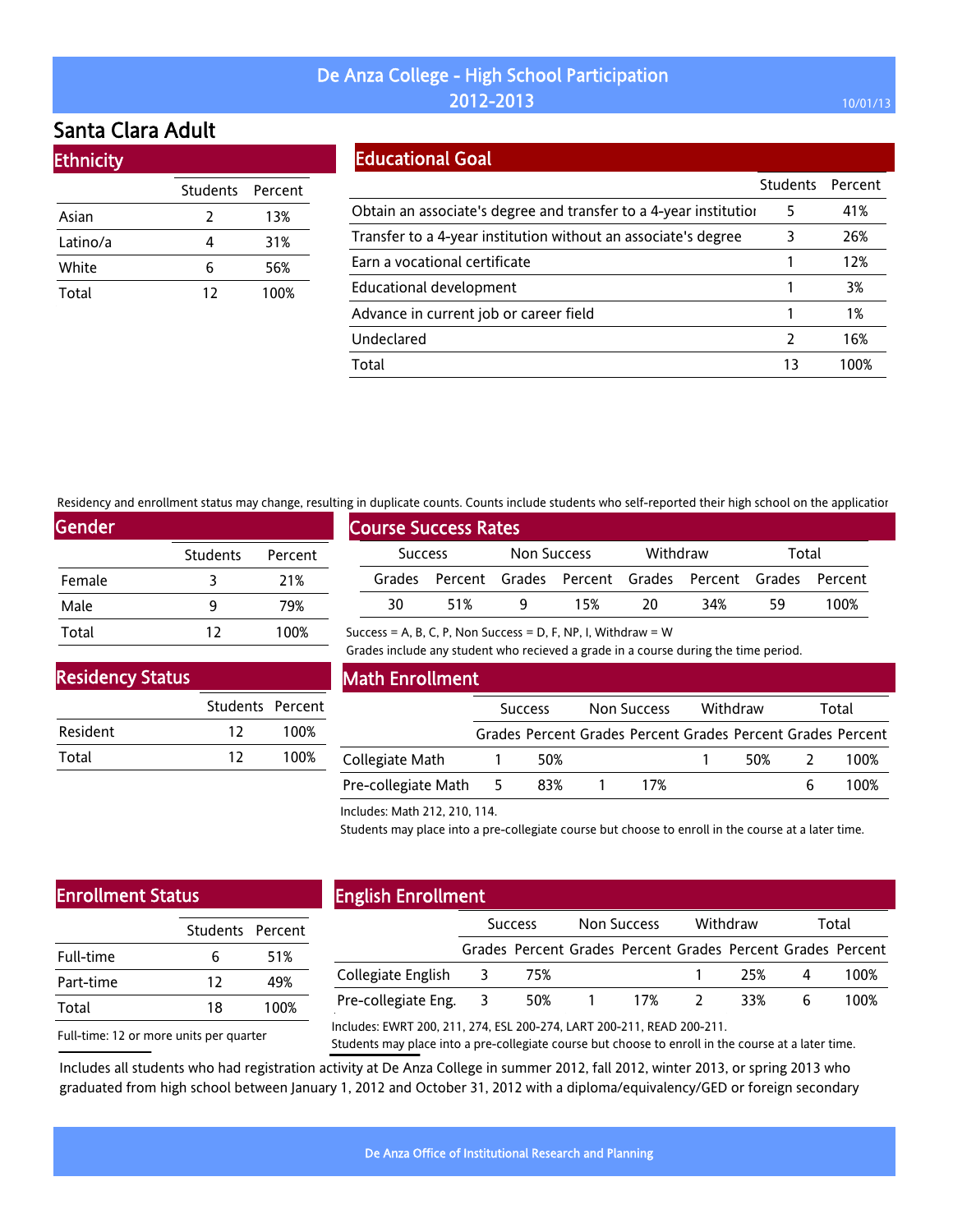# Santa Teresa High

| <b>Ethnich</b> |  |  |
|----------------|--|--|
|                |  |  |

|                  | Students Percent |      |
|------------------|------------------|------|
| African American | 7                | 4%   |
| Asian            | 21               | 25%  |
| Filipino         | 9                | 10%  |
| Latino/a         | 38               | 35%  |
| Native American  | 1                | 1%   |
| Pacific Islander | 1                | 2%   |
| White            | 17               | 19%  |
| Unreported       | 3                | 5%   |
| Total            | 97               | 100% |

# Educational Goal

|                                                                   | <b>Students</b> | Percent |
|-------------------------------------------------------------------|-----------------|---------|
| Obtain an associate's degree and transfer to a 4-year institution | 55              | 60%     |
| Transfer to a 4-year institution without an associate's degree    | 22              | 26%     |
| Obtain an associate's degree without transferring                 | 2               | 1%      |
| Earn a vocational degree                                          | 2               | 2%      |
| Educational development                                           | 5               | 3%      |
| Formulate career plans                                            | 4               | 4%      |
| Prepare for a new career                                          |                 | 0%      |
| Undeclared                                                        | 6               | 4%      |
| Total                                                             | 97              | 100%    |

Residency and enrollment status may change, resulting in duplicate counts. Counts include students who self-reported their high school on the application

Success = A, B, C, P, Non Success = D, F, NP, I, Withdraw =  $W$ 

| Gender |          |         |
|--------|----------|---------|
|        | Students | Percent |
| Female | 50       | 52%     |
| Male   | 47       | 48%     |
| Total  | 97       | 100%    |

|                | <b>Course Success Rates</b> |             |                                                             |          |    |       |      |
|----------------|-----------------------------|-------------|-------------------------------------------------------------|----------|----|-------|------|
| <b>Success</b> |                             | Non Success |                                                             | Withdraw |    | Total |      |
|                |                             |             | Grades Percent Grades Percent Grades Percent Grades Percent |          |    |       |      |
| 578            | 75%                         | 139         | 18%                                                         | 57       | 7% | 774   | 100% |

Grades include any student who recieved a grade in a course during the time period.

Residency Status

|                       | Students Percent |      |
|-----------------------|------------------|------|
| Resident              | 95               | 98%  |
| U.S. Resident, non CA | 2                | በ%   |
| AB540 Student         |                  | 2%   |
| Total                 | 98               | 100% |

### Math Enrollment

|                        | <b>Success</b> |     | Non Success |                                                             | Withdraw |     | Total |      |
|------------------------|----------------|-----|-------------|-------------------------------------------------------------|----------|-----|-------|------|
|                        |                |     |             | Grades Percent Grades Percent Grades Percent Grades Percent |          |     |       |      |
| Collegiate Math        | 29             | 60% | -12         | 25%                                                         |          | 15% | 48    | 100% |
| Pre-collegiate Math 41 |                | 61% | - 19        | 28%                                                         |          | 10% | 67    | 100% |

#### Includes: Math 212, 210, 114.

Students may place into a pre-collegiate course but choose to enroll in the course at a later time.

# Enrollment Status

|           | Students Percent |      |
|-----------|------------------|------|
| Full-time | 68               | 68%  |
| Part-time | 79               | 32%  |
| Total     | 147              | 100% |

# English Enrollment

|                        | <b>Success</b> |  | Non Success |                                                             | Withdraw                |    | Total |      |
|------------------------|----------------|--|-------------|-------------------------------------------------------------|-------------------------|----|-------|------|
|                        |                |  |             | Grades Percent Grades Percent Grades Percent Grades Percent |                         |    |       |      |
| Collegiate English 43  |                |  |             | 78% 6 11% 6 11%                                             |                         |    | -55 - | 100% |
| Pre-collegiate Eng. 45 |                |  | 74% 13 21%  |                                                             | $\overline{\mathbf{3}}$ | 5% | 61    | 100% |
|                        |                |  |             |                                                             |                         |    |       |      |

Full-time: 12 or more units per quarter

Includes: EWRT 200, 211, 274, ESL 200-274, LART 200-211, READ 200-211.

Students may place into a pre-collegiate course but choose to enroll in the course at a later time.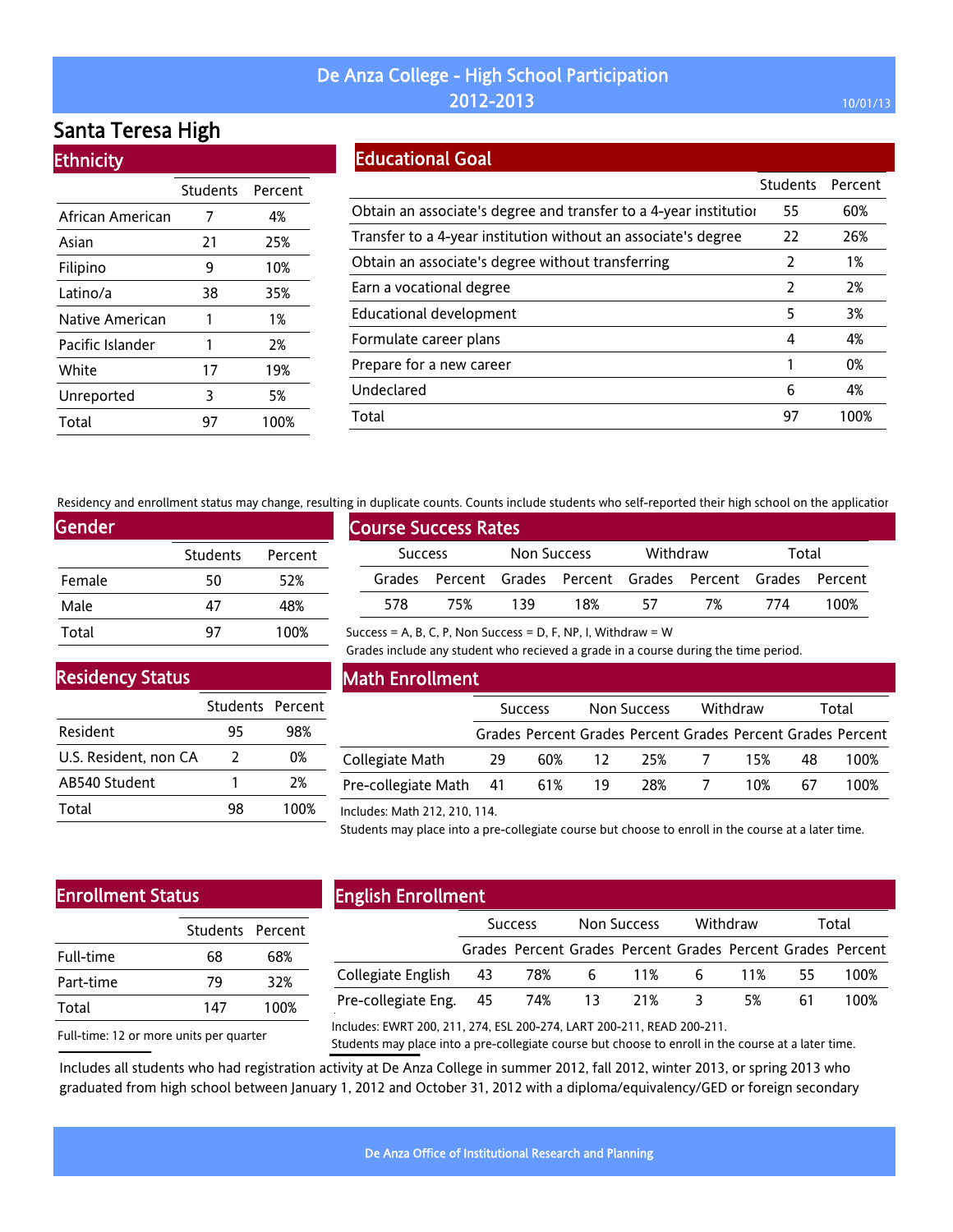# Saratoga High

**Ethnicity** 

|            | Students Percent |      |
|------------|------------------|------|
| Asian      | 29               | 46%  |
| Filipino   | 1                | 2%   |
| Latino/a   | 5                | 12%  |
| White      | 11               | 32%  |
| Unreported | 4                | 8%   |
| Total      | 50               | 100% |

### Educational Goal

|                                                                   | <b>Students</b> | Percent |
|-------------------------------------------------------------------|-----------------|---------|
| Obtain an associate's degree and transfer to a 4-year institution | 9               | 33%     |
| Transfer to a 4-year institution without an associate's degree    | 14              | 46%     |
| Educational development                                           | 21              | 16%     |
| Formulate career plans                                            |                 | 1%      |
| Improve basic skills                                              | $\mathcal{P}$   | 1%      |
| Undeclared                                                        | 3               | 4%      |
| Total                                                             | 50              | 100%    |

Residency and enrollment status may change, resulting in duplicate counts. Counts include students who self-reported their high school on the application

Success = A, B, C, P, Non Success = D, F, NP, I, Withdraw =  $W$ 

| <b>Gender</b> |                 |         |
|---------------|-----------------|---------|
|               | <b>Students</b> | Percent |
| Female        | 17              | 27%     |
| Male          | 33              | 73%     |
| Total         | 50              | 100%    |

|                | <b>Course Success Rates</b> |             |    |          |                                                             |       |      |  |
|----------------|-----------------------------|-------------|----|----------|-------------------------------------------------------------|-------|------|--|
| <b>Success</b> |                             | Non Success |    | Withdraw |                                                             | Total |      |  |
|                |                             |             |    |          | Grades Percent Grades Percent Grades Percent Grades Percent |       |      |  |
| 275            | 84%                         | 30          | 9% | -21      | 6%                                                          | 326   | 100% |  |

### Residency Status

|               | Students Percent |      |
|---------------|------------------|------|
| Resident      | 49               | 98%  |
| AB540 Student |                  | 2%   |
| Total         | 50               | 100% |

#### Math Enrollment

|                        | <b>Success</b> |        | Non Success |                                                             | Withdraw |     | Total |      |
|------------------------|----------------|--------|-------------|-------------------------------------------------------------|----------|-----|-------|------|
|                        |                |        |             | Grades Percent Grades Percent Grades Percent Grades Percent |          |     |       |      |
| Collegiate Math        |                | 22 73% | 5           | 17%                                                         | - 3 -    | 10% | 30    | 100% |
| Pre-collegiate Math 24 |                | 92%    |             | 8%                                                          |          |     | 26    | 100% |

Grades include any student who recieved a grade in a course during the time period.

#### Includes: Math 212, 210, 114.

Students may place into a pre-collegiate course but choose to enroll in the course at a later time.

# Enrollment Status

|           | Students Percent |      |
|-----------|------------------|------|
| Full-time | 27               | 73%  |
| Part-time | 41               | 27%  |
| Total     | 68               | 100% |
|           |                  |      |

# English Enrollment

|                        | <b>Success</b> |                                                             | Non Success |     | Withdraw |  | Total |      |
|------------------------|----------------|-------------------------------------------------------------|-------------|-----|----------|--|-------|------|
|                        |                | Grades Percent Grades Percent Grades Percent Grades Percent |             |     |          |  |       |      |
| Collegiate English 29  |                | 94%                                                         |             | 6%  |          |  |       | 100% |
| Pre-collegiate Eng. 16 |                | 89% 2                                                       |             | 11% |          |  | 18    | 100% |
|                        |                |                                                             |             |     |          |  |       |      |

Full-time: 12 or more units per quarter

Includes: EWRT 200, 211, 274, ESL 200-274, LART 200-211, READ 200-211.

Students may place into a pre-collegiate course but choose to enroll in the course at a later time.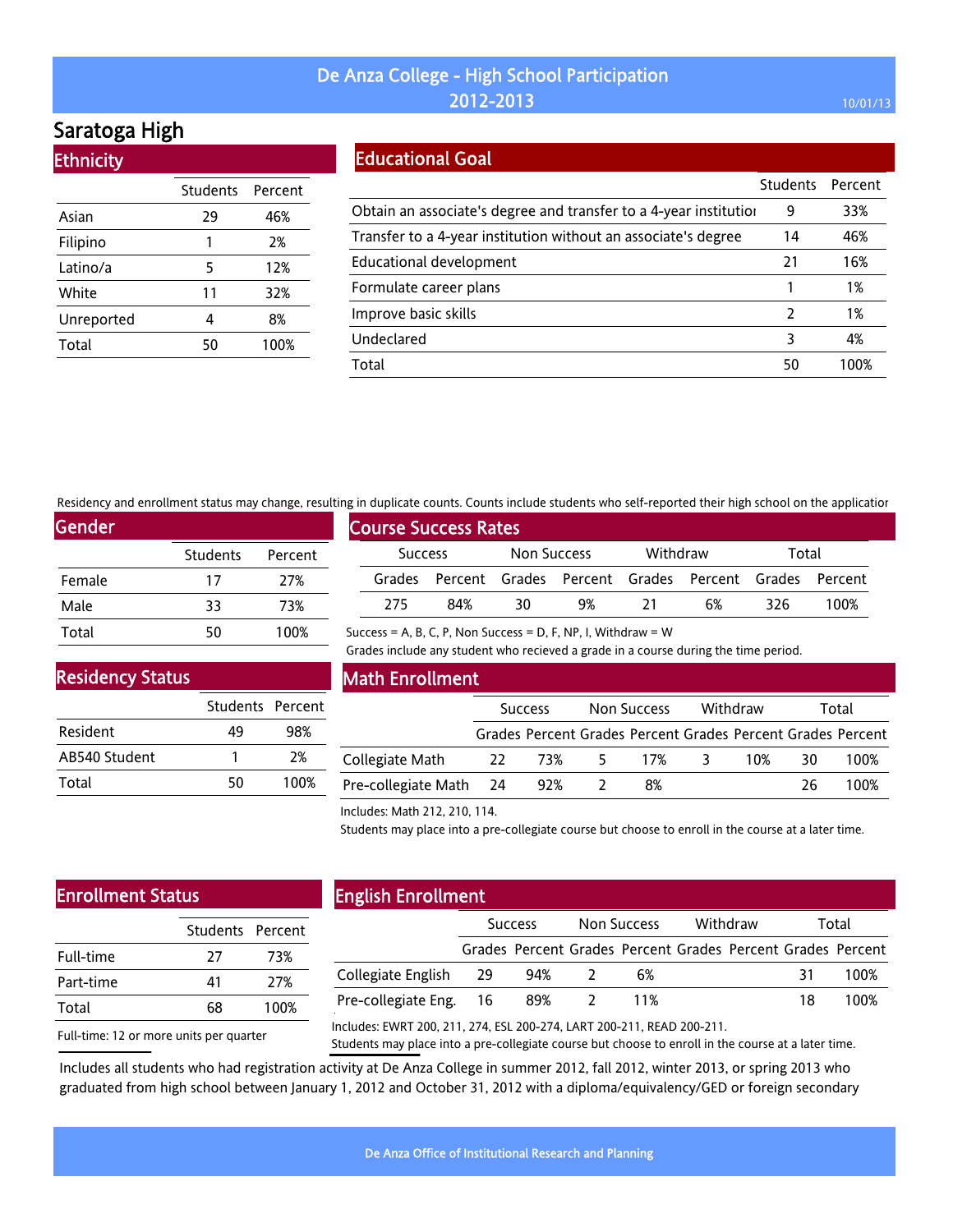# Silver Creek High

| <b>Ethnicity</b> |          |         |
|------------------|----------|---------|
|                  | Students | Percent |
| African American | 2        | 1%      |
| Asian            | 73       | 50%     |
| Filipino         | 21       | 16%     |
| Latino/a         | 40       | 30%     |
| White            | 4        | 4%      |
| Unreported       | 2        | 1%      |
| Total            | 142      | 100%    |

## Educational Goal

|                                                                   | <b>Students</b> | Percent |
|-------------------------------------------------------------------|-----------------|---------|
| Obtain an associate's degree and transfer to a 4-year institution | 81              | 59%     |
| Transfer to a 4-year institution without an associate's degree    | 44              | 32%     |
| Obtain an associate's degree without transferring                 | 3               | 2%      |
| Educational development                                           | 9               | 4%      |
| Prepare for a new career                                          |                 | 1%      |
| Undeclared                                                        | 5               | 3%      |
| Total                                                             | 143             | 100%    |

Residency and enrollment status may change, resulting in duplicate counts. Counts include students who self-reported their high school on the application

Success = A, B, C, P, Non Success = D, F, NP, I, Withdraw =  $W$ 

| Gender, |                 |         |
|---------|-----------------|---------|
|         | <b>Students</b> | Percent |
| Female  | 70              | 50%     |
| Male    | 72              | 50%     |
| Total   | 142             | 100%    |

| <b>Course Success Rates</b> |     |             |                                                             |          |    |       |      |  |  |  |  |
|-----------------------------|-----|-------------|-------------------------------------------------------------|----------|----|-------|------|--|--|--|--|
| <b>Success</b>              |     | Non Success |                                                             | Withdraw |    | Total |      |  |  |  |  |
|                             |     |             | Grades Percent Grades Percent Grades Percent Grades Percent |          |    |       |      |  |  |  |  |
| 1 071                       | 79% | 182         | 14%                                                         | 95       | 7% | 1.348 | 100% |  |  |  |  |

Grades include any student who recieved a grade in a course during the time period.

Residency Status

|               | Students Percent |      |
|---------------|------------------|------|
| Resident      | 139              | 98%  |
| AB540 Student | ર                | 2%   |
| Non-resident  |                  | 0%   |
| Total         | 143              | 100% |

### Math Enrollment

|                        | <b>Success</b> |     | Non Success |                                                             | Withdraw |     | Total |      |
|------------------------|----------------|-----|-------------|-------------------------------------------------------------|----------|-----|-------|------|
|                        |                |     |             | Grades Percent Grades Percent Grades Percent Grades Percent |          |     |       |      |
| Collegiate Math        | 67             | 68% | 14          |                                                             | 14% 17   | 17% | 98    | 100% |
| Pre-collegiate Math 81 |                | 64% | 36          | 28%                                                         | 10       | 8%  | 177   | 100% |

#### Includes: Math 212, 210, 114.

Students may place into a pre-collegiate course but choose to enroll in the course at a later time.

## Enrollment Status

| Students Percent |      |  |  |
|------------------|------|--|--|
| 115              | 77%  |  |  |
| 123              | 23%  |  |  |
| 238              | 100% |  |  |
|                  |      |  |  |

# English Enrollment

|                                | <b>Success</b> |                                                             | Non Success |              | Withdraw |    | Total |      |
|--------------------------------|----------------|-------------------------------------------------------------|-------------|--------------|----------|----|-------|------|
|                                |                | Grades Percent Grades Percent Grades Percent Grades Percent |             |              |          |    |       |      |
| Collegiate English 98          |                |                                                             |             | 82% 15 13% 7 |          | 6% | 120   | 100% |
| Pre-collegiate Eng. 118 84% 18 |                |                                                             |             | 13% 5        |          | 4% | 141   | 100% |
|                                |                |                                                             |             |              |          |    |       |      |

Full-time: 12 or more units per quarter

Includes: EWRT 200, 211, 274, ESL 200-274, LART 200-211, READ 200-211.

Students may place into a pre-collegiate course but choose to enroll in the course at a later time.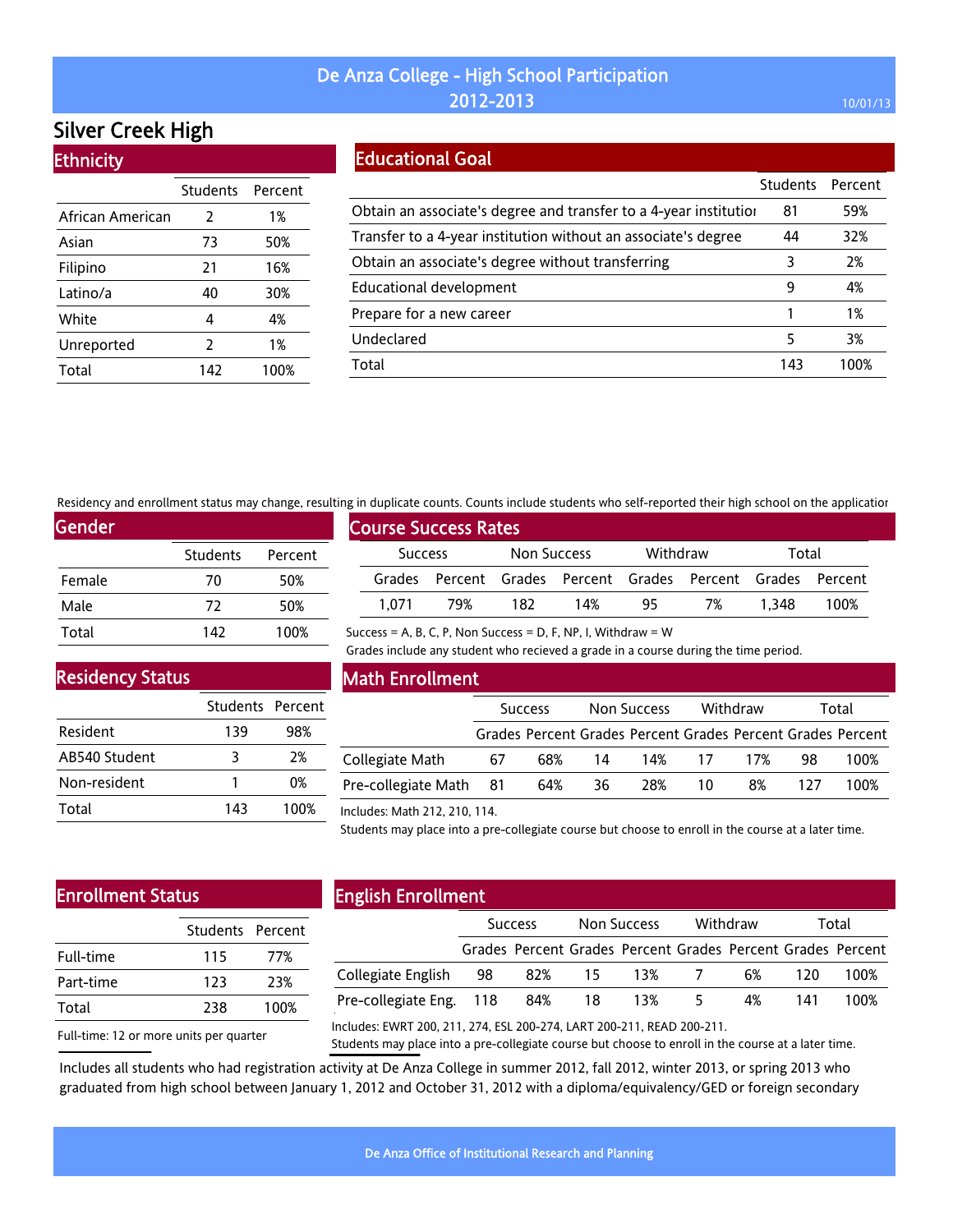# San Jose Conservation Corps Ch

### **Ethnicity**

|                  | Students | Percent |
|------------------|----------|---------|
| African American |          | 5%      |
| Asian            | 3        | 13%     |
| Filipino         | 1        | 1%      |
| Latino/a         | 18       | 81%     |
| Total            | 23       | 100%    |

# Educational Goal

|                                                                   | Students      | Percent |
|-------------------------------------------------------------------|---------------|---------|
| Obtain an associate's degree and transfer to a 4-year institution | 10            | 55%     |
| Transfer to a 4-year institution without an associate's degree    |               | 8%      |
| Obtain an associate's degree without transferring                 | 3             | 15%     |
| Earn a vocational degree                                          | $\mathcal{P}$ | 4%      |
| Educational development                                           |               | 1%      |
| Formulate career plans                                            |               | 7%      |
| Prepare for a new career                                          |               | 3%      |
| Undeclared                                                        | 4             | 8%      |
| Total                                                             | 23            | 100%    |

Residency and enrollment status may change, resulting in duplicate counts. Counts include students who self-reported their high school on the application

| <b>Gender</b> |                 |         |
|---------------|-----------------|---------|
|               | <b>Students</b> | Percent |
| Female        | 11              | 54%     |
| Male          | 12              | 46%     |
| Total         | 23              | 100%    |

|                | <b>Course Success Rates</b> |             |      |          |      |                                                             |     |      |  |  |  |  |
|----------------|-----------------------------|-------------|------|----------|------|-------------------------------------------------------------|-----|------|--|--|--|--|
| <b>Success</b> |                             | Non Success |      | Withdraw |      | Total                                                       |     |      |  |  |  |  |
|                |                             |             |      |          |      | Grades Percent Grades Percent Grades Percent Grades Percent |     |      |  |  |  |  |
|                | 43                          | 45%         | - 31 | 33%      | - 21 | -22%                                                        | -95 | 100% |  |  |  |  |
|                |                             |             |      |          |      |                                                             |     |      |  |  |  |  |

Success = A, B, C, P, Non Success = D, F, NP, I, Withdraw =  $W$ 

Grades include any student who recieved a grade in a course during the time period.

### Residency Status

|               | Students Percent |       |
|---------------|------------------|-------|
| Resident      | 22               | 99%   |
| AB540 Student |                  | $1\%$ |
| Total         | 23               | 100%  |

#### Math Enrollment

|                       | <b>Success</b> |     | Non Success              |     | Withdraw  |     | Total |                                                             |
|-----------------------|----------------|-----|--------------------------|-----|-----------|-----|-------|-------------------------------------------------------------|
|                       |                |     |                          |     |           |     |       | Grades Percent Grades Percent Grades Percent Grades Percent |
| Pre-collegiate Math 5 |                | 36% | $\overline{\phantom{a}}$ | 50% | $\lambda$ | 14% | 14    | 100%                                                        |

#### Includes: Math 212, 210, 114.

Students may place into a pre-collegiate course but choose to enroll in the course at a later time.

# Enrollment Status

| 12 | 55%              |
|----|------------------|
| 15 | 45%              |
| 77 | 100%             |
|    | Students Percent |

### English Enrollment

|                     | <b>Success</b> |                                                             | Non Success |     | Withdraw      |     | Total |      |
|---------------------|----------------|-------------------------------------------------------------|-------------|-----|---------------|-----|-------|------|
|                     |                | Grades Percent Grades Percent Grades Percent Grades Percent |             |     |               |     |       |      |
| Collegiate English  | - 4            | 80%                                                         |             |     |               | 20% |       | 100% |
| Pre-collegiate Eng. | -4             | 36%                                                         | 5.          | 45% | $\mathcal{L}$ | 18% |       | 100% |
|                     |                |                                                             |             |     |               |     |       |      |

Full-time: 12 or more units per quarter

Includes: EWRT 200, 211, 274, ESL 200-274, LART 200-211, READ 200-211.

Students may place into a pre-collegiate course but choose to enroll in the course at a later time.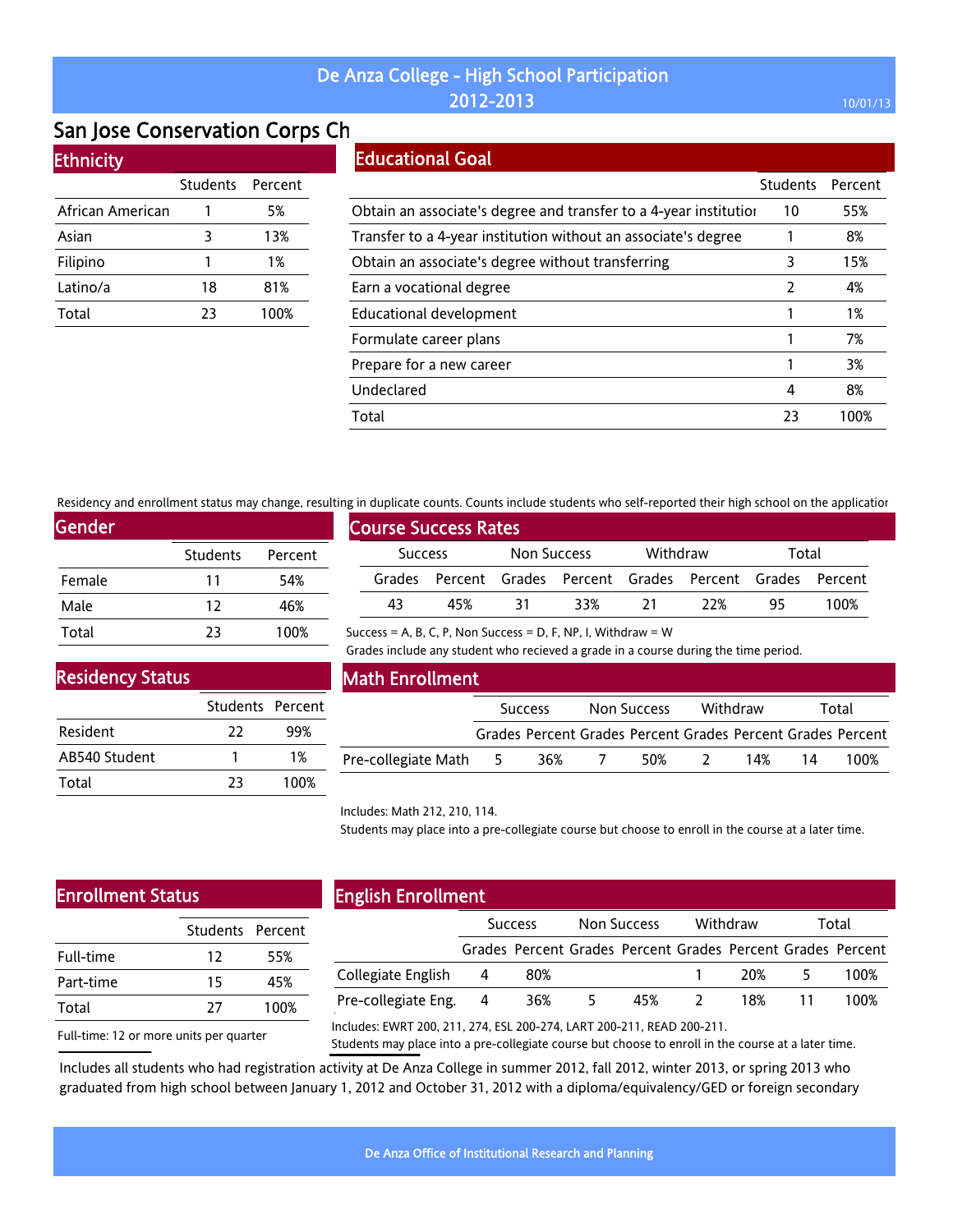# St Lawrence Academy

| <b>Ethnicity</b> |  |
|------------------|--|
|                  |  |
|                  |  |

|          | Students Percent |      |
|----------|------------------|------|
| Asian    | 4                | 24%  |
| Filipino | 1                | 14%  |
| Latino/a | 4                | 46%  |
| White    | 1                | 16%  |
| Total    | 10               | 100% |

# Educational Goal

|                                                                   | Students Percent |      |
|-------------------------------------------------------------------|------------------|------|
| Obtain an associate's degree and transfer to a 4-year institution | 5                | 76%  |
| Transfer to a 4-year institution without an associate's degree    |                  | 16%  |
| Obtain an associate's degree without transferring                 |                  | 5%   |
| <b>Educational development</b>                                    |                  | 4%   |
| Total                                                             | 10               | 100% |

Residency and enrollment status may change, resulting in duplicate counts. Counts include students who self-reported their high school on the application

Success = A, B, C, P, Non Success = D, F, NP, I, Withdraw =  $W$ 

| <b>Gender</b> |          |         |
|---------------|----------|---------|
|               | Students | Percent |
| Female        | 7        | 13%     |
| Male          | 8        | 87%     |
| Total         | 10       | 100%    |

| , ווי סטאוכטנכ כסטוונז. כסטוונז וווכוטטכ זנטטכוונז אווס זכנו דכאסונכט נווכוו ווואוו זכווסטנ סודנווכ טאאונטוסו |     |             |     |          |                                                             |       |      |  |
|---------------------------------------------------------------------------------------------------------------|-----|-------------|-----|----------|-------------------------------------------------------------|-------|------|--|
| <b>Course Success Rates</b>                                                                                   |     |             |     |          |                                                             |       |      |  |
| <b>Success</b>                                                                                                |     | Non Success |     | Withdraw |                                                             | Total |      |  |
|                                                                                                               |     |             |     |          | Grades Percent Grades Percent Grades Percent Grades Percent |       |      |  |
| 58                                                                                                            | 79% | 10          | 14% | 5.       | 7%                                                          | -73   | 100% |  |

Residency Status

|          | Students Percent |      |
|----------|------------------|------|
| Resident | 10               | 100% |
| Total    | 10               | 100% |

### Math Enrollment

|                     |                 | <b>Success</b> | Non Success | Withdraw | Total                                                       |
|---------------------|-----------------|----------------|-------------|----------|-------------------------------------------------------------|
|                     |                 |                |             |          | Grades Percent Grades Percent Grades Percent Grades Percent |
| Collegiate Math     |                 | 67%            | 33%         |          | 100%                                                        |
| Pre-collegiate Math | $6\overline{6}$ | 75%            |             | 25%      | 100%                                                        |

Grades include any student who recieved a grade in a course during the time period.

Includes: Math 212, 210, 114.

Students may place into a pre-collegiate course but choose to enroll in the course at a later time.

# Enrollment Status

|           | Students Percent |      |  |
|-----------|------------------|------|--|
| Full-time | h                | 72%  |  |
| Part-time | q                | 28%  |  |
| Total     | 15               | 100% |  |
|           |                  |      |  |

## English Enrollment

| .                   |                |     |             |     |          |  |       |                                                             |
|---------------------|----------------|-----|-------------|-----|----------|--|-------|-------------------------------------------------------------|
|                     | <b>Success</b> |     | Non Success |     | Withdraw |  | Total |                                                             |
|                     |                |     |             |     |          |  |       | Grades Percent Grades Percent Grades Percent Grades Percent |
| Collegiate English  | - 4            | 80% |             | 20% |          |  |       | 100%                                                        |
| Pre-collegiate Eng. | - 6            | 86% |             | 14% |          |  |       | 100%                                                        |
|                     |                |     |             |     |          |  |       |                                                             |

Full-time: 12 or more units per quarter

Includes: EWRT 200, 211, 274, ESL 200-274, LART 200-211, READ 200-211.

Students may place into a pre-collegiate course but choose to enroll in the course at a later time.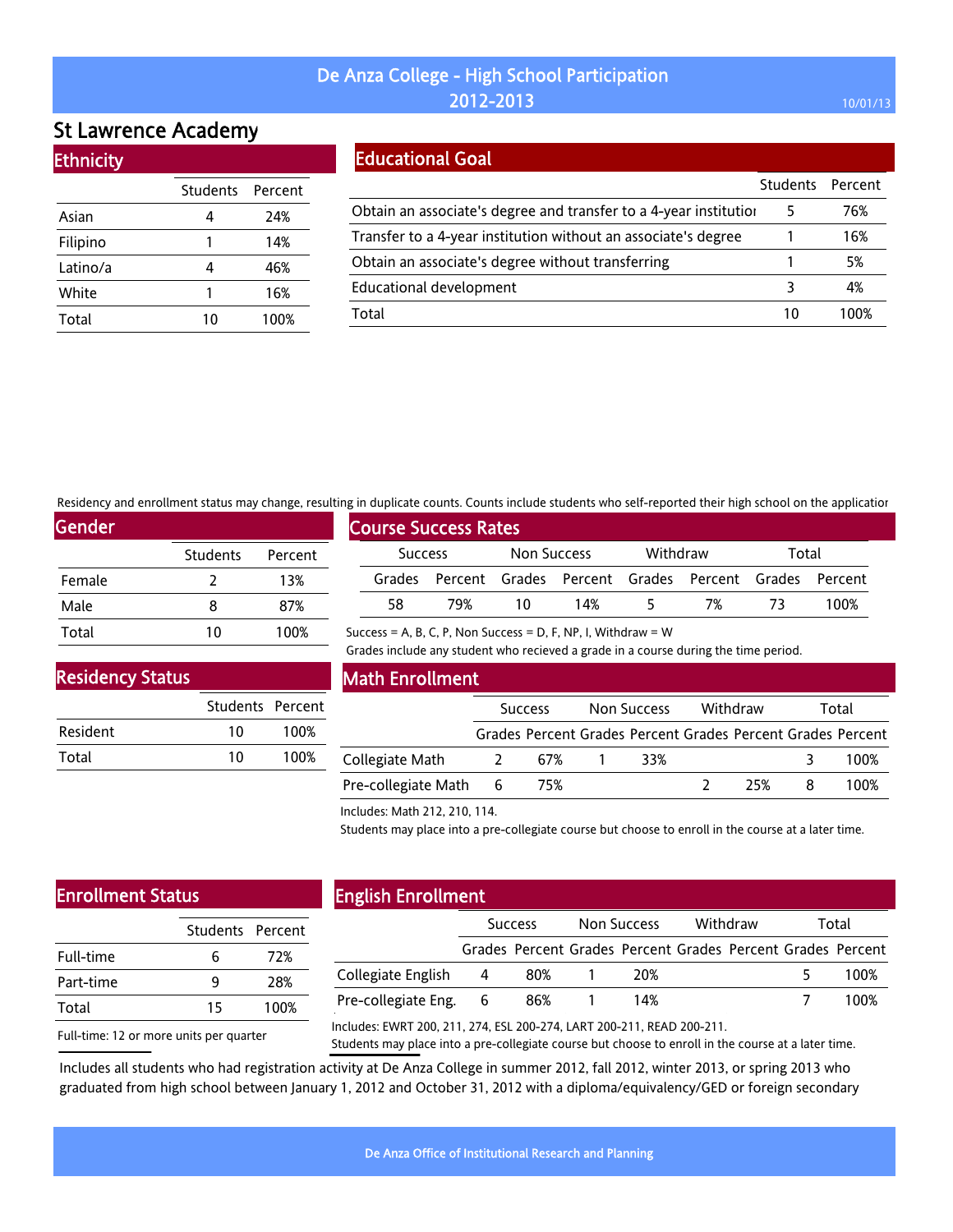# Valley Christian High

|  | <b>Ethnicity</b> |
|--|------------------|
|  |                  |

|            | Students Percent |      |
|------------|------------------|------|
| Asian      |                  | 45%  |
| Latino/a   | 5                | 25%  |
| White      | 8                | 22%  |
| Unreported | 1                | 7%   |
| Total      | 21               | 100% |

## Educational Goal

|                                                                   | <b>Students</b> | Percent |
|-------------------------------------------------------------------|-----------------|---------|
| Obtain an associate's degree and transfer to a 4-year institution | 8               | 41%     |
| Transfer to a 4-year institution without an associate's degree    | 8               | 44%     |
| Obtain an associate's degree without transferring                 |                 | 5%      |
| Educational development                                           |                 | 1%      |
| Formulate career plans                                            |                 | 7%      |
| Prepare for a new career                                          |                 | 2%      |
| Undeclared                                                        |                 | 1%      |
| Total                                                             | 21              | 100%    |

Residency and enrollment status may change, resulting in duplicate counts. Counts include students who self-reported their high school on the application

Success = A, B, C, P, Non Success = D, F, NP, I, Withdraw =  $W$ 

| <b>Gender</b> |                 |         |
|---------------|-----------------|---------|
|               | <b>Students</b> | Percent |
| Female        | 5               | 30%     |
| Male          | 16              | 70%     |
| Total         | 21              | 100%    |

| <b>Course Success Rates</b> |                |     |             |                                                             |          |    |       |      |
|-----------------------------|----------------|-----|-------------|-------------------------------------------------------------|----------|----|-------|------|
|                             | <b>Success</b> |     | Non Success |                                                             | Withdraw |    | Total |      |
|                             |                |     |             | Grades Percent Grades Percent Grades Percent Grades Percent |          |    |       |      |
|                             | 113            | 80% | 20          | 14%                                                         |          | 6% | 142   | 100% |

Grades include any student who recieved a grade in a course during the time period.

Residency Status

|                       | Students Percent |      |
|-----------------------|------------------|------|
| Resident              | 19               | 93%  |
| AB540 Student         |                  | 2%   |
| International Student |                  | 5%   |
| Total                 | 21               | 100% |

### Math Enrollment

|                     | <b>Success</b> |    | Non Success | Withdraw                                                    |    | Total |
|---------------------|----------------|----|-------------|-------------------------------------------------------------|----|-------|
|                     |                |    |             | Grades Percent Grades Percent Grades Percent Grades Percent |    |       |
| Collegiate Math     | 100%           |    |             |                                                             |    | 100%  |
| Pre-collegiate Math | 58%            | ъ. | 42%         |                                                             | 12 | 100%  |

#### Includes: Math 212, 210, 114.

Students may place into a pre-collegiate course but choose to enroll in the course at a later time.

# Enrollment Status

| Students Percent |      |
|------------------|------|
| 14               | 73%  |
| 14               | 27%  |
| 28               | 100% |
|                  |      |

Full-time: 12 or more units per quarter

# English Enrollment

|                             | Success |      | Non Success |                                                             | Withdraw |  | Total |      |
|-----------------------------|---------|------|-------------|-------------------------------------------------------------|----------|--|-------|------|
|                             |         |      |             | Grades Percent Grades Percent Grades Percent Grades Percent |          |  |       |      |
| Collegiate English 11 79% 3 |         |      |             | 21%                                                         |          |  | 14    | 100% |
| Pre-collegiate Eng. 4       |         | 100% |             |                                                             |          |  |       | 100% |
|                             |         |      |             |                                                             |          |  |       |      |

Includes: EWRT 200, 211, 274, ESL 200-274, LART 200-211, READ 200-211.

Students may place into a pre-collegiate course but choose to enroll in the course at a later time.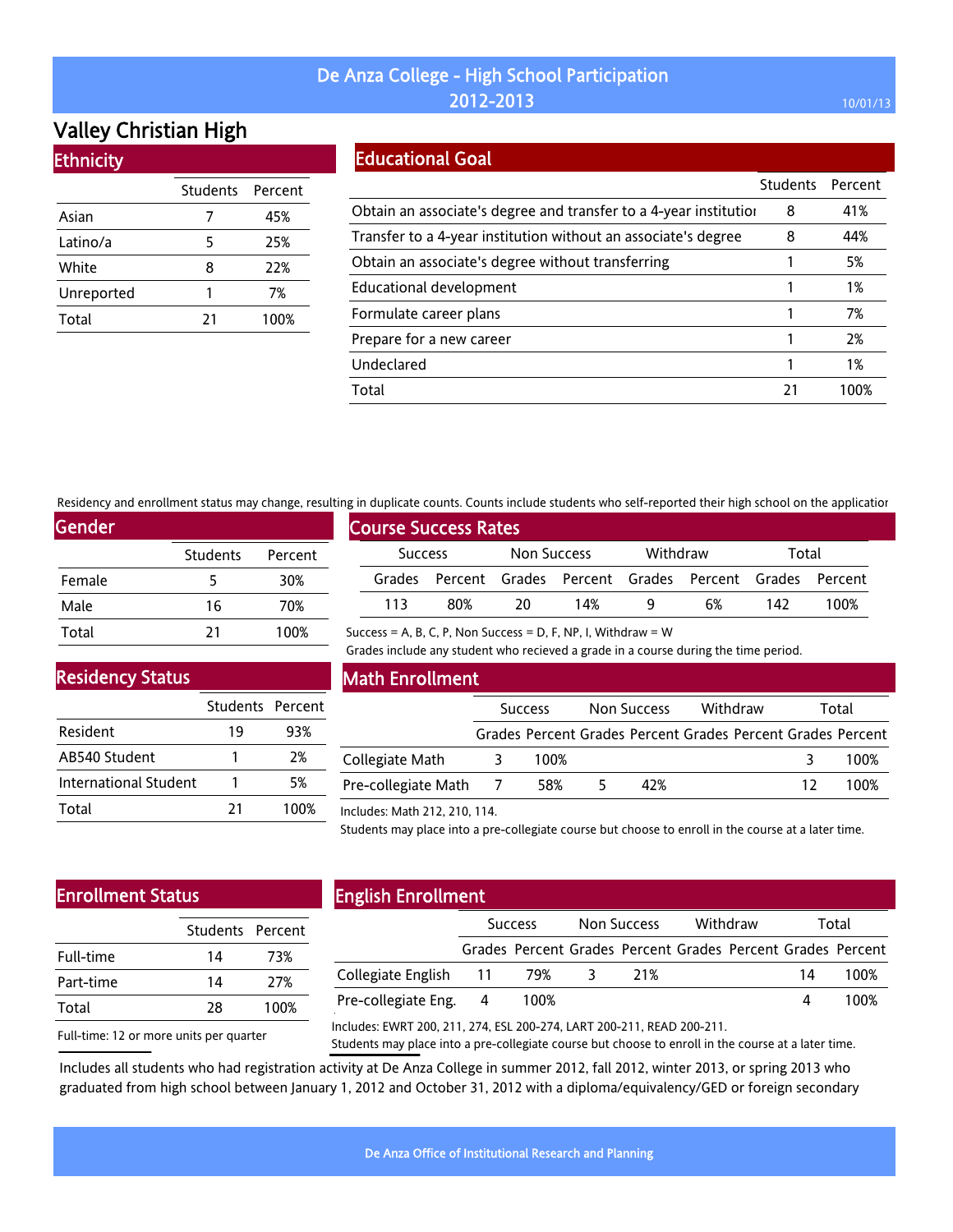# Westmont High

| <b>Ethnicity</b> |  |
|------------------|--|
|                  |  |
|                  |  |

|                  | Students Percent |      |
|------------------|------------------|------|
| African American | 4                | 5%   |
| Asian            | 25               | 34%  |
| Filipino         | 1                | 0%   |
| Latino/a         | 19               | 24%  |
| Native American  | 2                | 2%   |
| White            | 29               | 34%  |
| Total            | 80               | 100% |

# Educational Goal

|                                                                   | <b>Students</b> | Percent |
|-------------------------------------------------------------------|-----------------|---------|
| Obtain an associate's degree and transfer to a 4-year institution | 40              | 50%     |
| Transfer to a 4-year institution without an associate's degree    | 25              | 36%     |
| Obtain an associate's degree without transferring                 | 4               | 2%      |
| Educational development                                           | 5               | 6%      |
| Improve basic skills                                              |                 | 0%      |
| Undeclared                                                        | 5               | 6%      |
| Total                                                             | 80              | 100%    |

Residency and enrollment status may change, resulting in duplicate counts. Counts include students who self-reported their high school on the application

Success = A, B, C, P, Non Success = D, F, NP, I, Withdraw =  $W$ 

| <b>Gender</b> |                 |         |
|---------------|-----------------|---------|
|               | <b>Students</b> | Percent |
| Female        | 41              | 53%     |
| Male          | 39              | 47%     |
| Total         | 80              | 100%    |

|                | <b>Course Success Rates</b> |             |     |          |                                                             |       |      |  |  |  |
|----------------|-----------------------------|-------------|-----|----------|-------------------------------------------------------------|-------|------|--|--|--|
| <b>Success</b> |                             | Non Success |     | Withdraw |                                                             | Total |      |  |  |  |
|                |                             |             |     |          | Grades Percent Grades Percent Grades Percent Grades Percent |       |      |  |  |  |
| 605            | 82%                         | 74          | 10% | 59       | 8%                                                          | 738.  | 100% |  |  |  |

Residency Status

|               | Students Percent |      |
|---------------|------------------|------|
| Resident      | 79               | 98%  |
| AB540 Student |                  | 2%   |
| Total         | 80               | 100% |

### Math Enrollment

|                        | <b>Success</b> |     |     | Non Success |   | Withdraw | Total |                                                             |
|------------------------|----------------|-----|-----|-------------|---|----------|-------|-------------------------------------------------------------|
|                        |                |     |     |             |   |          |       | Grades Percent Grades Percent Grades Percent Grades Percent |
| Collegiate Math        | 44             | 81% | 4   | 7%          | 6 | 11%      | 54    | 100%                                                        |
| Pre-collegiate Math 34 |                | 67% | -14 | 27%         |   | 6%       |       | 100%                                                        |

Grades include any student who recieved a grade in a course during the time period.

#### Includes: Math 212, 210, 114.

Students may place into a pre-collegiate course but choose to enroll in the course at a later time.

# Enrollment Status

| 60  | 75%              |
|-----|------------------|
| 65  | 25%              |
| 125 | 100%             |
|     | Students Percent |

# English Enrollment

|                        | <b>Success</b> |                                                             |   | Non Success | Withdraw |    | Total |      |
|------------------------|----------------|-------------------------------------------------------------|---|-------------|----------|----|-------|------|
|                        |                | Grades Percent Grades Percent Grades Percent Grades Percent |   |             |          |    |       |      |
| Collegiate English     | -59            | 86%                                                         | 4 | 6%          | b        | 9% | 69    | 100% |
| Pre-collegiate Eng. 45 |                | 88%                                                         |   | 6%          |          | 6% | 51    | 100% |
|                        |                |                                                             |   |             |          |    |       |      |

Full-time: 12 or more units per quarter

Includes: EWRT 200, 211, 274, ESL 200-274, LART 200-211, READ 200-211.

Students may place into a pre-collegiate course but choose to enroll in the course at a later time.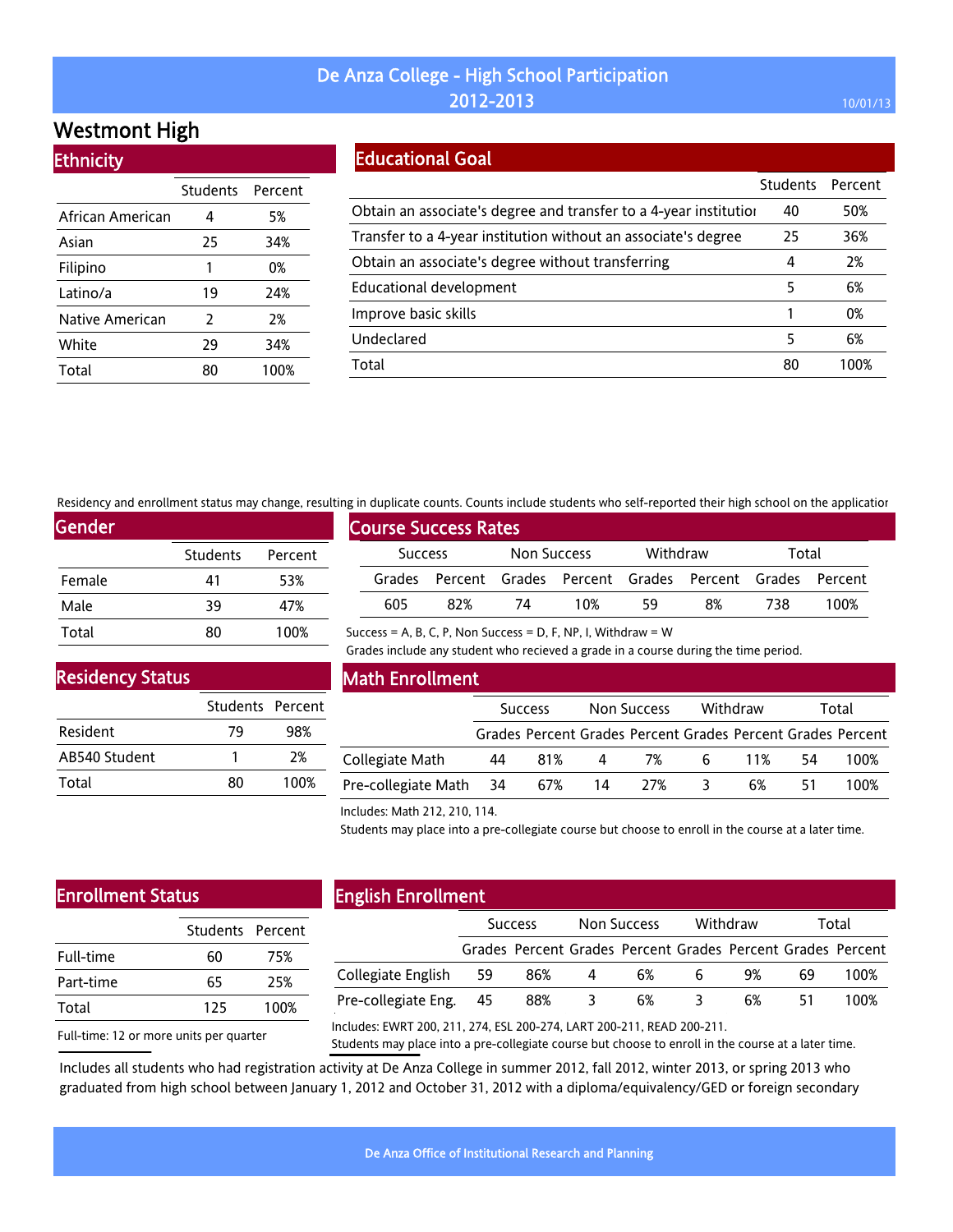# Willow Glen High

**Ethnicity** 

|                  | <b>Students</b> | Percent |
|------------------|-----------------|---------|
| African American | 4               | 5%      |
| Asian            | 8               | 12%     |
| Filipino         | 1               | 2%      |
| Latino/a         | 47              | 63%     |
| Native American  | 3               | 4%      |
| Pacific Islander | 1               | 2%      |
| White            | 12              | 13%     |
| Total            | 76              | 100%    |

### Educational Goal

|                                                                   | <b>Students</b> | Percent |
|-------------------------------------------------------------------|-----------------|---------|
| Obtain an associate's degree and transfer to a 4-year institution | 46              | 61%     |
| Transfer to a 4-year institution without an associate's degree    | 16              | 26%     |
| Obtain an associate's degree without transferring                 |                 | 0%      |
| Educational development                                           | 3               | 1%      |
| Formulate career plans                                            |                 | 1%      |
| Improve basic skills                                              |                 | 1%      |
| Undeclared                                                        | 8               | 10%     |
| Total                                                             | 76              | 100%    |

Residency and enrollment status may change, resulting in duplicate counts. Counts include students who self-reported their high school on the application

Success = A, B, C, P, Non Success = D, F, NP, I, Withdraw =  $W$ 

| Gender |          |         |  |  |  |  |  |
|--------|----------|---------|--|--|--|--|--|
|        | Students | Percent |  |  |  |  |  |
| Female | 32       | 45%     |  |  |  |  |  |
| Male   | 44       | 55%     |  |  |  |  |  |
| Total  | 76       | 100%    |  |  |  |  |  |

| <b>Course Success Rates</b> |     |             |                                                             |          |     |       |      |
|-----------------------------|-----|-------------|-------------------------------------------------------------|----------|-----|-------|------|
| <b>Success</b>              |     | Non Success |                                                             | Withdraw |     | Total |      |
|                             |     |             | Grades Percent Grades Percent Grades Percent Grades Percent |          |     |       |      |
| 414                         | 68% | 136         | 22%                                                         | 63       | 10% | 613   | 100% |

Grades include any student who recieved a grade in a course during the time period.

Residency Status

|                       | Students Percent |      |
|-----------------------|------------------|------|
| Resident              | 67               | 88%  |
| U.S. Resident, non CA | $\mathcal{L}$    | 2%   |
| AB540 Student         |                  | 9%   |
| Non-resident          |                  | 1%   |
| Total                 | 77               | 100% |

### Math Enrollment

|                        | <b>Success</b> |     |               | Non Success                                                 |       | Withdraw | Total |      |
|------------------------|----------------|-----|---------------|-------------------------------------------------------------|-------|----------|-------|------|
|                        |                |     |               | Grades Percent Grades Percent Grades Percent Grades Percent |       |          |       |      |
| Collegiate Math        | 15             | 60% | $\mathcal{P}$ | 20%                                                         | - 5 - | 20%      | -25   | 100% |
| Pre-collegiate Math 35 |                | 44% | - 26          | 33%                                                         | 18    | 23%      | -79   | 100% |

#### Includes: Math 212, 210, 114.

Students may place into a pre-collegiate course but choose to enroll in the course at a later time.

# Enrollment Status

| 52  | 65%              |
|-----|------------------|
| 60  | 35%              |
| 112 | 100%             |
|     | Students Percent |

# English Enrollment

|                        | <b>Success</b> |                                                             | Non Success |     | Withdraw |     | Total |      |
|------------------------|----------------|-------------------------------------------------------------|-------------|-----|----------|-----|-------|------|
|                        |                | Grades Percent Grades Percent Grades Percent Grades Percent |             |     |          |     |       |      |
| Collegiate English 39  |                | 76%                                                         | -8          | 16% | -4       | 8%  | 51    | 100% |
| Pre-collegiate Eng. 37 |                | 64%                                                         | -14         |     | 24% 7    | 12% | 58.   | 100% |
|                        |                |                                                             |             |     |          |     |       |      |

Full-time: 12 or more units per quarter

Includes: EWRT 200, 211, 274, ESL 200-274, LART 200-211, READ 200-211.

Students may place into a pre-collegiate course but choose to enroll in the course at a later time.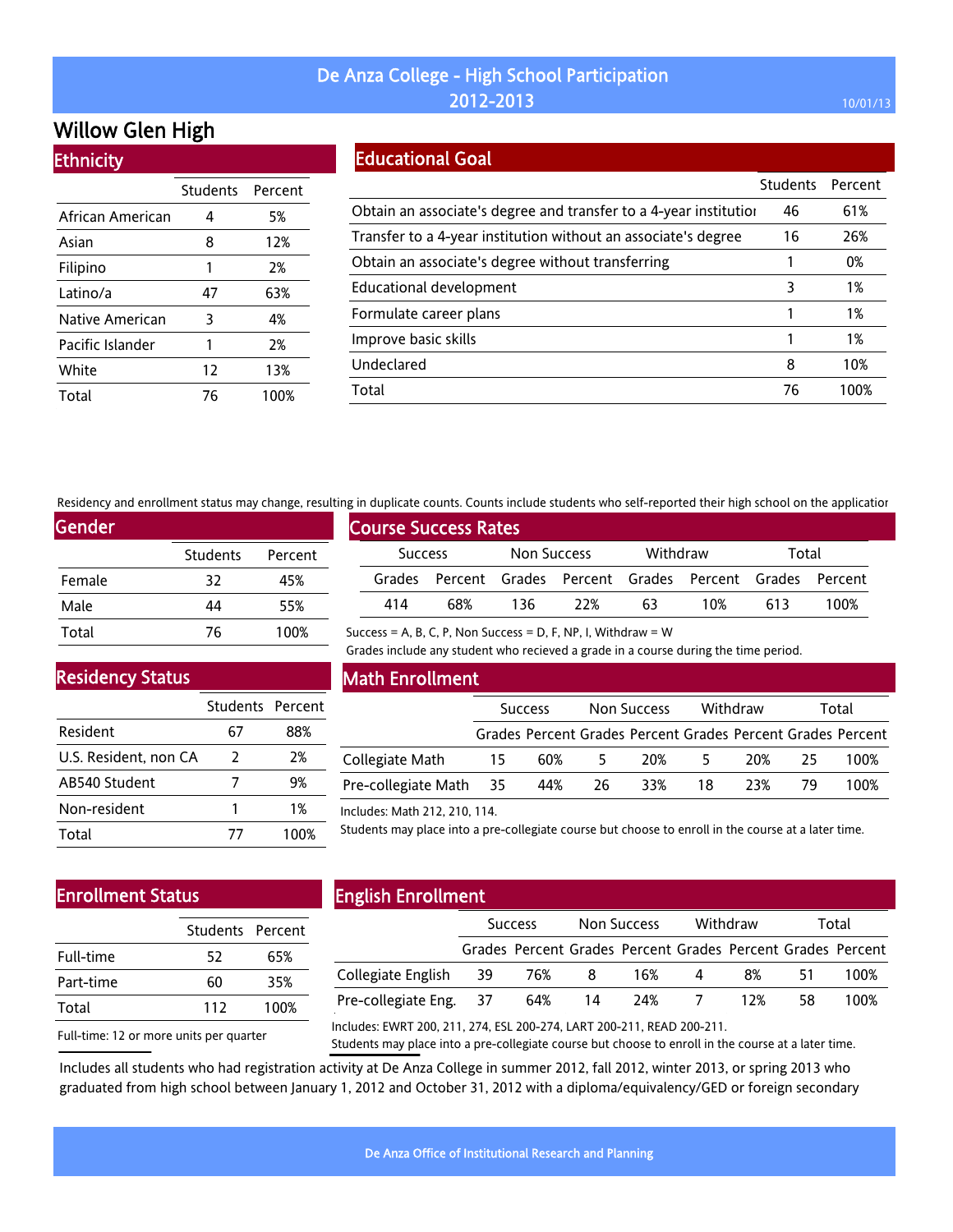# William C Overfelt High

### **Ethnicity**

|                  | Students Percent |      |
|------------------|------------------|------|
| African American | 1                | 4%   |
| Asian            | 7                | 12%  |
| Filipino         | 4                | 10%  |
| Latino/a         | 30               | 67%  |
| Native American  | 1                | 3%   |
| Unreported       | $\mathcal{P}$    | 4%   |
| Total            | 45               | 100% |

# Educational Goal

|                                                                   | <b>Students</b> | Percent |
|-------------------------------------------------------------------|-----------------|---------|
| Obtain an associate's degree and transfer to a 4-year institution | 26              | 58%     |
| Transfer to a 4-year institution without an associate's degree    | 13              | 26%     |
| Obtain an associate's degree without transferring                 |                 | 3%      |
| <b>Educational development</b>                                    | 3               | 9%      |
| Prepare for a new career                                          |                 | 3%      |
| Undeclared                                                        | $\mathcal{P}$   | 2%      |
| Total                                                             | 46              | 100%    |

Residency and enrollment status may change, resulting in duplicate counts. Counts include students who self-reported their high school on the application

Success = A, B, C, P, Non Success = D, F, NP, I, Withdraw =  $W$ 

| Gender, |                 |         |
|---------|-----------------|---------|
|         | <b>Students</b> | Percent |
| Female  | 20              | 49%     |
| Male    | 25              | 51%     |
| Total   | 45              | 100%    |

|                             | A 111 daphcate counts. Counts include students who self-reported their man senon on the applicatio |     |                |     |          |                                                             |       |      |  |
|-----------------------------|----------------------------------------------------------------------------------------------------|-----|----------------|-----|----------|-------------------------------------------------------------|-------|------|--|
| <b>Course Success Rates</b> |                                                                                                    |     |                |     |          |                                                             |       |      |  |
|                             | Success                                                                                            |     | Non Success    |     | Withdraw |                                                             | Total |      |  |
|                             |                                                                                                    |     |                |     |          | Grades Percent Grades Percent Grades Percent Grades Percent |       |      |  |
|                             | 218                                                                                                | 66% | $\frac{12}{2}$ | 22% | 42       | 13%                                                         | 332.  | 100% |  |

Grades include any student who recieved a grade in a course during the time period.

Residency Status

|               | Students Percent |      |
|---------------|------------------|------|
| Resident      | 39               | 88%  |
| AB540 Student | 5                | 11%  |
| Non-resident  |                  | 1%   |
| Total         | 45               | 100% |

### Math Enrollment

|                        | <b>Success</b> |     | Non Success |                                                             | Withdraw |     | Total |      |
|------------------------|----------------|-----|-------------|-------------------------------------------------------------|----------|-----|-------|------|
|                        |                |     |             | Grades Percent Grades Percent Grades Percent Grades Percent |          |     |       |      |
| Collegiate Math        | 4              | 44% | 4           | 44%                                                         | 1 11%    |     |       | 100% |
| Pre-collegiate Math 26 |                | 55% | 15          | 32%                                                         | 6.       | 13% | 47    | 100% |
|                        |                |     |             |                                                             |          |     |       |      |

#### Includes: Math 212, 210, 114.

Students may place into a pre-collegiate course but choose to enroll in the course at a later time.

# Enrollment Status

| 28 | 61%              |
|----|------------------|
| 37 | 39%              |
| 65 | 100%             |
|    | Students Percent |

# English Enrollment

|                             | <b>Success</b> |                                                             | Non Success    |     | Withdraw        |     | Total |      |
|-----------------------------|----------------|-------------------------------------------------------------|----------------|-----|-----------------|-----|-------|------|
|                             |                | Grades Percent Grades Percent Grades Percent Grades Percent |                |     |                 |     |       |      |
| Collegiate English 16 73% 4 |                |                                                             |                | 18% | -2              | 9%  |       | 100% |
| Pre-collegiate Eng. 28      |                | 68%                                                         | $\overline{7}$ | 17% | $6\overline{6}$ | 15% | 41    | 100% |
|                             |                |                                                             |                |     |                 |     |       |      |

Full-time: 12 or more units per quarter

Includes: EWRT 200, 211, 274, ESL 200-274, LART 200-211, READ 200-211.

Students may place into a pre-collegiate course but choose to enroll in the course at a later time.